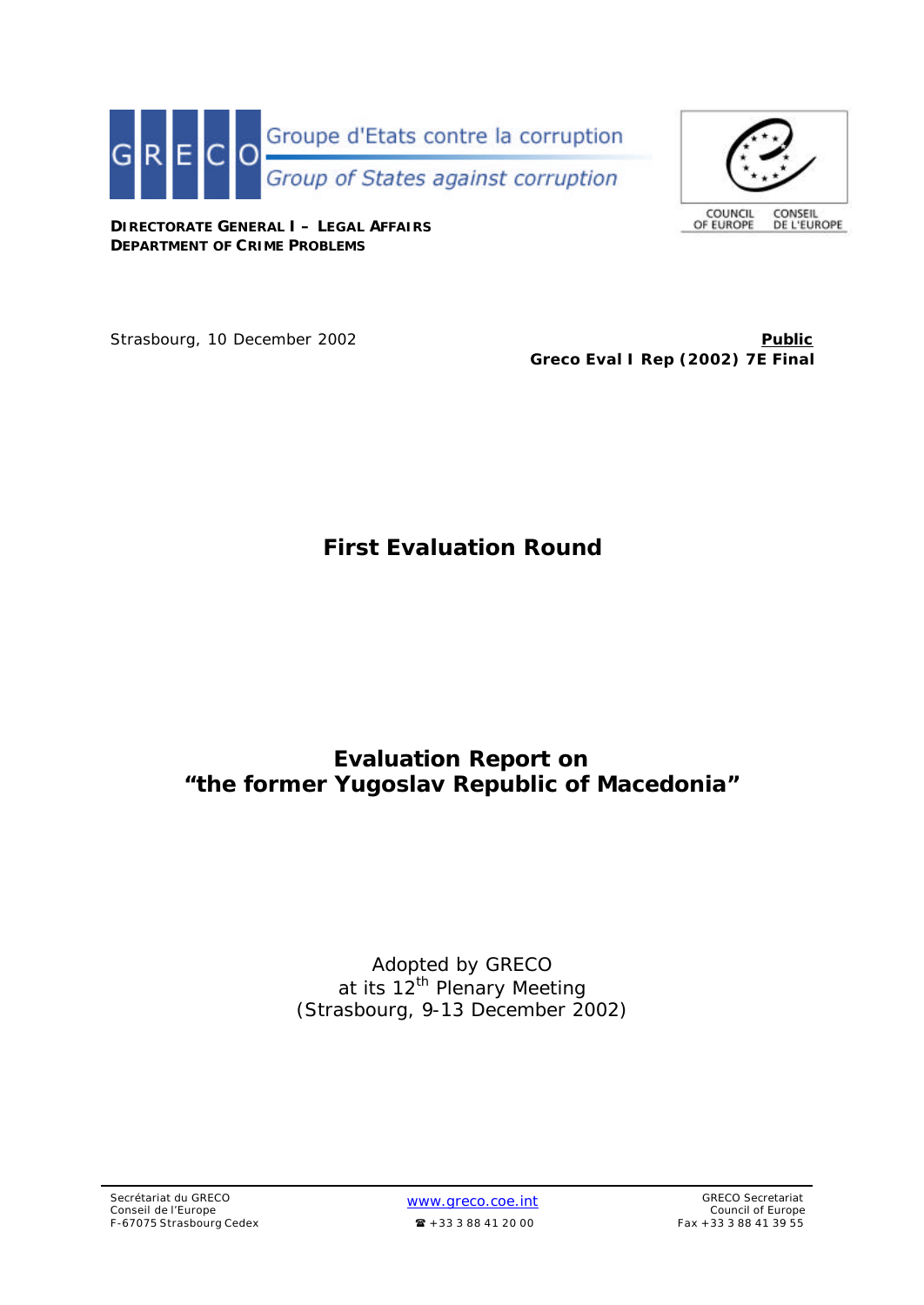# **I. INTRODUCTION**

- 1. "The former Yugoslav Republic of Macedonia" was the twenty-sixth GRECO member to be examined in the First Evaluation Round. The GRECO Evaluation Team (hereafter, "GET") was composed of Mr Jorn Gravesen, Detective Chief Superintendent, The Public Prosecutor for Serious Economic Crime (Denmark, law enforcement expert); Mr Vladimir Turan, Prosecutor, Unit of Fight against Corruption Crime, General Prosecutor's Office (Slovakia, criminal justice expert) and Mr Jean-Pierre Bueb, Adviser to the Central Bureau for the Prevention of Corruption, Interdepartmental Service working within the Ministry of Justice (France, general policy expert). This GET, accompanied by a member of the Council of Europe Secretariat, visited Skopje from 18 to 21 mars 2002. Prior to the visit the GET experts were provided by authorities of "the former Yugoslav Republic of Macedonia" with a reply to the Evaluation questionnaire (document Greco Eval I (2001) 24E).
- 2. The GET met with officials from the following Governmental organisations of "the former Yugoslav Republic of Macedonia": Ministry of Justice; Public Prosecution Office; Supreme Court; the Courts; Ministry of Finance (Public Revenue Office, Customs, Central Internal Department, Tax policy Department, Internal Audit Department, specialists in public procurement and moneylaundering matters); Ministry of Interior and Police; Parliamentary Committee on Immunities; Investment and Development Agency; Ombudsman.
- 3. Moreover, the GET met with representatives of Transparency International and a representative of the media.
- 4. It is recalled that GRECO agreed, at its  $2<sup>d</sup>$  Plenary meeting (December 1999) that the  $I<sup>t</sup>$ Evaluation round would run from 1 January 2000 to 31 December 2001<sup>1</sup> , and that, in accordance with Article 10.3 of its Statute, the evaluation procedure would be based on the following provisions:
	- Guiding Principle 3 (hereafter "GPC 3": authorities in charge of preventing, investigating, prosecuting and adjudicating corruption offences: legal status, powers, means for gathering evidence, independence and autonomy);
	- Guiding Principle 7 (hereafter "GPC 7": specialised persons or bodies dealing with corruption, means at their disposal);
	- Guiding Principle 6 (hereafter, "GPC 6": immunities from investigation, prosecution or adjudication of corruption).
- 5. Following the meetings indicated in paragraphs 2 and 3 above, the GET experts submitted to the Secretariat their individual observations concerning each sector concerned and proposals for recommendations, on the basis of which the present report has been prepared. The principal objective of this report is to evaluate the measures adopted by the authorities of "the former Yugoslav Republic of Macedonia", and wherever possible their effectiveness, in order to comply with the requirements deriving from GPCs 3, 6 and 7. The report will first describe the situation of corruption in "the former Yugoslav Republic of Macedonia", the general anti-corruption policy, the institutions and authorities in charge of combating it - their functioning, structures, powers, expertise, means and specialisation - and the system of immunities. The second part contains a critical analysis of the situation described previous ly, assessing, in particular, whether the system in place is fully compatible with the undertakings resulting from GPCs 3, 6 and 7. Finally, the report includes a list of recommendations made by GRECO to "the former Yugoslav Republic of l

<sup>1</sup> At its 7th Plenary Meeting (December 2001) GRECO decided to extend the First Evaluation Round until 31 December 2002.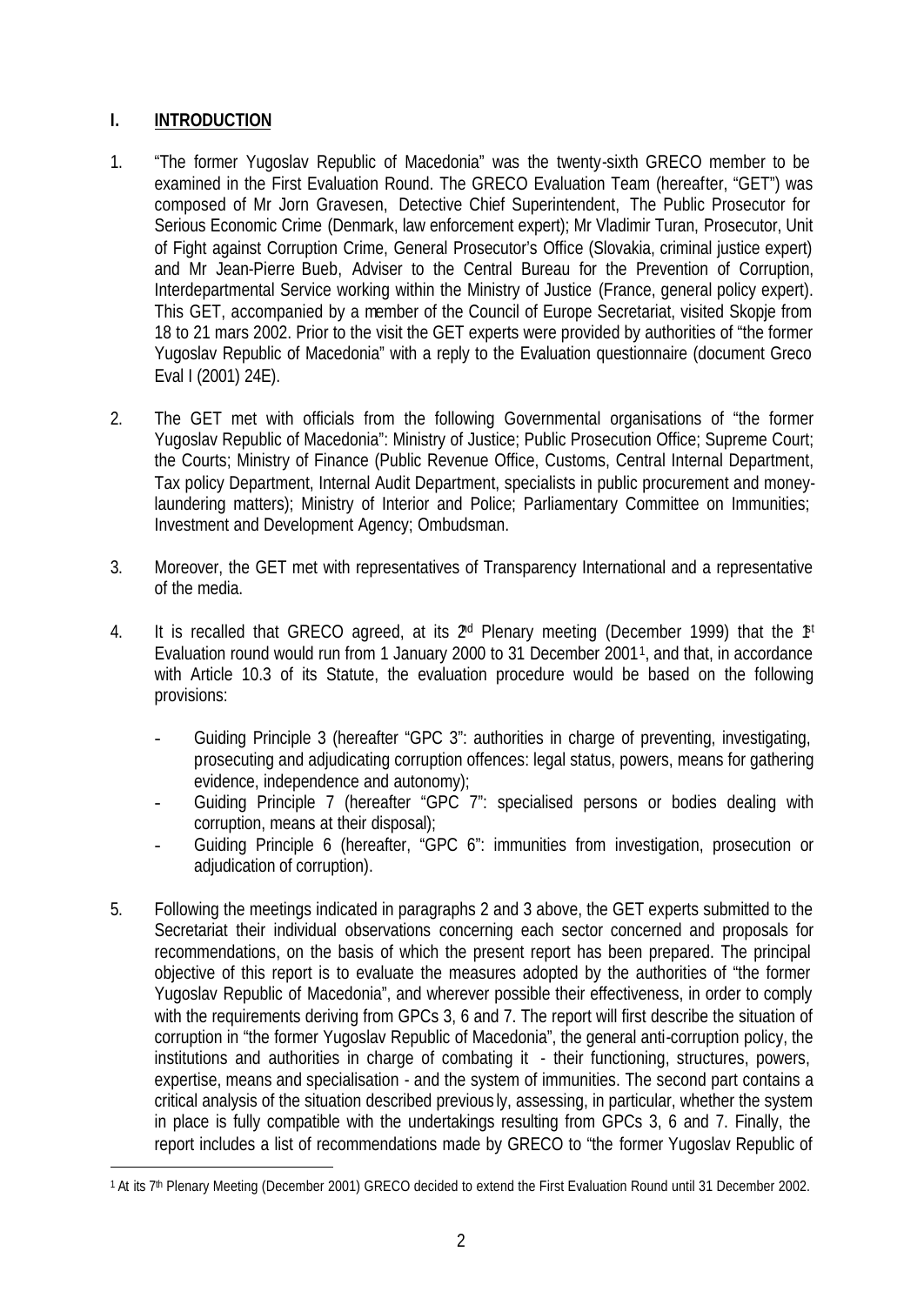Macedonia" in order for this country to improve its level of compliance with the GPCs under consideration.

# **II. GENERAL DESCRIPTION OF THE SITUATION**

6. "The former Yugoslav Republic of Macedonia" has a surface of 25,713 km² and a total population of about 2,000,000 inhabitants. It has a land border with Albania, Bulgaria, Greece and the Former Republic of Yugoslavia. According to the National Bank of "the former Yugoslav Republic of Macedonia", gross domestic product (GDP) declined by 4.6 % in 2001 after 5 years continuous increase from 1.2 in 1996 to 4.3 in 2000. Due to the economic impact of the Kosovo crisis, GDP per capita (1,848 USD, in 1999) has weakened too from + 3.9 % in 2000 to – 5.1 % in 2001. The average inflation rate in the January – November 2001 period was 5.7% and the average rate of industrial output declined by 8.8 %. The unemployment rate (30/32%) is one of the highest in Europe with approximately 700,000 persons out of labour market.

# **a. The phenomenon of corruption and its perception in "the former Yugoslav Republic of Macedonia"**

*i) Legislation*

l

7. The Criminal Code provides for provisions under which definition of corruption and corruptionrelated offences is given: active bribery ("Bribe giving") is defined in article 358 and occurs when "A person who gives or promises an official person<sup>2</sup> a present or other benefit, so that he would perform an official act within the framework of his official authorisation which he should not perform, or not to perform an official act which he should perform, or a person who mediates for this, shall be punished with imprisonment of six months to five years.". Article 357 defines passive bribery ("Bribe taking") as "An official who requests or accepts a present or other benefit, or accepts a promise for a present or other benefit, in order to perform an official act within the framework of his official authorisation which he should not perform, or in order to fail to act in his official capacity which he otherwise must do, shall be punished with imprisonment from one to ten years". The Criminal Code provides also for the offences of "Bribery in elections and voting" (article 162), "Unauthorised acceptance of presents" (article 253), "Illegal mediation" (article 359), "Misuse of official position and powers" (article 353), "Forgery or destruction of business books" (article 280), "Forging an official document" (article 361), "Fraud in the service" (article 355)<sup>3</sup>. Furthermore, it should be mentioned that codes of conduct exist, or are in the pipeline, for civil

<sup>2</sup> According to article 122 of the Criminal Code, "An official person", when marked as perpetrator of a crime, is considered to be:

a) an elected or appointed officer in the Parliament, in the Government of the "former Yugoslav Republic of Macedonia", in the State administration agencies, in the courts and in other agencies and administrations which perform certain professional, administration or other matters within the framework of the rights and duties of the Republic, in the local self-government as well as persons who permanently or periodically perform an official duty in these agencies and organizations ;

b) an authorized person in a legal entity which by law or by some other regulation enacted based on the law is entrusted with performing public authority, when he performs the duty within the framework of that authority ;

c) a person performing certain official duties, based on the authorisation given by the law or by some other regulations enacted based on the law ;

d) a military person, when considering crimes in which an official person is pointed out as offender and

e) a representative of a foreign country or an international organization in the "former Yugoslav Republic of Macedonia".

<sup>3</sup> A set of the relevant legislation is included in Appendix I to this report.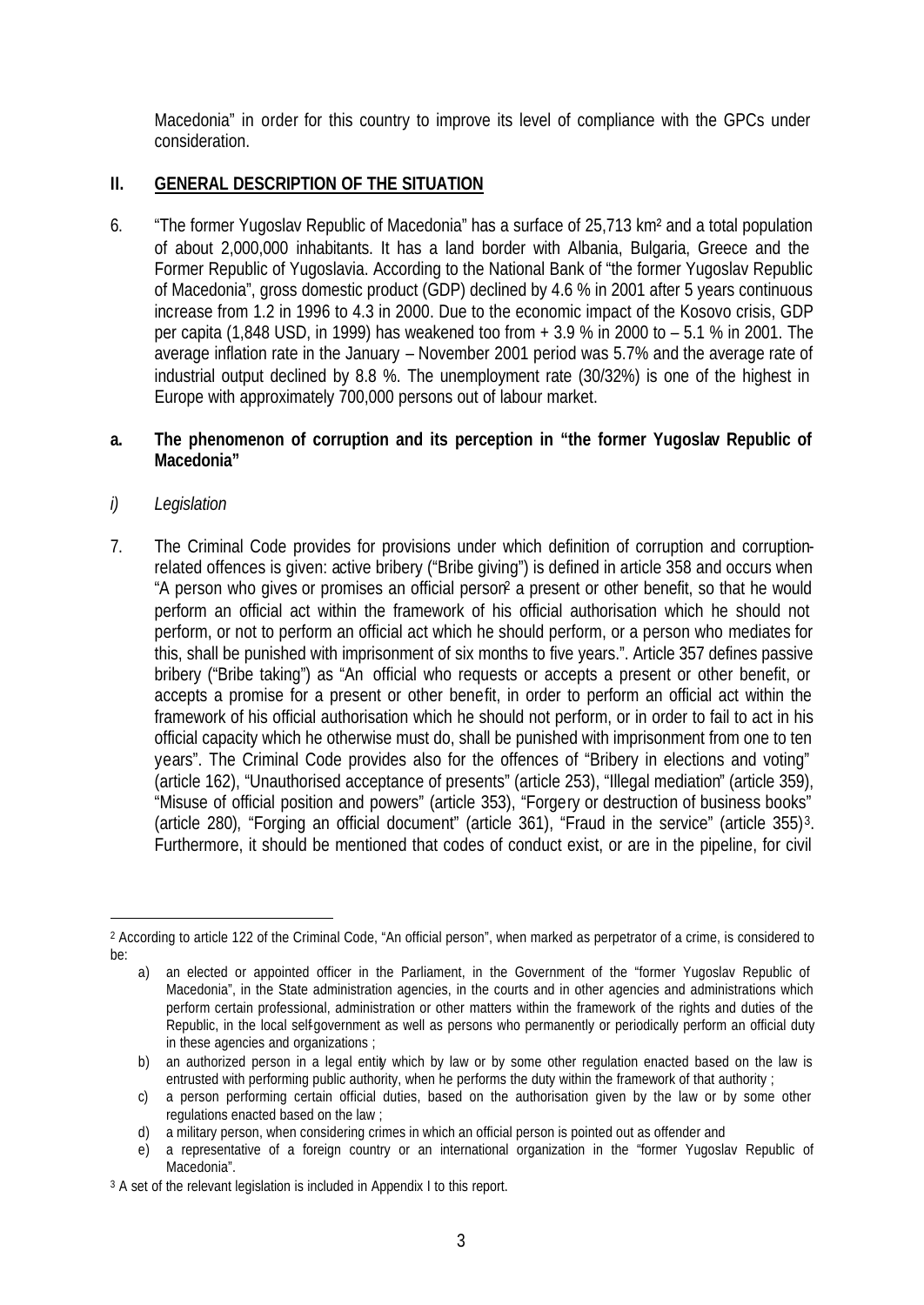servants and public-sector employees<sup>4</sup>, police officers, members of the judiciary and finance ministry staff.

- 8. According to the provisions of the Criminal Code of "the former Yugoslav Republic of Macedonia", perpetrators of the criminal offences of "bribe giving" and "bribe taking" can be: official persons, "responsible persons", responsible persons in a foreign legal entity, foreign official persons, and persons performing matters of public interest. Pursuant to Article 7 item 11 of the Law on Amending and Supplementing the Criminal Code, the notion "persons performing matters of public interest" means persons performing functions, duties or matters of public, that is, common interest, such as a teacher, educator, doctor, social worker, journalist, notary public, lawyer or any other person who carries out these matters.
- 9. In the context of corruption, there are no differences between "responsible persons" in the public and private sectors.<sup>5</sup> Following the legal definition of "responsible persons" there is no distinction made between legal entities in the public and private sectors. This means that responsible persons in legal entities in the private sector may also be perpetrators of the criminal offences of active and passive bribery.
- 10. In "the former Yugoslav Republic of Macedonia" legal system, legal persons cannot be held liable for the criminal offences, including corruption offences<sup>6</sup>.
- 11. According to the information provided to the GET before and during the visit, there are reasons to believe that in some specific areas there is a connection between organised crime and corruption and that this connection includes quite a strong international element. In this context, during the meeting with the Minister of Justice, the GET was told that stronger regional cooperation would be required to counter the scourge of corruption, taking account notably of the country's location.
- 12. In "the former Yugoslav Republic of Macedonia" legal system, there are no special measures to protect victims, including damaged parties. The police may provide physical protection of a damaged party or of someone close to him/her only upon his/her request.
- 13. There is no special programme for witness protection, including in corruption cases. The police are responsible for the physical protection of witnesses upon their request. However, there are no cases where it has been used specifically for criminal offences of corruption. There are no agencies for witness protection. The GET noted that in the Law on Prevention of Corruption<sup>7</sup>, adopted after the visit, on 18 April 2002, witness protection for cases of corruption is regulated in its general terms - in article 19 paragraph 2 which reads as follows: "A person who has given a statement or witnessed in a procedure for a corruption offence shall be protected. The person has the right for a compensation of damage which he or a member of his family may suffer owing to the statement given or to his appearance as a witness."<sup>8</sup>

<sup>4</sup> The "Law on civil servants" was adopted on July 2000.

<sup>5</sup> A "responsible person", pursuant to Article 122 item 9 of the CC, is considered to be a person working in a legal entity who, given his function or the special authorisation he has been given in the legal entity, has been entrusted with certain range of tasks relating to the execution of the legal regulations of the legal entity in the a) management, b) use and disposal of property, c) management of the production or d) some other economic process or supervision on them.

<sup>6</sup> According to the information provided to the GET after the visit, the criminal liability of legal persons has been included and regulated in the new text of the Proposal of the new Criminal Code.

<sup>&</sup>lt;sup>7</sup> A copy of the Law on Prevention of Corruption figures in Appendix II

<sup>8</sup> The GET was informed after the visit that a proposal to amend the Criminal Code and introduce a new article 292a on witness protection was under discussion.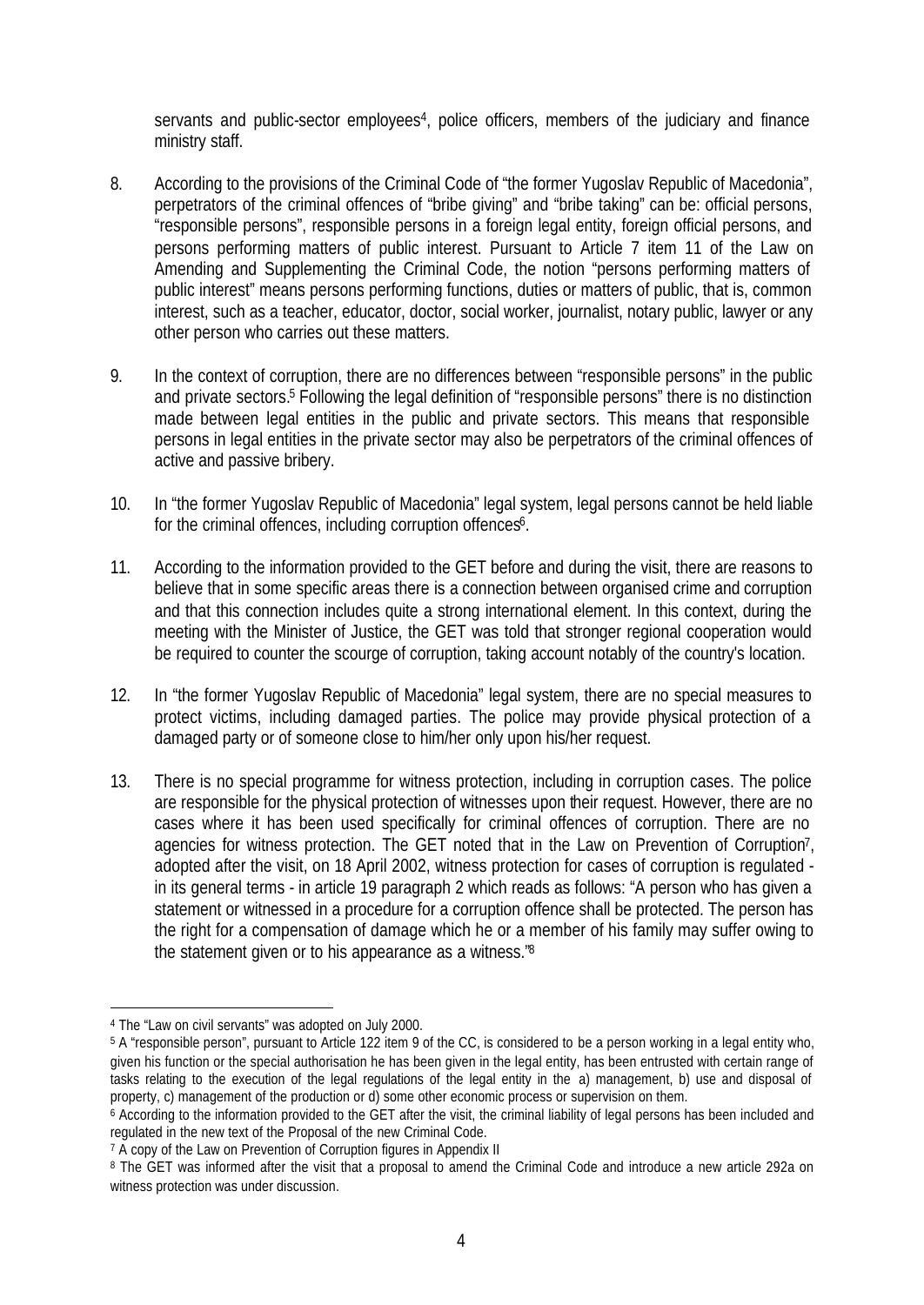- 14. As far as collaborators and whistle-blowers are concerned, Article 358 paragraph 3 of the Criminal Code ("Bribe giving") stipulates that "the offender who gave bribe upon the request from the official person, and who reports this before he finds out that the crime was discovered, shall be acquitted from punishment". In addition to that, article 19 paragraph 1 of the Law on Prevention of Corruption states that "criminal prosecution may not be initiated against a person who revealed data indicating the existence of corruption, and he may not be held responsible."
- 15. The main factor that contributes to the existence of money laundering in "the former Yugoslav Republic of Macedonia" is a large use of cash transactions, non-resident account transactions that are not subject to sufficient controls and the privatisation process where connections with a foreign exchange can be easily established and can lead to money laundering activities. The Law on money laundering prevention, which was adopted on August 2001 and entered into force on 1<sup>st</sup> march 2002, is mostly based on international experiences and standards in this area, including the 40 Recommendations of FATF, the Vienna Convention and the Council of Europe Convention. Only the Criminal Code and Law on money laundering prevention cover legal regulation pertaining to money laundering prevention. Article 273 of the Criminal Code refers to the criminal offence of money laundering<sup>9</sup>. The Law on money laundering prevention determines the entities, defines the measures and actions to be undertaken against money laundering and establishes how to control and implement these measures. It also provides for provisions setting up, within the Ministry of Finance, the Money Laundering Prevention Directorate, established in September 2001. It is an administrative body, responsible for collecting, analysing and storing data received from the entities obliged to undertake measures and actions for detecting and preventing money laundering. The Directorate, when performing the measures for money laundering detection and prevention, cooperates with the Ministry of Interior, the Public Prosecution, the Customs Administration, the National Bank and the other state bodies as well as with international institutions for combating money laundering. As a Financial Intelligence Unit, the Directorate receives information on two bases: a) Reports about regular transactions over 20.000 euros and (2) reports for suspicious transactions. Both types of reports are received from the financial institutions and other subjects that are obliged by law to undertake measures and activities for prevention of money laundering: natural persons and legal entities as well as officials and persons in charge within the legal entities to carry out activities connected with investing, crediting, conversion transfer and other money transaction. This refers to all financial institutions such as banks, saving houses, brokers, insurance companies, and stock exchange etc. According to the law, everyone, including lawyers, notaries public, chartered accountants and auditors, is obliged to send reports to the Directorate regarding the transaction considered as suspicious and with which money laundering can be performed.

<sup>9</sup> (1) "A person who through banking, financial or other economic operation releases in circulation, accepts, takes over, exchanges or breaks into small change money for which he knows was acquired through trade in narcotics, trade in arms or through other punishable action, or in some other manner covers up that they originate from such sources, shall be punished with imprisonment of one to ten years. (2) The punishment from item 1 shall also apply for a person who releases in trade or in some other form of circulation property, objects of value or other goods for which he knows they have been acquired through trade in narcotics, trade in arms or through some other punishable action, or in some other manner covers up that they originate from such sources. (3) A person who commits the crime from items 1 and 2, and who was obliged to know and who could have known that the money and other goods were acquired through a punishable action, shall be punished with a fine, or with imprisonment of up to three years. (4) A person who commits the crime from items 1 and 2 as a member of group, gang or some other association dealing with laundering money and other property gain, shall be punished with imprisonment of at least five years. (5) The money and other direct and indirect property gain shall be confiscated and if confiscation is not possible because they were transferred abroad, other property of the offender that corresponds to their value shall be confiscated."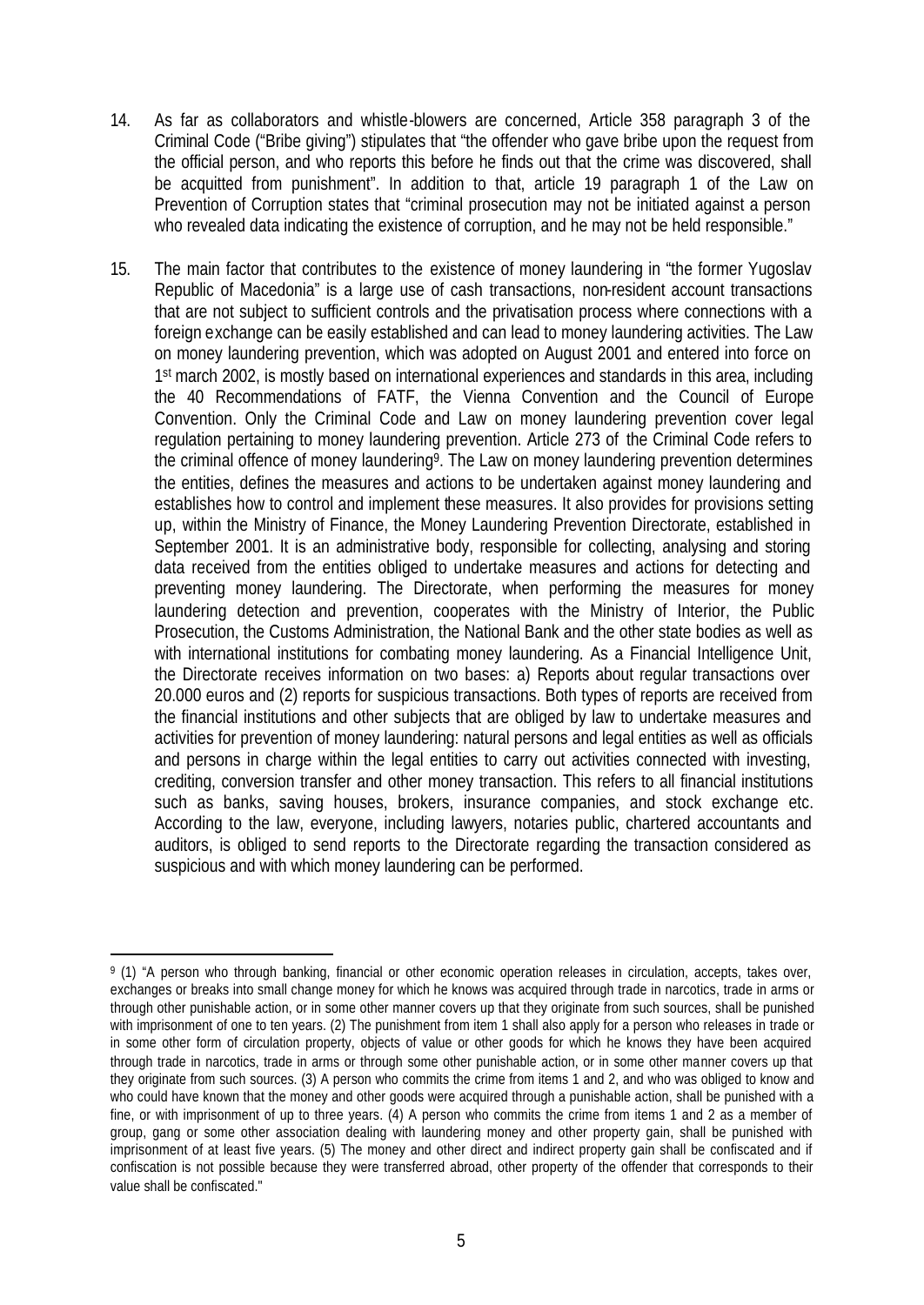# *ii) International co-operation*

- 16. "The former Yugoslav Republic of Macedonia" has ratified the Council of Europe's Criminal Law Convention and signed the Civil Law Convention on Corruption. The European Convention on Extradition, the European Convention on Mutual Assistance in Criminal Matters and the Convention on the Transfer of Sentenced Persons have been ratified and entered into force. It has concluded bilateral agreements on judicial co-operation in criminal matters with Albania, Austria, Bulgaria, Belgium, Croatia, Cyprus, the Czech Republic, France, Greece, Iraq, Hungary, Mongolia, Germany, Poland, Romania, the Russian Federation, Slovakia Slovenia, Spain and Turkey.
- 17. Requests for legal assistance in criminal matters by domestic courts are furnished to foreign bodies via diplomatic channels. The requests for judicial assistance by foreign bodies are transmitted to domestic courts in the same manner. When the request refers to a criminal offence for which extradition is not allowed under the domestic regulations, the court asks the Ministry of Justice for an instruction. There are no factors that would limit or obstruct international legal assistance in cases of corruption. Extradition of foreign nationals for acts of corruption is allowed whereas extradition of a national for the offence of corruption or for any other criminal offence is not allowed.
- *iii) Statistics*
- 18. According to the statistics provided to the GET, in 2001, 20 cases of passive bribery, 12 of active bribery and 513 of misuse of official position and power were reported to the law enforcement agencies; there were 7 convictions for bribe taking, 8 for bribe giving and 36 for misuse of official position and power.<sup>10</sup>
- 19. The GET noted that in "the former Yugoslav Republic of Macedonia", public perception is that corruption is a worrying phenomenon that affects the activities of some important State institutions and certainly undermines the democratic and, above all, economic development of the country.

# **b. Bodies and institutions in charge of the fight against corruption**

# **b1. The Police**

*i) Organisation*

- 20. According to the Law on Internal Affairs, adopted on 29 March 1995, the main task of police is to maintain public order and safety and to provide protection and assistance to the public. Article 1 of this Law gives general provisions as "protection of the life, the personal safety and the property of the citizens" etc. Article 8 describes the task of the Police: "*The Police is responsible for performing the tasks related to the immediate maintenance of the public peace and order, regulation and control of road traffic, control of crossing the state border, security of the lakes, as well as other tasks as in article 1 above, if their nature or conditions require they be performed by uniformed officers*…."
- 21. Article 12 describes the task of the Criminal Police: "*The Criminal Police of the Ministry is responsible for the tasks related to prevention of crimes, discovering and capturing criminal*

<sup>10</sup> Complete charts on corruption and related offences are included in Appendix III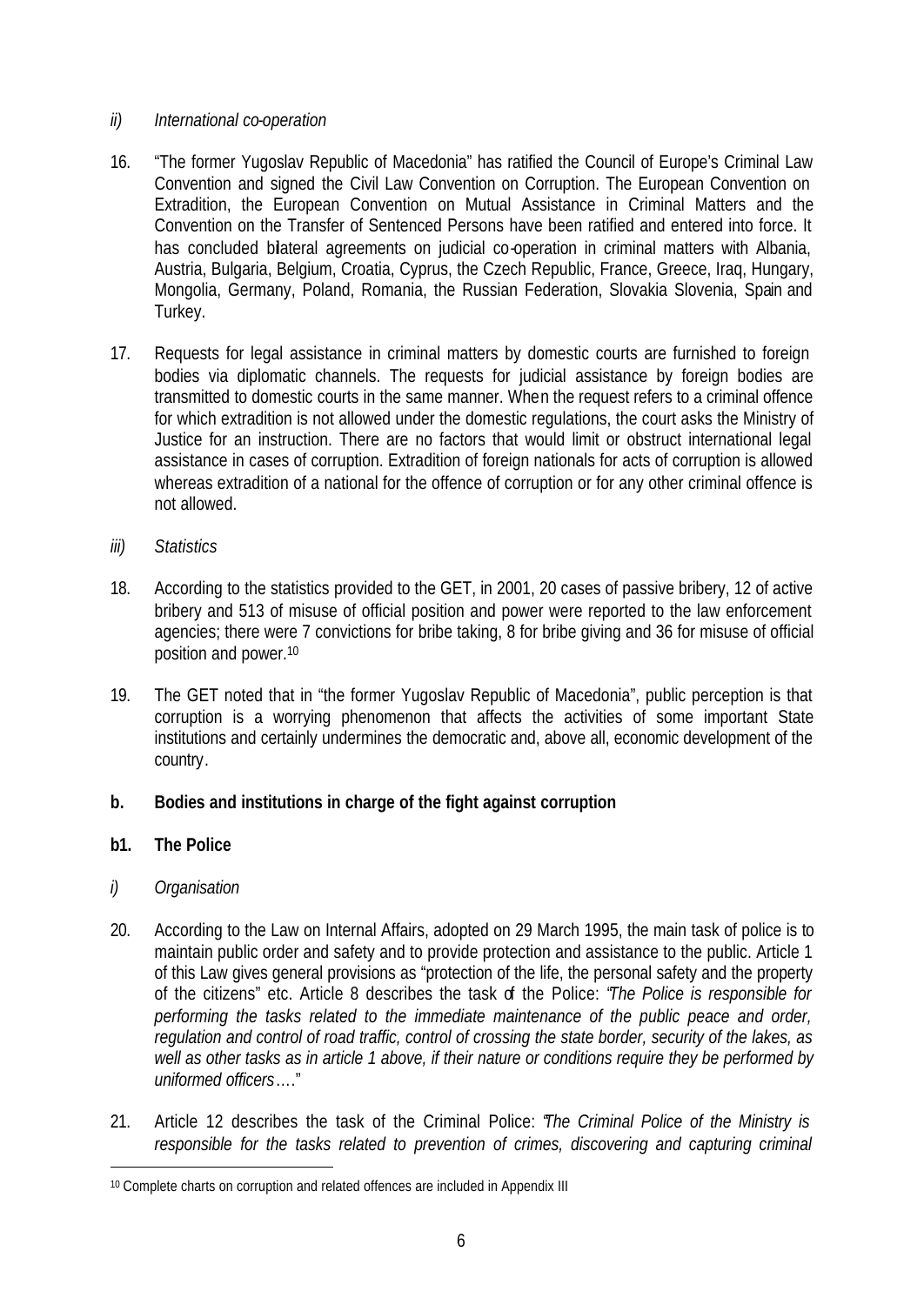*perpetrators, criminal technical operations, control of stay and residence of aliens, inspection and supervision of fire and explosives protection, as well as for other affairs as proscribed in article 1 above*". According to article 9 of the aforementioned law, "*At least one police station is established for each municipality to directly perform police and other interior related affairs*".

- 22. The Government allocates the annual budget to the police. The police provide an Annual Report to the Government including budget data, extent and development of crime etc. The Parliament and Government can provide guidelines to the police regarding priority for the police work, but so far nobody was able to remember that this has happened at all, according to information given to GET.
- 23. The police is organised on a central, regional and local level. The police come under the Ministry of Interior. The total number of employees is approximately 10,000.
- 24. The central level consists of "Bureau for Public Security" and "Department on Security and Counterintelligence" headed by a director. Within the Bureau for Public Security in the Department for criminal police, there is a special section for "Organized crime" whose structure includes a Division on Economic and Financial Crimes, as well as a Unit in charge of corruption, tax-evasion, smuggling, money laundering, extortion, racket, money falsification, cyber-crime. Within this Unit, 2 inspectors work on corruption cases. Within the section for organised crime, there are many highly qualified people with sufficient experience in this field, which makes it possible for such divisions to deal with the above-mentioned criminal activities successfully.
- 25. There are 18 police districts including the capital, Skopje. Each police district has a police authority headed by a Head of Internal Affairs Section , who is responsible for police work in the region, including ordinary management decisions. Until 1991, the Head of Internal Affairs Section was responsible for hiring or dismissing police officers, but from 1991 these responsibilities were centralised to the Ministry of the Interior.
- 26. Cases of bribery fall under the competence of the Organized Crime Sector at the central level and on a regional level or the competence of the Head of Internal Affairs Section . For complicated, big or sensitive cases special *ad hoc* teams can be set up to conduct the investigation, and if needed also joint-teams from central and regional level.
- 27. There exists a Code of Conduct for police officers.
- *ii) Training*
- 28. There is no central Police Academy in "the former Yugoslav Republic of Macedonia", but in 2000 the Government started preparing a new law that provides for creating a National Police Academy. The GET was informed that it is envisaged that the law will be adopted soon.
- 29. As a part of the basic training courses, police officers receive training in the field of corruption. The GET was told that there is a permanent continuity of professionalism and specialisation in police education aimed at improving the police officers' awareness of their tasks and obligations. Education is performed through various courses, seminars, workshops, instructive meetings, study visits in their own country and abroad, including other forms of professional specialisation and education.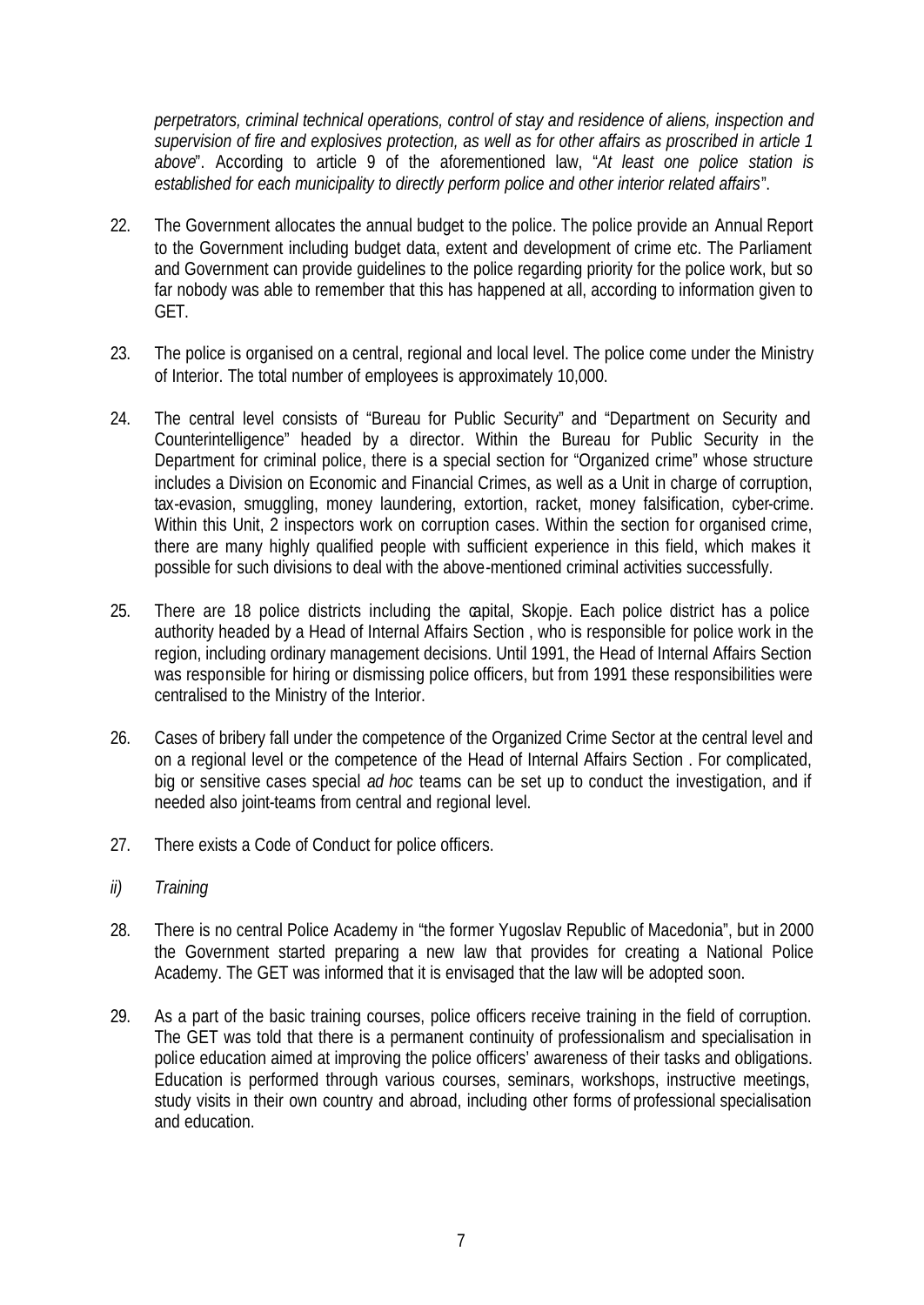- 30. Such activities are organised in co-operation with other services of the ministry or with the assistance and co-operation of various international organisations, foreign police forces and other specialised services on combating particular types of crime.
- *iii) Criminal Investigation of corruption*

- 31. In the legal system of "the former Yugoslav Republic of Macedonia", there are no special bodies or institutions with a multidisciplinary character dealing exclusively or predominantly with the fight against corruption.
- 32. The police conduct preliminary investigations regarding cases of corruption and corrupt behaviour. However, as already mentioned above, within the police structures there is no "specialised" unit for the fight against corruption. According to information provided to the GET, investigations on corruption and corrupt behaviour cases are conducted by highly trained officers who have undergone a number of training courses in the field of the fight against corruption. Their chief individually appoints them. By "highly trained", the authorities of "the former Yugoslav Republic of Macedonia" mean specialists in the field of "bribe taking" and "bribe giving" (criminal offences under article 357 and 358). Furthermore, the GET was told that before being elected to this special task, the police officer has a long practical experience in the field of combating corruption, financial crimes and related laws.
- 33. There is 1 highly trained police officer dealing with corruption in each region; 6 in the Skopje region and 5 at central level (Organized Crime Sector). The GET was told that, particularly at the regional level, it is rather difficult for police officers to operate in the sensitive field of investigating bribery and corruption. The difficulties of the police officers' work at regional level mainly relate to the fact that they work in a context where almost all inhabitants know each other, are friends or relatives. This refers particularly to those people who occupy high positions in the civil service or have managing positions. The GET was also told that for that reason, the damaged persons hesitate to report cases of corruption to the law enforcement agencies and to collaborate with them. Therefore, it is standard practise to immediately inform the police headquarters on cases involving high-ranging officials in order to undertake the necessary investigation.
- 34. The Head of Internal Affairs Section decides to conduct an investigation regarding corruption. According to internal regulations, the Head of Internal Affairs Section has the obligation to inform the central institutions (Organized Crime Sector) about the investigation. According to the information provided to the GET during the visit, details of all investigations regarding corruption are updated in a centralised database.
- 35. In order to use overall police resources (professional and personal competency) in a specific field /task etc, the Head of Internal Affairs Section can decide to cooperate with other Regional chiefs of police and/or with the Director of police at the central level. Examples of areas where this cooperation already exists are investigation of corruption where the investigation at regional level can be handed over to central level (Organized Crime Sector at the Bureau for Public Security) or the central level can support the investigation at the regional leve<sup>[1]</sup>. Training in the field of corruption is another example of co-operation between the regional and central level police authorities.

<sup>11</sup> Heads of Internal Affairs Sections co-operate with each other in cases where the criminal activity takes place in different areas. In almost all such cases, the headquarter is informed and undertakes the co-ordination of the investigations.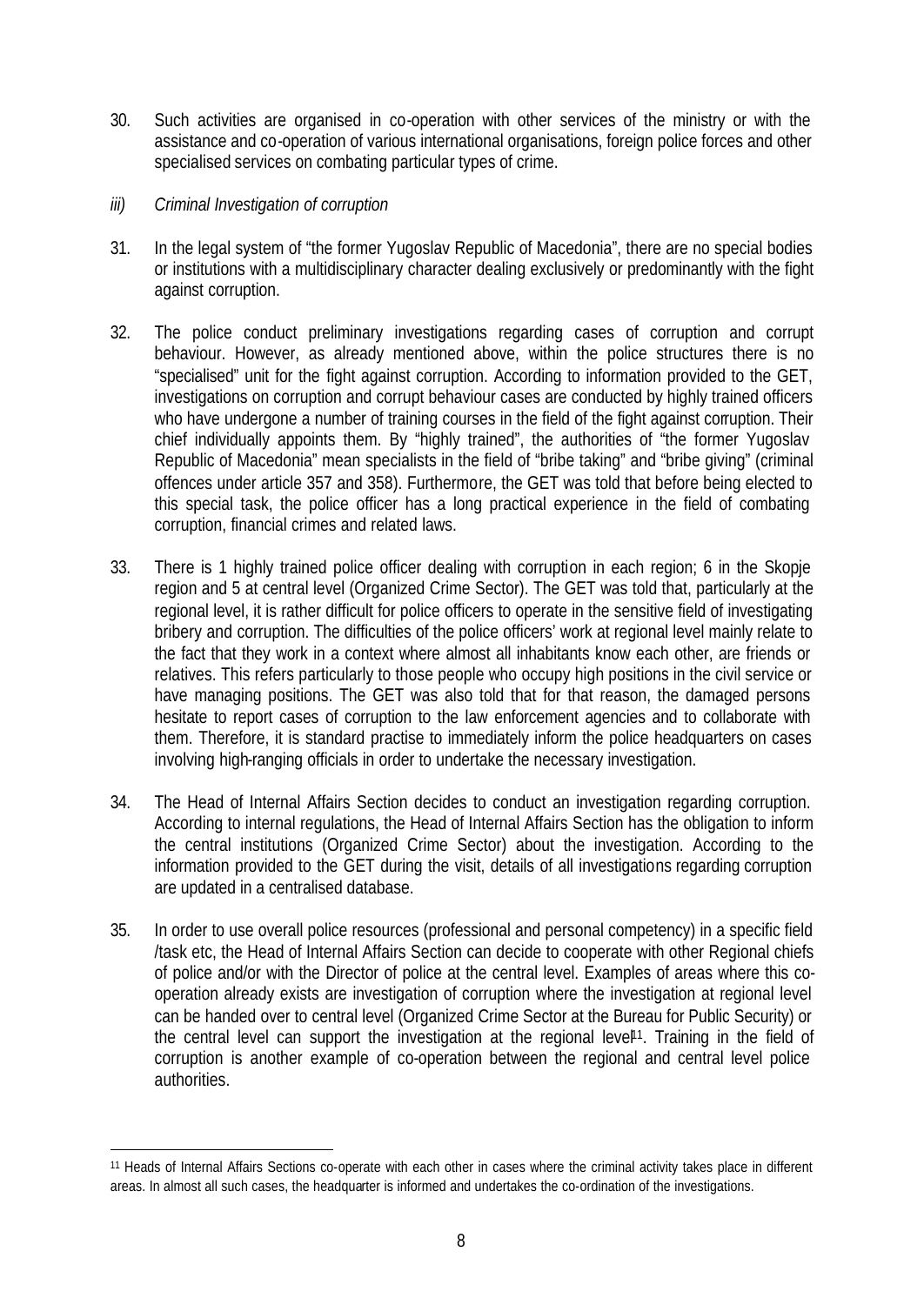- 36. Investigations of internal corruption cases within the police are carried out by the Section for Internal Audit. Its organisational structure is centralised and detached police officers from Sections of Internal Affairs work in it. When there are elements for a criminal offence, the Unit hands the case over to the criminal police for further investigations. If during its investigations, the Unit reaches the conclusion that a violation of professional duties has been committed, it drafts a report addressed to the Minister of Internal Affairs, i.e. the manager of the department to which the person belongs, in which disciplinary measures are proposed. The disciplinary procedure is conducted by an independent disciplinary commission of the Ministry of Internal Affairs. The GET was informed that last year the Section for Internal Audit was transformed into a Professional Standards Unit.<sup>12</sup>
- 37. Investigative techniques in corruption cases are the same as those that are used in other criminal investigations. In accordance with the Constitution, in any investigation of evidence gathering, including in cases of corruption, it is not permitted to use special means and techniques, such as recording, electronic surveillance, interception of communications, photography etc. The use of an agent provocateur and bugging also belong to the group of means and methods that may not be used either in investigation or in proving cases related to corruption.
- 38. At the time of the visit, the Parliament was in the process of considering amending article 17 of the Constitution13 (whose interpretation makes it impossible in practise to use special investigative means in criminal proceedings) in order to allow the use of wire-tapping and other forms of special means of investigation under certain conditions according to criminal law.
- 39. It is possible to use anonymous witnesses during an investigation, but their statements are not accepted as evidence.
- 40. The GET was informed that it is not unusual in "the former Yugoslav Republic of Macedonia" for a criminal investigation on corruption to be initiated on the basis of information received from the public or from the police. At the same time, the GET was informed that some other public institutions were somewhat less helpful with information regarding corruption. No specific public institution was mentioned.

# **b2. The Public Prosecution Office**

41. The status and competence of the Public Prosecution Office (hereafter "PPO"), the status and powers of the Prosecutor General (hereafter "PG"), competence of other prosecutors as well as organisation and control of the PPO are governed and regulated by the Constitution, the Code of Criminal Procedure and the Law on the Public Prosecution Office. According to article 2 of this Law, "the Public Prosecution is a unique and independent State body, that prosecutes those who have committed crimes and other criminal offences established by law (...)". Article 3 provides that the PPO carries out functions based on and within the framework of the Constitution and the Law<sup>14</sup>.

<sup>12</sup> These changes were made as a result of the United States ICITAP (International Criminal Investigative Training Assistance Programme) project.

<sup>&</sup>lt;sup>13</sup> "The freedom and confidentiality of correspondence and other forms of communication is guaranteed. Only a court decision may authorize non-application of the principle of the inviolability of the confidentiality of correspondence , in cases where it is indispensable to a criminal investigation or required in the interests of the defence of the Republic."

<sup>14</sup> Article 42 of CCP establishes that:

<sup>&</sup>quot;(1) The public prosecutor's general right and duty is to prosecute criminals.

<sup>(2)</sup> Of crimes which are prosecuted ex officio, the public prosecutor is competent:

<sup>1)</sup> to take all necessary measures aimed at discovering crimes and criminals and to direct the preliminary procedure;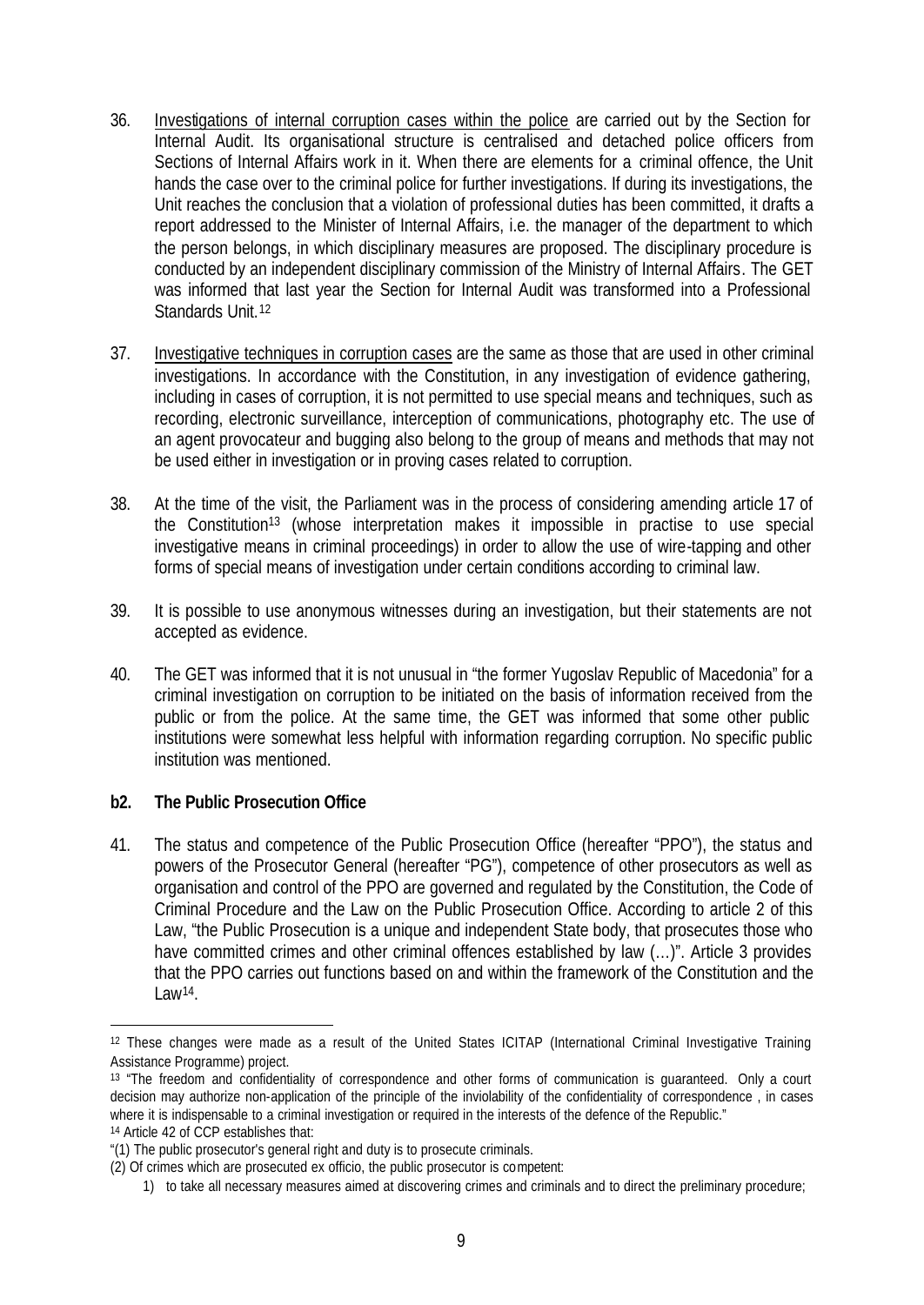- 42. According to article 106 of the Constitution and article 5 of the Law on the PPO, the PG and his/her deputies are elected for 6 years (renewable) by the Assembly (hereafter "Parliament") on proposal of the Government (Minister of Justice). They can be dismissed by the Parliament. All other prosecutors are also appointed by Parliament – but on a permanent basis - following the same procedure but the PG gives advice on those nominations<sup>15</sup>. The number of Deputies in the Public Prosecution Offices at all levels is determined by the Government.
- 43. According to Article 31 of the Law on PPO, a Public Prosecutor may only be dismissed:
	- *- "if s/he so requests;*
	- *- if s/he permanently loses the capability of carrying out the office in the Public Prosecution, which is determined by the Government of "the former Yugoslav Republic of Macedonia", on the basis of documented findings and the opinion of a competent medical commission;*
	- *- if s/he fulfils the conditions for retirement;*
	- *- if s/he is sentenced for a criminal offence to a prison term of at least six months;*
	- *- if it has been established that s/he has committed a serious disciplinary offence*
	- *- owing to unprofessional and unethical performance of his/her function in the Public Prosecution Office, as decided by the Government of "the former Yugoslav Republic of Macedonia", following a proposal by the Public Prosecutor."*
- 44. Under Article 35 of the same Law, a serious disciplinary offence is considered to be the misuse of office, undermining his/her reputation and the title of the PPO, or when performing duties and responsibilities which may influence his/her integrity.
- 45. The disciplinary procedure against a Public Prosecutor owing to unprofessional and unethical performance of his/her function is conducted by the Government through a First Instance Disciplinary Commission. The Public Prosecutor or Deputy Public Prosecutor responsible for disciplinary matters, and the person submitting the proposal for disciplinary liability, are entitled to lodge an appeal against the first instance decision to the Second Instance Disciplinary Commission of the Government. The Public Prosecutor or Deputy Public Prosecutor responsible for disciplinary matters may ask for court protection before the Supreme Court.
- 46. At the time of the visit, 198 public prosecutors worked on the whole territory of "the former Yugoslav Republic of Macedonia". The Public Prosecution Offices are established at 3 levels corresponding to the Court levels: 27 Primary Public Prosecution Offices which correspond to the 27 courts of first instance; 3 High Public Prosecution Offices which correspond to the 3 Courts of Appeal (Skopjie, Bitola and Stip) and the Public Prosecution of "the former Yugoslav Republic of Macedonia" established for the whole territory, located in Skopje and headed by the PG.
- 47. There are no special units dealing with organised crime, corruption or any other serious form of criminality within the PPO.

<sup>2)</sup> to demand investigation;

<sup>3)</sup> to enforce and present the prosecution act i.e. prosecution proposal before the competent court:

<sup>4)</sup> to appeal against court decisions which are not final and to propose extraordinary remedies against final court decisions.

<sup>(3)</sup> The public prosecutor conducts other activities determined by this Code."

<sup>&</sup>lt;sup>15</sup> All candidates for a post of prosecutor are obliged to pass examination in law after two years of practical legal experiences in the State or private sector. After that the candidate has to work for the PPO for at least three years to get needed knowledge and skills to be appointed as a prosecutor.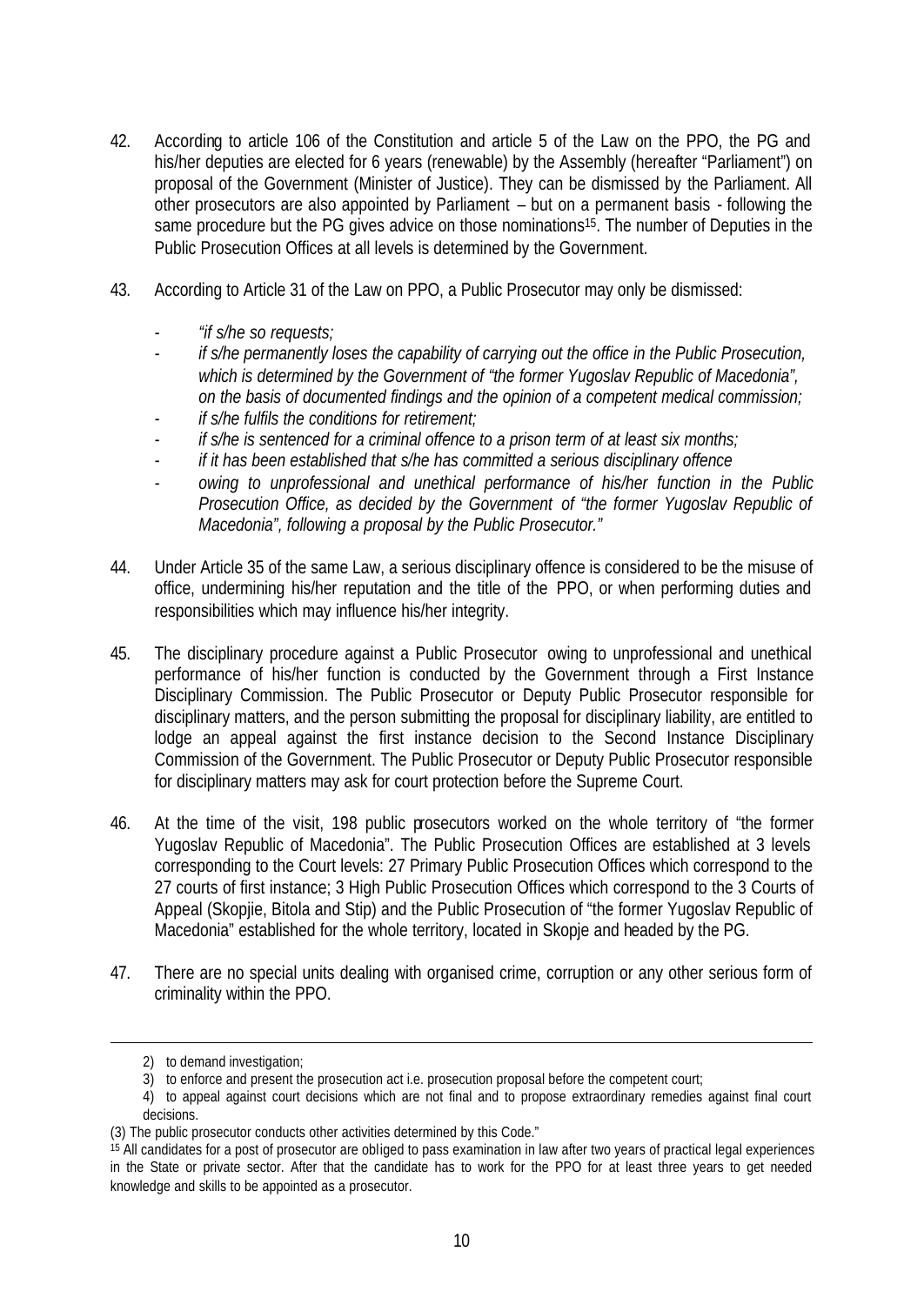- 48. The posts of Public Prosecutors and Deputy Public Prosecutors at all different levels of Prosecution Offices are advertised in national newspapers upon decision of the Parliament - no late than 15 days from the decision fixing the number of posts available - specifying the nature of the post and the qualification required: i.e. for a post of Deputy Public Prosecutor, candidates must be citizens of "the former Yugoslav Republic of Macedonia" who fulfil common conditions established by law for an employment in State institutions, be a bachelor of Law, and have a "respected opinion of a Public Prosecutor" (article 25 of the Law on PPO).
- 49. Candidates to Primary Public Prosecution Offices should have working experience with confirmed positive results and with five years of practice in a judiciary branch, and nine years for candidates for a post in a High Public Prosecution Office. As regards candidates for a post of Public Prosecutor or Deputy Public Prosecutor of "the former Yugoslav Republic of Macedonia", besides conditions mentioned above, they must be distinguished experts in law with at least 12 years' working experience.
- 50. The PG is responsible to Parliament. Neither the Government nor the Parliament or any other State or political authorities are allowed to give instructions or to influence prosecutors on how to conduct investigations and to prosecute offenders in concrete cases; instructions on a concrete case can only be given by a senior prosecutor to a subordinate prosecutor in written form. Copy of every such instruction is to be sent to the PPO. Those instructions usually contain both the legal opinion of the senior prosecutor on how to deal with the concrete case and suggestions or instructions about appropriate measures to be taken in order to terminate investigations or prosecutions successfully.
- 51. At the time of the visit, the PPO had not been preparing any special training programme on corruption matters and other forms of organized crime. Nevertheless, prosecutors take part quite regularly in international seminars on these topics. The GET was told that information gathered by participants during such seminars and training sessions are subsequently transferred to subordinate prosecutors.
- 52. The GET was told that the Association of Public Prosecutors, established in 1999, provides some educational and training activities for prosecutors. Nonetheless, the Association is poorly funded and most training activities for prosecutors are still provided by some NGO's.
- 53. There is no Code of Conduct for prosecutors. The GET was told that a code of this type is under preparation<sup>16</sup>.

# **b3. The Courts**

- 54. Corruption cases are adjudicated by the courts. According to article 21 of the Code of Criminal Procedure, "courts in criminal cases judge in the limits of their actual competence determined by law". The Constitution and Law on the Courts govern the organisation of the judicial system. According to the Law on the Courts (articles 24 to 35), the Judicial system is organised into three levels of courts and "judicial power is exercised by courts of the first instance (27), courts of appeal (3) and the Supreme Court".
- 55. In criminal matters, the courts of first instance are competent to decide all kinds of criminal cases, including corruption cases. According to article 33 of the aforementioned law "The courts of

l <sup>16</sup> The GET was informed after the visit that a "Code of Ethics for Public Prosecutors" was adopted on 25 May 2002 by the Assembly of the Association of Public Prosecutors.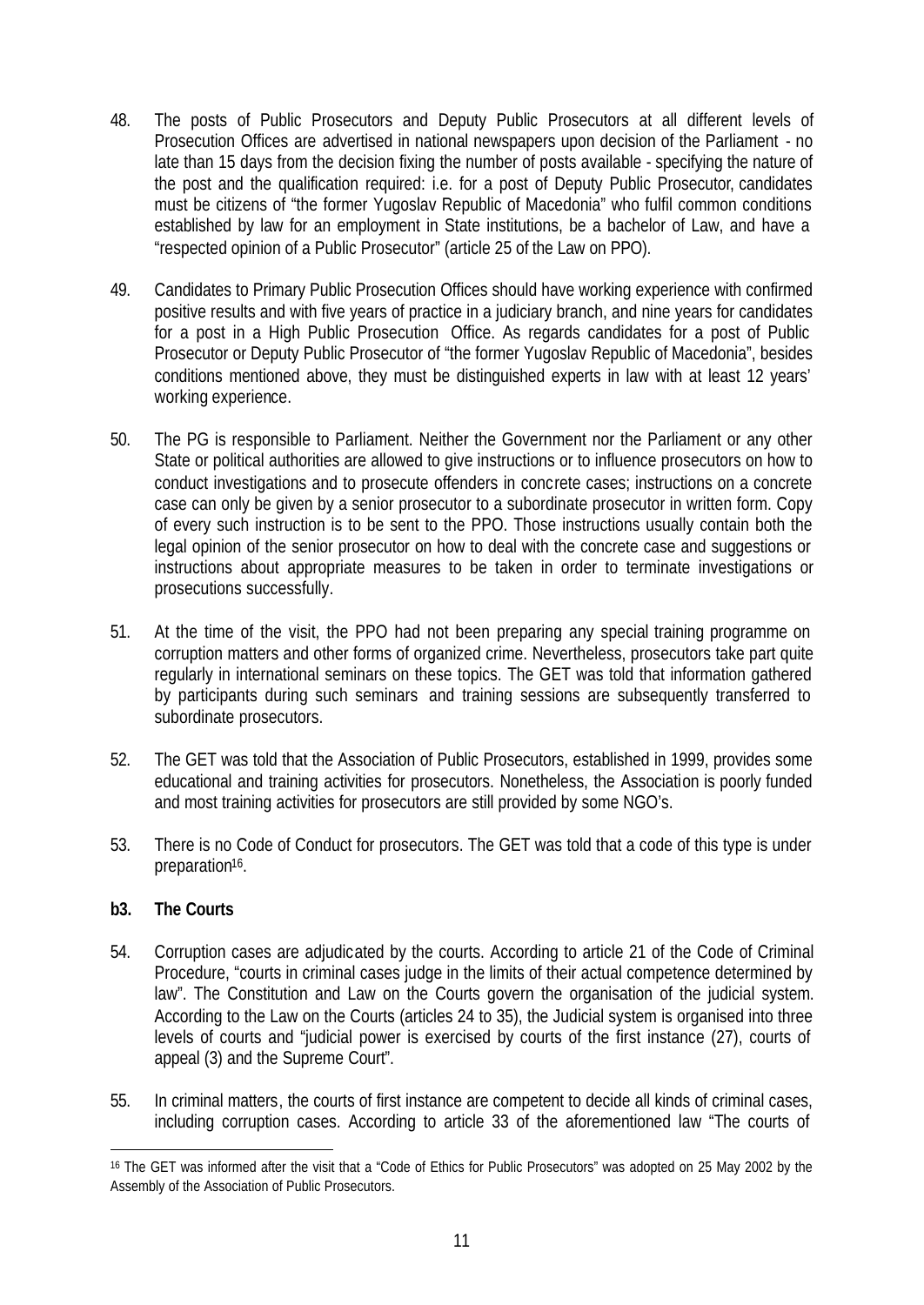appeal are competent to (1) decide on appeal against the verdicts of the courts of the first instance, (2) to decide on conflicts of competence among the courts of first instance within their territory and (3) exercise other duties determined by law".

- 56. According to article 101 of the Constitution, the Supreme Court is the highest court, "providing uniformity in the implementation of the laws by the courts". It exercises the judicial power on the whole territory and is competent, *inter alia*, to decide in the third and final instance on appeals against the decisions of the courts of appeal, decide in first and second instance on administrative matters and perform other duties determined by law.
- 57. Finally, the Constitutional Court decides, among others, on the conformity of laws with the Constitution, on the conformity of collective agreements and other regulations with the Constitution and laws and on other issues determined by the Constitution (article 110 of the Constitution).
- 58. No special jurisdictions dealing with corruption and serious economic crime cases exist in "the former Yugoslav Republic of Macedonia".
- 59. As are prosecutors, judges are elected by Parliament. However, there is a major difference between the 2 systems of appointment: prosecutors are appointed upon proposal made by the Minister of Justice (see paragraph 46), whereas judges are elected, for a permanent mandate, upon proposal of the Republican Judicial Council (hereafter "the RJC"). Article 104 of the Constitution provides that the RJC is composed of 7 members, elected by the Parliament "(…) from the ranks of outstanding members of the legal profession (…)" for a period of six years renewable. According to article 105, "the RJC (1) proposes to the Assembly the election and discharge of judges and determines proposals for the discharge of a judge's office in cases laid down in the Constitution, (2) decides on the disciplinary answerability of judges, (3) assesses the competence and ethics of judges in performance of their office and (4) proposes two judges to sit on the Constitutional Court".
- 60. A judge cannot be transferred or removed from office against his will, except as a result of a criminal or a disciplinary sanction. According to Article 99 of the Constitution "A judge is elected without restriction of his term of office". The RJC is competent to examine a request for discharging a judge that is submitted to the Parliament. Under Article 19 of the Law on the RJC, the grounds for discharging a judge are as follows:
	- if s/he permanently loses the psychophysical capability of carrying out a judge's office;
	- owing to unprofessional and unethical performance of a judge's office; and
	- owing to a serious disciplinary offence defined by law<sup>17</sup>, which makes him/her unsuitable to perform a judge's office.
- 61. The determination of the unprofessional and unethical carrying out of a judge's function is made by the RJC on the basis of the documented data and insight into of the judge's work. This procedure is initiated *ex officio* by the RJC itself. In addition to the *ex officio* procedure, proposals

l

performance of a public office or profession and

<sup>17</sup> According to the Law on the Courts, serious disciplinary violations for which a procedure may be initiated are considered to be:

serious disturbance of the public law and order violating his/her reputation and the title of the court,

party and political activities,

<sup>-</sup> serious breach of the rights of parties and other participants in a procedure whereby the title of the court and of the judge's function are infracted.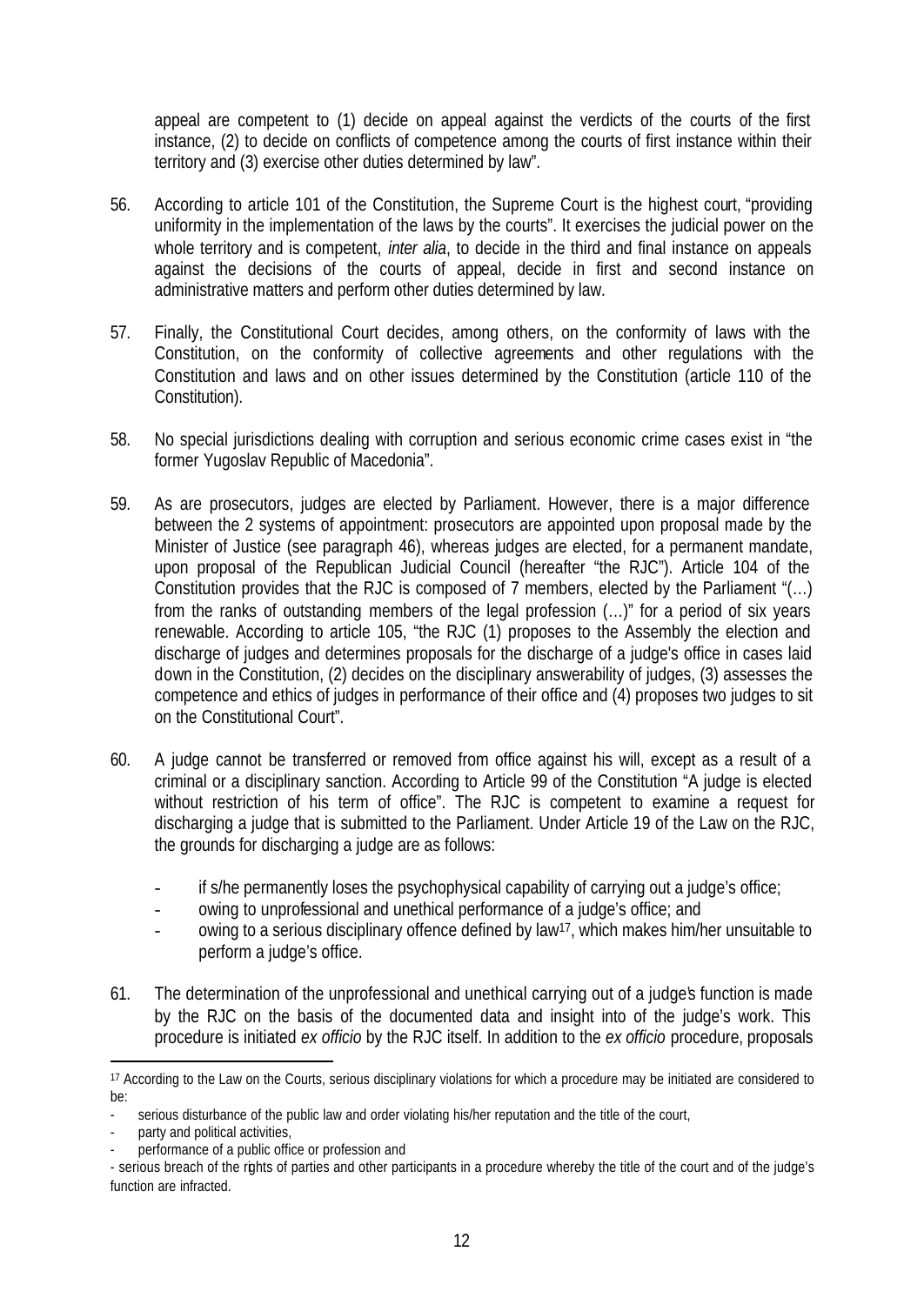to initiate a procedure in order to determine a judge's disciplinary responsibility may be made by the President of the Court, the President of the Higher Court and the General Session of the Supreme Court. They are communicated to the CRJ which sets up a Commission for Determining Disciplinary Responsibility, composed of three members of the Council. After conducting the procedure the Commission takes a decision. The judge and the submitter of the proposal may lodge an appeal against that decision.

- 62. After a defined disciplinary responsibility of a judge, the Council may pronounce a disciplinary measure 'written reprimand' or 'temporary reduction of the salary' which may not exceed 15% of the monthly pay of the judge for a period of one to six months. Following the disciplinary procedure conducted against a judge, there may be a proposal for his/her discharge, having obtained the opinion of the court where the judge is working and of the general session of the Supreme Court.
- 63. According to article 51 of the Law on the Courts "a judge has a right and obligation to a continuous professional training during his term of judicial office". The professional training of judges is provided by the Centrum for Continuing Education, which has been established by the RJC. The Centrum prepares annual educational programmes<sup>18</sup>. The Centrum's financial resources are mostly gathered from NGO's, international foundations, western European countries etc.
- 64. There exists a code of conduct for judges.

# **b4. Criminal investigation in preliminary procedure**

- 65. According to article 141 of the CCP "everyone may report a crime which is prosecuted *ex officio*" to the competent prosecutor, in written form or orally. The State agencies and institutions which perform public authorisation, and all employees working in those bodies and institutions, are obliged to report crimes which are prosecuted *ex officio* including corruption and corruption related cases and undertake measures to prevent traces of the crime (or objects upon which or with which the crime has been committed) being lost or destroyed and to gather other evidence (art. 140 CCP).
- 66. As soon as a criminal charge is reported to the police or any other law enforcement agency, they have to immediately inform the competent public prosecutor and hand the report over to him. During the preliminary stage of the criminal procedure, the police can take all those urgent acts and necessary measures to preserve traces and things relevant to the offence, to find offenders and to prevent their escape. They can ask suspects to make statements which may be useful for the criminal procedure to be conducted successfully. However, statements made by the suspect and certain other categories of persons (witnesses, damaged persons etc.) to the police cannot be used as evidence during the trial, because, according to article 339 of the CCP, the court reaches its verdict only on the basis of facts and evidence produced in the main hearing<sup>19</sup>.

<sup>18</sup> See the 2002 curriculum in Appendix IV.

<sup>&</sup>lt;sup>19</sup> The only exception is provided by article 325 para. 2 of the CCP according to which minutes with the statements given by witnesses, co-defendants, or accomplices already convicted, and the minutes and other writs concerning the findings and opinion of the experts may be used only in cases where the accused person has deceased, has become mentally ill, or cannot be found, or his presence in court is not possible or is significantly difficult due to his old age, illness, or other important reasons; and witnesses or experts without legal reasons refuse to give a statement in the main hearing.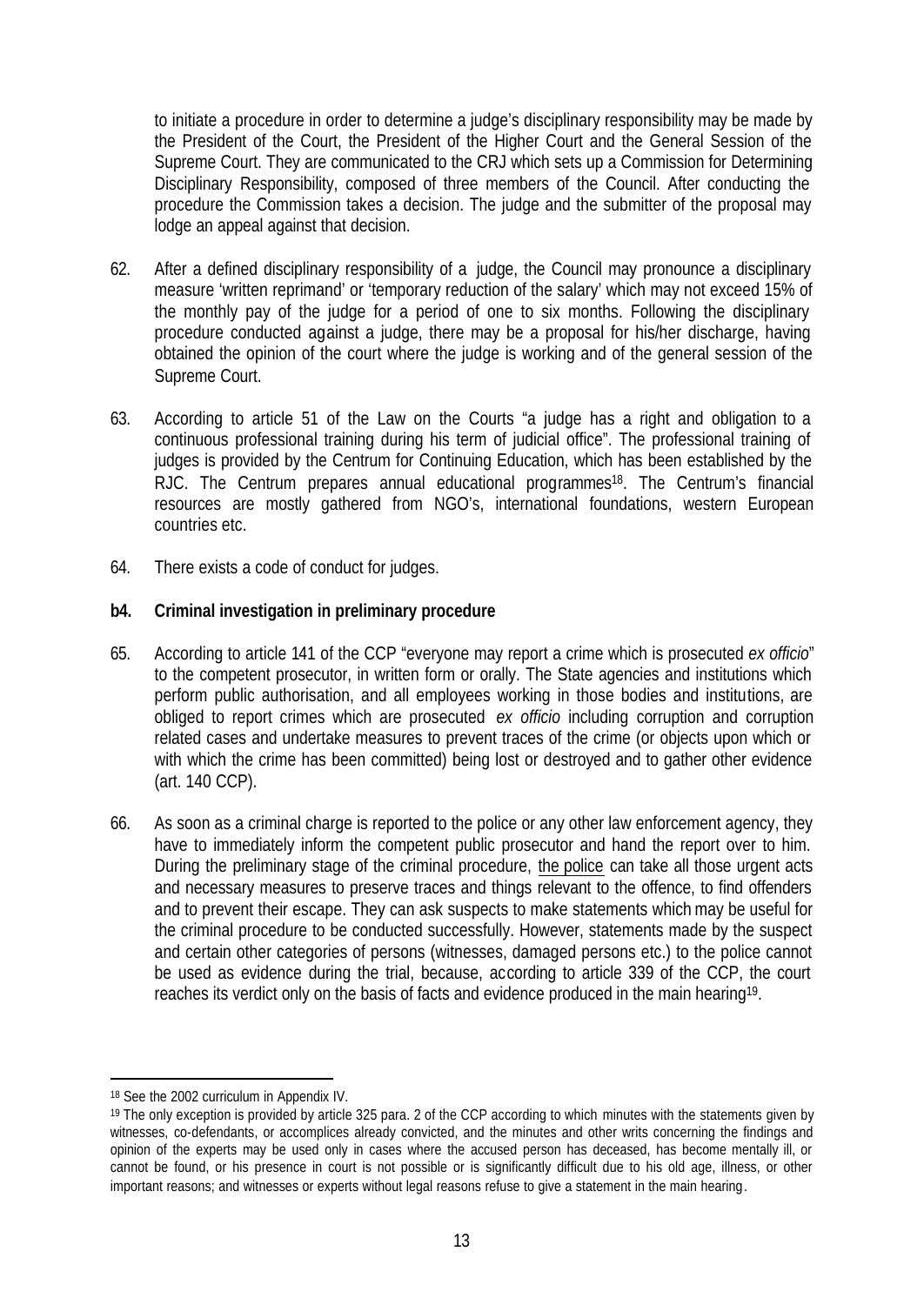- 67. The public prosecutor is legally competent to take all the measures needed to gather evidence that a crime has been committed, to direct the preliminary procedure, to ask the police to make investigative acts in order to find evidence and data necessary for the investigating judge to take a decision on whether or not to start an investigation. All the information gathered during this preliminary phase of the criminal procedure have only informative authority and cannot be used as evidence during the proceedings before the courts apart from the urgent acts. Article 17 of the Criminal Code of Procedure provides as follows: "The public prosecutor is obliged to initiate a criminal investigation if there are evidence that a crime which is initiated *ox officio,* has been committed". On the basis of information gathered by police, the Public Prosecutor can:
	- a) submit the case to the investigating judge with a request to start investigation ;
	- b) ask the police to make additional investigations and then to submit the case to the investigating judge with a request to start investigation;
	- c) decide that information gathered during pre liminary procedure is not sufficient to start investigation against a clearly identified person and dismiss the case;
	- d) with the agreement of the damaged person, to terminate the proceeding when the offence is punished by a fine or a prison sentence of three years and if the suspect has agreed to fulfil certain commitments by which the harmful consequences of the offence will be reduced or removed.
- 68. If the prosecutor finds that information gathered during the preliminary procedure are sufficient to start investigation against a well identified person for a definite offence, he submits the case to the investigating judge with a request to start investigation. The public prosecutor is also competent to demand investigation to the investigating judge, to ask him to perform certain acts, to be present when investigative acts are carried out and be informed about measures taken by an investigating judge during the investigation.
- 69. "The former Yugoslav Republic of Macedonia" has the institution of the investigating judge to whom the public prosecutor has to address a request for an investigation to be conducted. Therefore, the investigating judge can 1) start the investigation or 2 ) if he does not agree with the prosecutor's request for investigation, can ask the court ("Chamber") to take the relevant decision. The prosecutor and the accused person have the right to appeal against the court's decision. "Investigation is initiated against a person when there is justified suspicion that he has committed a crime" (art. 150 CCP). The investigation is therefore carried out by the competent investigating judge (judge of first instance court, responsible for criminal cases). He is also responsible for authorising all investigative measures that could affect the exercise of fundamental rights and freedoms of the suspect. Only information and data obtained through the intervention of the investigating judge can be used as evidence before the court. In order to carry out the acts necessary to gather evidence (i.e. search of premises or persons or temporary confiscation of objects – art. 155 para. 3 of CCP), the investigating judge may require the assistance of the police.
- 70. According to article 167 of the CCP, "the investigating judge completes the investigation when he finds that the conditions of the issues in the investigation are sufficiently elucidated". After completing an investigation, the investigating judge submits the records to the public prosecutor who is obliged to make a proposal for the investigation to be completed or to initiate a prosecution act or to state that he withdraws from prosecution.
- 71. In "the former Yugoslav Republic of Macedonia", there is not special co-ordinating institution and the relations between the police, the PPO and the courts are laid down, within the framework of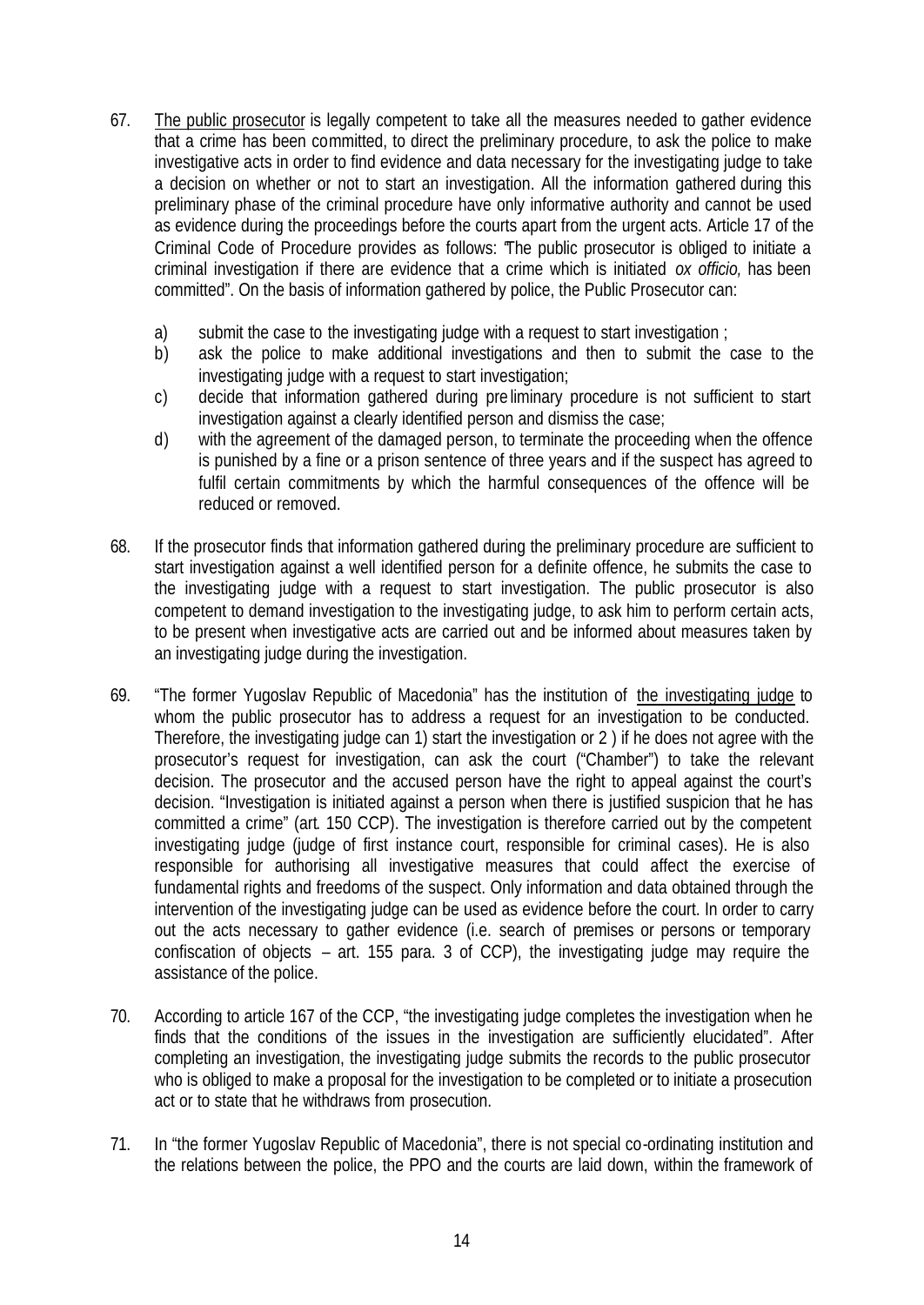their respective spheres of competence, in the Code of Criminal Procedure, the Law on Internal Affairs and the Law on the Public Prosecutor Office. There are no special rules governing the relations between the Police, the PPO and investigating judges when proceeding and dealing with cases of corruption. However, police officers, prosecutors and investigating judges met by the GET confirmed that daily co-operation between them is highly successful and there are no personal or professional problems.

# **b5. Other bodies and institutions**

- 72. There are other authorities in "the former Yugoslav Republic of Macedonia", which, although not directly involved in the criminal law area, play an important role in the prevention and disclosure of corruption. In this regard, it is essential to refer to the Ministry of Finance and the Ombudsman.
- *i) The Ministry of Finance*
- 73. The GET met representatives of different departments of the Ministry of Finance. The Ministry is particularly active in the fight against corruption and can conduct investigations in government departments and other authorities, in particular with regard to public procurement, as well as in companies. The checks made cover public expenditure, transfers of funds and movements of goods, etc., with a view to detecting fraud, corruption, money-laundering and so on.
- 74. A financial police unit is being set up with staff from the Ministry of Finance assisted notably by officials from the Customs Service as well as from the Ministry of the Interior.
- 75. After the visit, the GET was informed that the Law on the Financial Police had been adopted on 16 July 2002 with a view to being implemented as of 1 September 2002. Under this law, the financial police is a body of the State administration within the Ministry of Finance which functions uniformly on the territory of "the former Yugoslav Republic of Macedonia" and whose work is managed by a Director. The financial police perform the following tasks:
	- control for the correct implementation of tax and customs regulations;
	- collection of information and data in co-operation and co-ordination with the other sections in the Ministry of Finance, Ministry of Interior, Public Prosecution Office and other State bodies with a view to finding out offences such as tax evasion, money laundering, smuggling, illicit trafficking in goods and products or other types of criminal offences involving larger and significant amounts of tax, customs or other proceeds;
	- investigations against one or several persons for whom there **i** a founded suspicion of involvement in illegal financial activities;
	- investigations involving natural persons or enterprises dealing with activities which are in contradiction with the existing regulations on money laundering, taxes or other types of financial crime;
	- investigations on financial crime which cannot be proved directly with existing evidence and involve methods of indirect proof, such as: expenses, evaluation of valuables or existence of bank accounts etc., which are used in cases when a part or the entire financial documentation of the tax payer does not exist, is destroyed or is unavailable;
	- introduction of a database of potentially risky tax payers, that is persons who have already been sentenced for serious criminal offences or for some other reason are considered to present a risk and

expert computer analysis of confiscated evidence in the form of computer data, from mobile phones or other electronic devices and media containing information.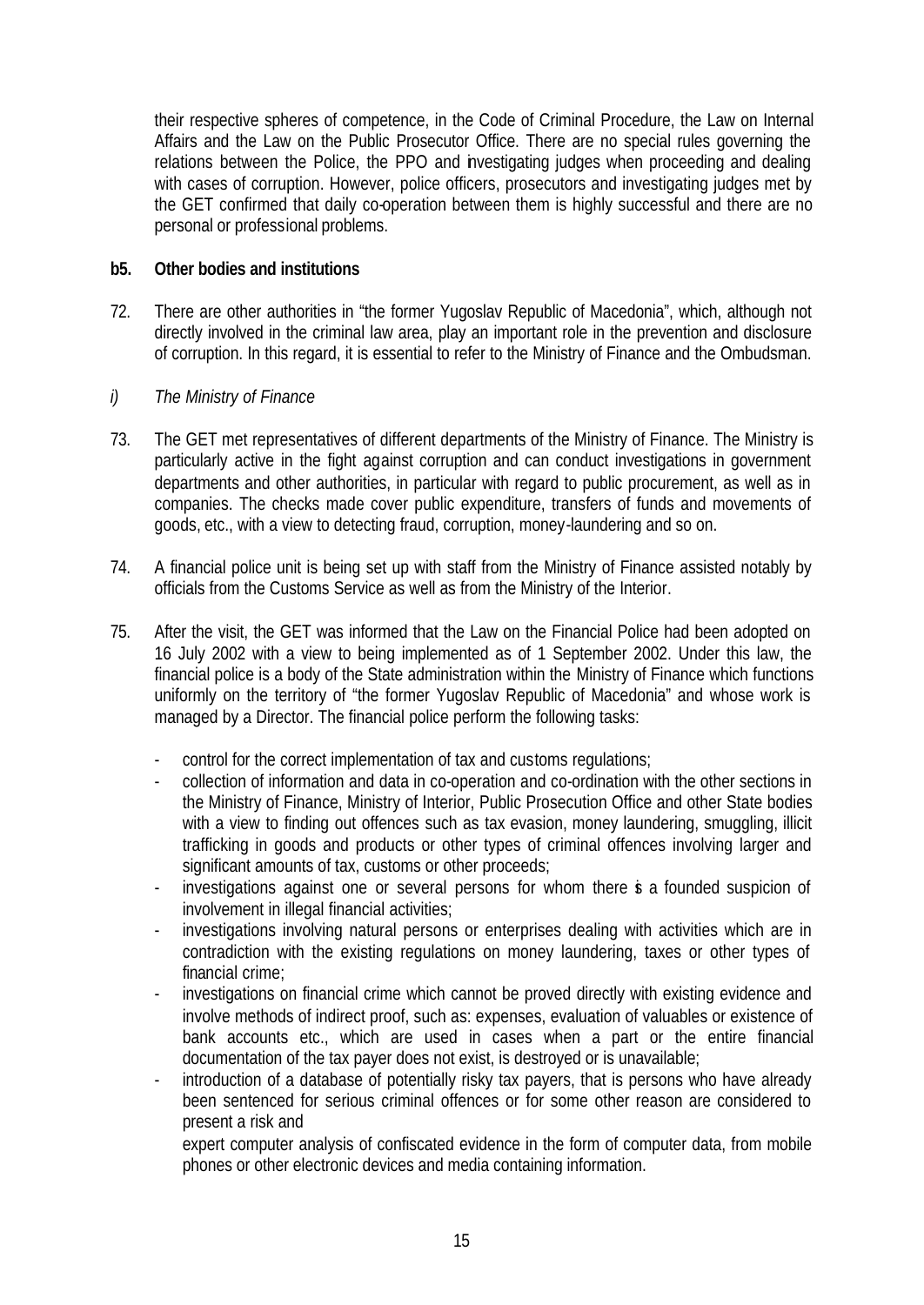- 76. In the performance of the tasks within its competence, the financial police is entitled, *inter alia*, to have an insight into and to examine business books and other documents and data relating to data and elements of persons under investigation; to take statements from a suspect and from witnesses; to search suspect's business promises with a court order<sup>20</sup>. The tasks of the financial police are carried out by financial police officers who are appointed and discharged by the Minister of Finance upon a proposal of the Director of the Financial Police.
- 77. On November 2002, the GET was informed that the Unit of Financial Police had not yet been set up, and that the Director had not been appointed.
- 78. The Ministry of Finance recently set up a website to provide information for the public and answer their questions . This initiative, designed to ensure greater transparency in dealings between a traditionally "closed" ministry and the public, should be welcomed*.* Unfortunately, the GET was unable to test users' views of the service, as it had been established too recently.

# Customs Service

l

- 79. Within the Customs Service, which belongs to the Ministry of Finance, a special investigating unit has been created. The role of this unit is to conduct preliminary investigations about Customs Service officials who are suspected to have committed a crime. Cases of corruption committed against or by officers are also included in its investigative duties. The Customs Investigative Unit co-operates with competent prosecutors as provided by provisions of the Chapter XV of the Code of Criminal Procedure in the same manner as the police. Information completed by the Customs Investigating Unit is submitted to the competent prosecutor, who may ask investigating judge to start investigation in concrete case.
- 80. The GET was informed that there have been cases within the Customs Service that have attended the courts' final stage and where officials from the Service have been sentenced to terms of imprisonment. Apparently, all these cases concerned petty cases of corruption (200/250 euros).

# Public expenditure and public procurement

- 81. The Ministry of Finance monitors public expenditures, checks how the various public entities commit their expenditure and, above all, whether public procurement procedures are actually complied with. An internal audit conducted in October 2000 did not reveal any malpractice. If it had done so, the Ministry of Finance would have referred the matter to the judicial authorities for criminal procedure to be started.
- 82. Public procurement is governed by "the Law on Public Procurements" that entered into force on 20 June 1998. This Law was modified and amended by the Law on Modification and Amendments to the Law on Public Procurements adopted on 10 January 2002 and entered into force on 25 January 2002. The GET considered that the legislation of "the former Yugoslav Republic of Macedonia" on Public Procurement is fully in line with the relevant European Union directives. It provides for the setting up of procurement bodies ("Public Procurement Committee") in each entity (purchaser), which must include a representative of the Ministry of Finance and whose members are appointed for two years renewable. This system will therefore guarantee equal opportunities for all firms bidding for contracts and ensure that procurement procedures are

 $20$  The complete list of the Financial police's tasks figures in Appendix V (only in English)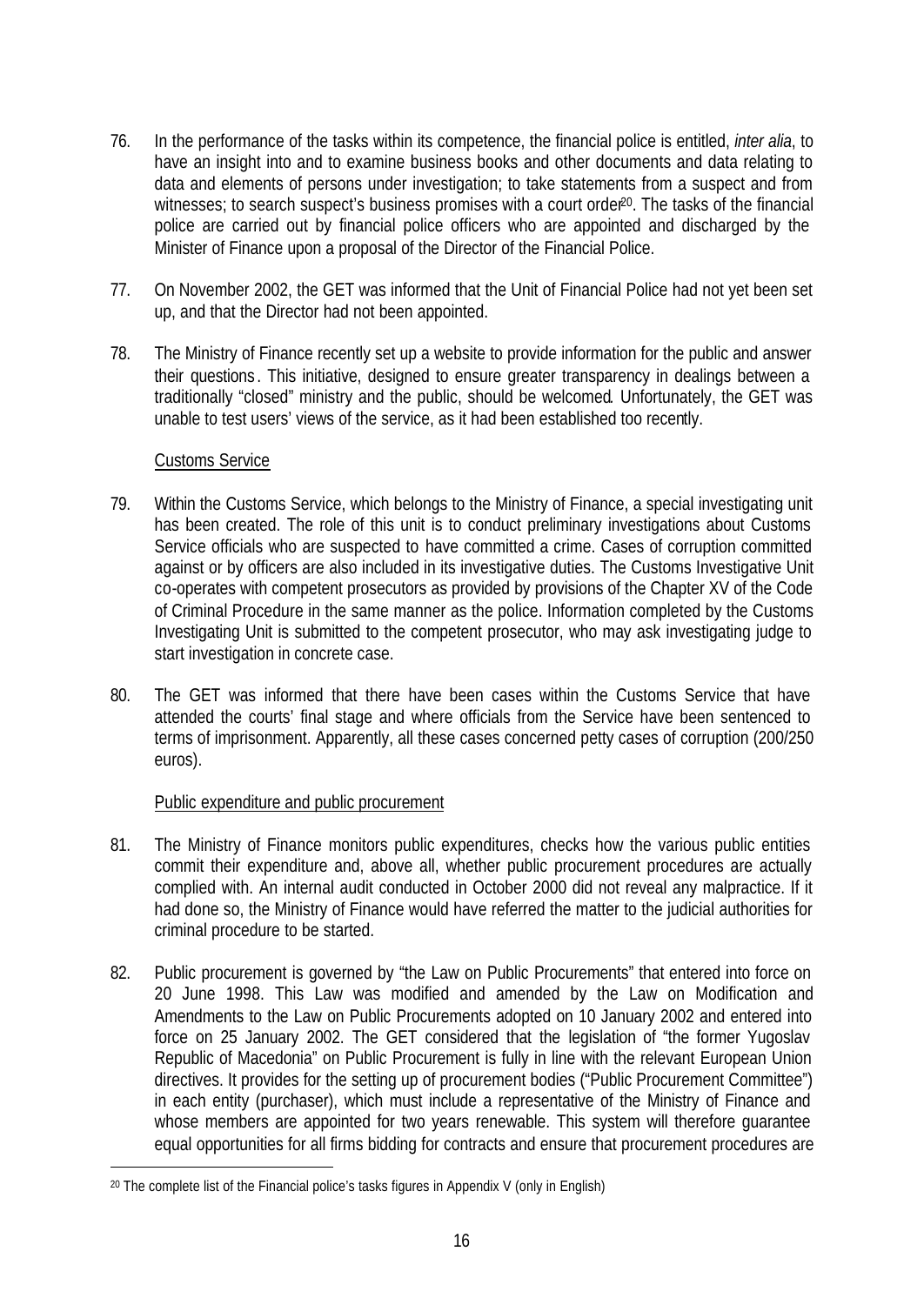transparent. The Ministry of Finance looks into any possible conflict of interest. Moreover, both the procedures implemented and the companies awarded contracts are subject to review by the Ministry of Finance's auditors. Articles 11 and 12 of the Law on Public Procurement deal with corruption<sup>21</sup> .

# Companies

- 83. The Ministry does not have any special resources for conducting its inquiries and merely has "conventional" investigators and auditors (the Public Revenue Administration). Inspections are carried out regularly in all companies, including public firms (on average, once every four years). Ad hoc inspections are also carried out at the request of other ministries or following whistleblowing or anonymous tip-offs. There is no requirement to inform firms of the purpose of the inspections. In addition, several successive inspections may be carried out if the requests made by various authorities cover different individual points. Lastly, the auditors perform checks on banks and the accounts that they are required to publish.
- 84. The inspectorate is divided into three sections that deal respectively with large firms, mediumsized firms and small and one-man businesses. The inspections cover the work done by the firms, transfers of funds and financial transactions (all foreign-exchange transactions exceeding 10 000 euros and all purchases and sales exceeding 20 000 euros must be declared to the authorities) and, indirectly, the staff employed.

# Individuals

85. The Ministry performs checks on its own staff members, but they are not required to declare any interests they may hold in companies or other bodies. Specific measures are taken to reduce the risks of fraud and corruption in particularly sensitive posts. One example here is "the rotation" of Customs officials. The Ministry also performs checks on private individuals (in particular, their income), paying special attention to transactions between residents and non-residents and other expenditure by individual citizens with a view to detecting any illegal transfers of funds or laundering activities, etc.

# *ii) The Ombudsman*

- 86. The Ombudsman's Office was set up in 1997 to protect "the rights of citizens when violated by bodies of the State Administration and other bodies and organisations with public mandates". It employs a staff of 30, half of which are engaged in examining the complaints received by the Office. These cover all Government services and may involve either the conduct of individual officials or procedural irregularities. Every day, some 10 people visit the Office in connection with complaints concerning town planning, health, education, police or the judicial system<sup>22</sup>.
- 87. If a case falls within the Ombudsman's competence, he examines the complaint, he "may: a) request additional information from organs and agencies concerned ; b) make a direct insight into

<sup>21</sup> Article 11: "Members of the Public Procurement Committee and the responsible and managing authorities at the Purchaser as well as members of their closer fami ly cannot apply as bidders".

Article 12: "The Purchaser shall revoke the decision for procurement, should the bidder give, directly or indirectly, a gift or any form or render any kind of service to the Committee which influence or could have influenced the adoption of the decision on procurement."

<sup>&</sup>lt;sup>22</sup> The Ombudsman has no power to deal with the substance of the judiciary decisions but can examine cases from the procedural aspects' point of view.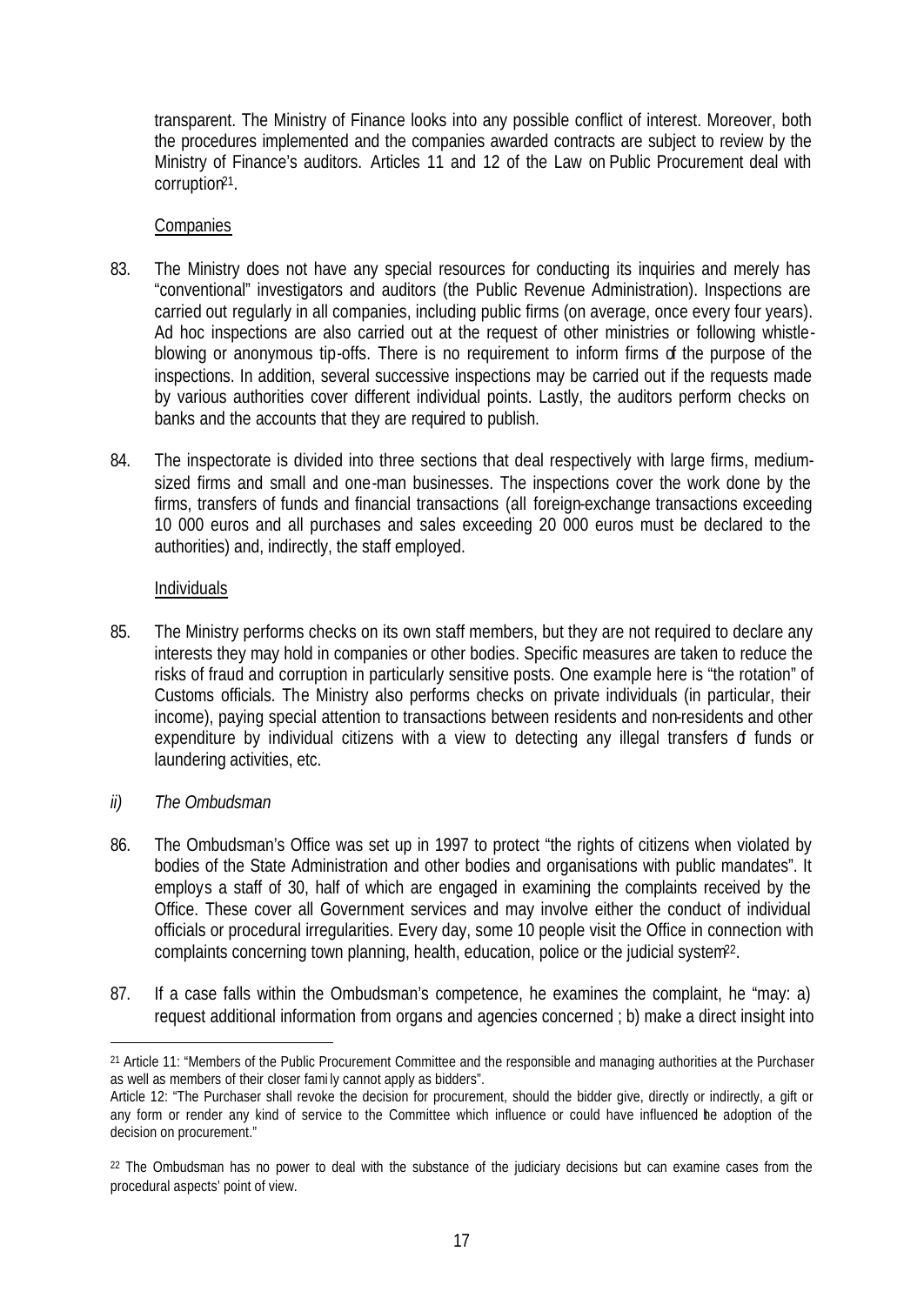and investigate the competences of organs and agencies; c) summon an official or officer from the organ or agency, as well as any other person ; d) request the opinion of scientific or professional institutions" (Article 19 of the Law on the Ombudsman) If the Ombudsman considers that there is no violation, the application is rejected and a motivation is communicated to the parties. On the other hand, if a violation is found the Ombudsman makes a recommendation to the person or body concerned. If a criminal offence is discovered, including corruption, the file is sent to the PPO or a request to start disciplinary procedure (for petty offences) is sent to the competent administrative authority.

88. The value of the Ombudsman's Office lies in the fact that it does not merely respond to citizens' complaints by conducting inquiries but also makes proposals and recommendations to the bodies complained about to prevent any recurrence of the complaints. If the authority concerned does not take account of the Ombudsman's proposals and recommendations, the Government is informed and sanctions are taken against the officials responsible.

# **c. Immunities from investigation, prosecution and adjudication for corruption offences**

- 89. The following authorities benefit from immunities in "the former Yugoslav Republic of Macedonia":
	- The President of the Republic,
	- Deputies of the National Assembly,
	- Head and Members of Government,
	- Judges,
	- Prosecutors,
	- Members of the Republic Judicial Council and of the Constitutional Court.
- 90. According to article 83 of the Constitution "The President of the Republic is granted immunity. The Constitutional Court decides by a two-third majority of the total number of judges on any case for withdrawing immunity and approving the President of the Republic's detention". Moreover, according to article 87, the President of the Republic can be held accountable "for any violation of the Constitution" in the exercise of his/her duties: the procedure is initiated by the Parliament by a majority of two-thirds vote of all Representatives. The President may be subject to liability by a decision taken by the Constitutional Court by a majority of two-thirds vote of all judges. If the Court takes a decision where it "considers the President answerable for a violation", his/her mandate is withdrawn.
- 91. The legislation provides for two sorts of immunity for members of Parliament, members of Government, judges and prosecutors:
	- firstly, "non-liability" in proceedings concerning votes cast, opinions expressed and decisions made during their Parliamentary term or their office, and
	- secondly, "inviolability" ("immunity from arrest") for not being arrested, detained or prosecuted without the agreement of the relevant body.
- 92. The extent of inviolability is directly linked to the application of Guiding Principle 6.
- 93. According to article 64 paragraph 2 of the Constitution, a Member of Parliament "cannot be detained without the approval of the Assembly unless found committing a criminal offence for which a prison sentence of at least five years is prescribed". During the meeting with representative of the Parliamentary Committee on Immunities, the GET was told that according to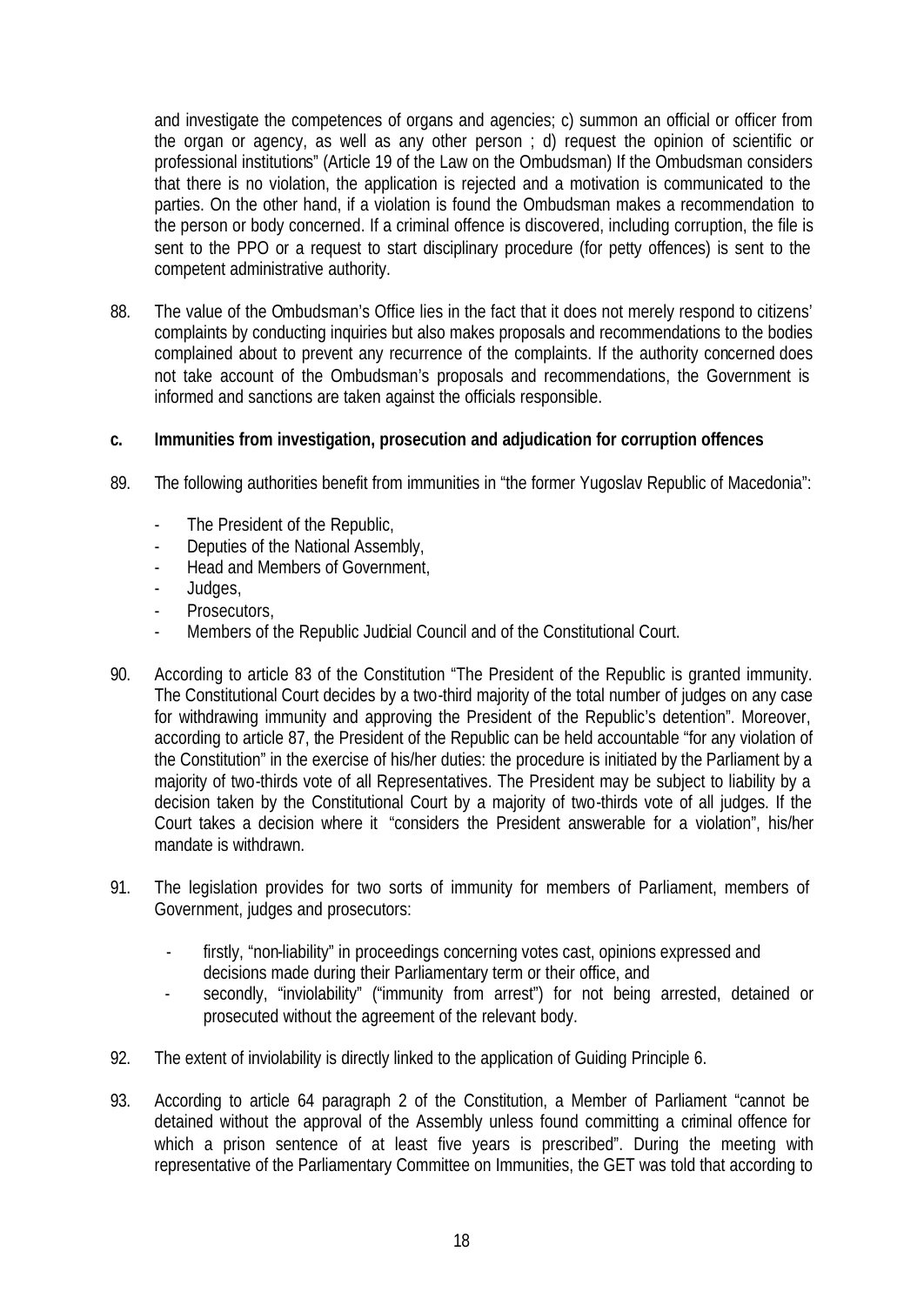the generally accepted interpretation of this provisio n a Member of Parliament cannot be arrested and not be submitted to criminal investigations without the authorisation of the Parliament unless he is caught in *flagrante delicto* and when the offence in question is punishable by at least 5 years' imprisonment. In all other cases, he can be arrested (and criminal investigations can be initiated) only after the Parliament decides to lift his immunity by a two-third majority.

- 94. According to Article 89 item 3 of the Constitution and Article 14 of the Law on the Government, the president of the Government and the ministers enjoy immunity. The Government decides on its members' immunities. Moreover, under Article 15 of the Book of Procedures of the Government, a member of the Government may not be detained without the approval of the Government, unless found committing a criminal offence for which a prison sentence of more than five years is prescribed.
- 95. The GET was told that there had never been any request for lifting MP's or members of Government's immunity for cases of corruption.
- 96. According to articles 29 of the Law on the PPO and 65 of the Law on the courts, prosecutors and judges cannot be detained/arrested without the approval of the Parliament (with an opinion previously given by the Republican Judicial Council only for judges) unless caught committing a crime for which an imprisonment term of at least 5 years is prescribed.

# **III. ANALYSIS**

# **a. General policy on corruption**

- 97. In "the former Yugoslav Republic of Macedonia", the public is increasingly aware of the phenomenon of corruption, which is regarded as the country's most serious problem along with unemployment. During its visit, the GET was told that corruption is generally widespread in the health services (access to hospital care and diagnoses), the education system (notably examinations and university entrance), the customs authorities and the police. However, other fields are also affected, in particular capital expenditure and construction projects, where cost estimates are systematically inflated with a view to personal enrichment or funding of election campaigns. Moreover, the GET felt that donations from foreign countries and international institutions may create significant favourable opportunities for corruption in the country. Furthermore, as it has been expressed in the descriptive part of the present report, links between corruption and organised crime can be traced in some specific areas. In this regard, the GET considers that taking into consideration notably the location of the country, which makes it a point of transit for various international trafficking routes, whether trafficking in drugs or human beings, reinforced regional co-operation to counter corruption is needed.
- 98. "The former Yugoslav Republic of Macedonia" has adopted, or is in the progress of adopting, all the international standards in the field of combating corruption, but, for the moment, the effects of legislation already passed or under preparation are not yet perceptible. The GET felt that knowledge of corruption phenomena is based on a general conviction that corruption is rampant and widespread in the country, which may be linked to some visible, manifest forms of organised crime, including serious forms of organised crime. This is confirmed in public opinion polls that are quite relevant since the issue related to corruption cannot be defined precisely through statistics or other official data. Therefore, the research on real or potential victims of corruption is the most reliable one. Based on public opinion polls, their number is worryingly high.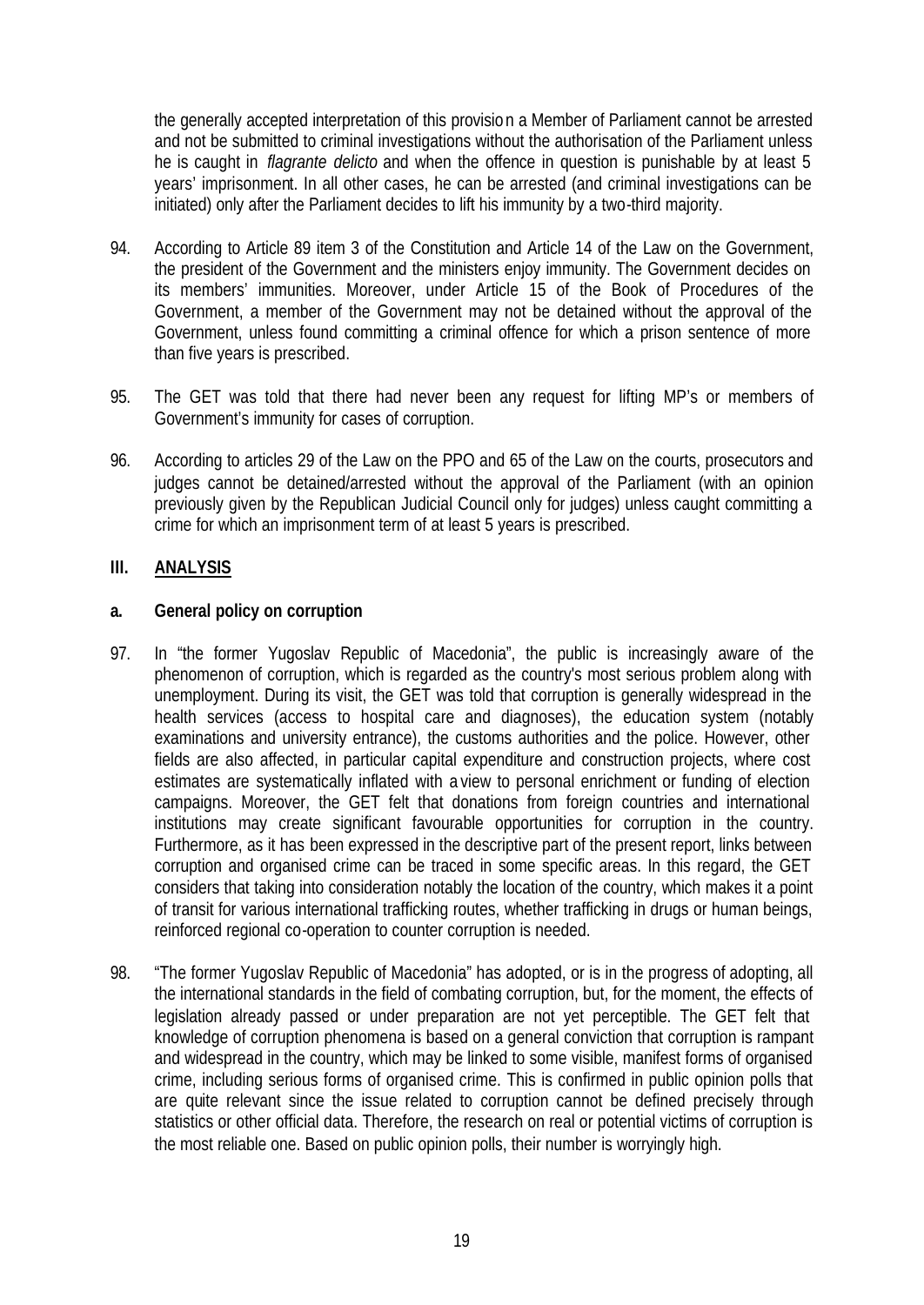- 99. The fact that combating corruption is the public's major concern would tend to show that corruption is widespread in "the former Yugoslav Republic of Macedonia". At the same time, it is very difficult to know which areas are the most vulnerable. For instance, some persons met during the visit told the GET that there were no particular problems with the public authorities and, at the same time, that corruption was a regular practice in all public procurement processes, with a view to personal enrichment or the funding of political parties. The GET was also told that the police and customs authorities were among the most corrupt. However, there is no means of confirming the truth of these statements. All this information must be verified and substantiated. *Therefore, the GET recommended to conduct regular studies to improve knowledge of the fields most affected by corruption with a view to developing a detailed corruption picture based on statistics and research to measure more clearly the extent of the corruption phenomenon in the country.*
- 100. "The former Yugoslav Republic of Macedonia" considers itself as a "country in transition". The authorities explain that the economic reform process is incomplete and this prevents fulfilment of the basic conditions for stamping out corruption. The GET considers that it is undeniable that reforms such as privatisation, liberalisation, deregulation, and establishment of a free market economy remain to be completed. Nevertheless, it has to be pointed out that these are not, in principle, measures designed to crack down on corruption and will in fact encourage it, if the necessary controls are not simultaneously put in place. These measures are intended to boost confidence among potential investors or dono r countries, but offer no guarantee of stamping out corruption. Most of the persons met by the GET during its visit, both public officials and representatives of the civil society, agreed that the country is widely contaminated by corruption and corruption related offences, to an extent that endangers further political, economic and social development of the country. The GET was told by a high-ranking official that "the proceeds of corruption are no longer being transferred abroad, but the perpetrators now rather seek to invest their money in the country itself".
- 101. According to the data and information of reported cases of corruption received by the GET, areas most susceptible to corrupt behaviour in "the former Yugoslav Republic of Macedonia" are customs, police and employees in tax administration and health services. Their susceptibility to bribe taking may, to some extent, be explained by the low income and the fact that such behaviour derives from the type of work that they do and functions that they fulfil. The GET considers that if corruption and corrupt behaviour are to be defeated in "the former Yugoslav Republic of Macedonia", a comprehensive long term and pragmatic strategy is required, by which priorities for action are defined and all relevant agencies involved are associated. Public officials at all levels must receive information about anti-corruption measures to be introduced. At the same time, the public must be made aware of the measures undertaken and of the efforts made and results obtained. *Therefore, the GET recommended to adopt a comprehensive national anti-corruption strategy, as well as raise awareness among public officials and the public about the danger entailed by corruption.*
- 102. In the GET´s opinion, a high degree of transparency and public accountability in the public administration could help to increase governmental efficiency and lead to reducing the public opinion towards the public administration regarding ongoing "rumours" about corruption. Some independent institutions informed he GET about the difficulties in obtaining information from some public administrations. *Therefore the GET recommended to develop stronger transparent and public accountability policies in the public administration to increase governmental efficiency.*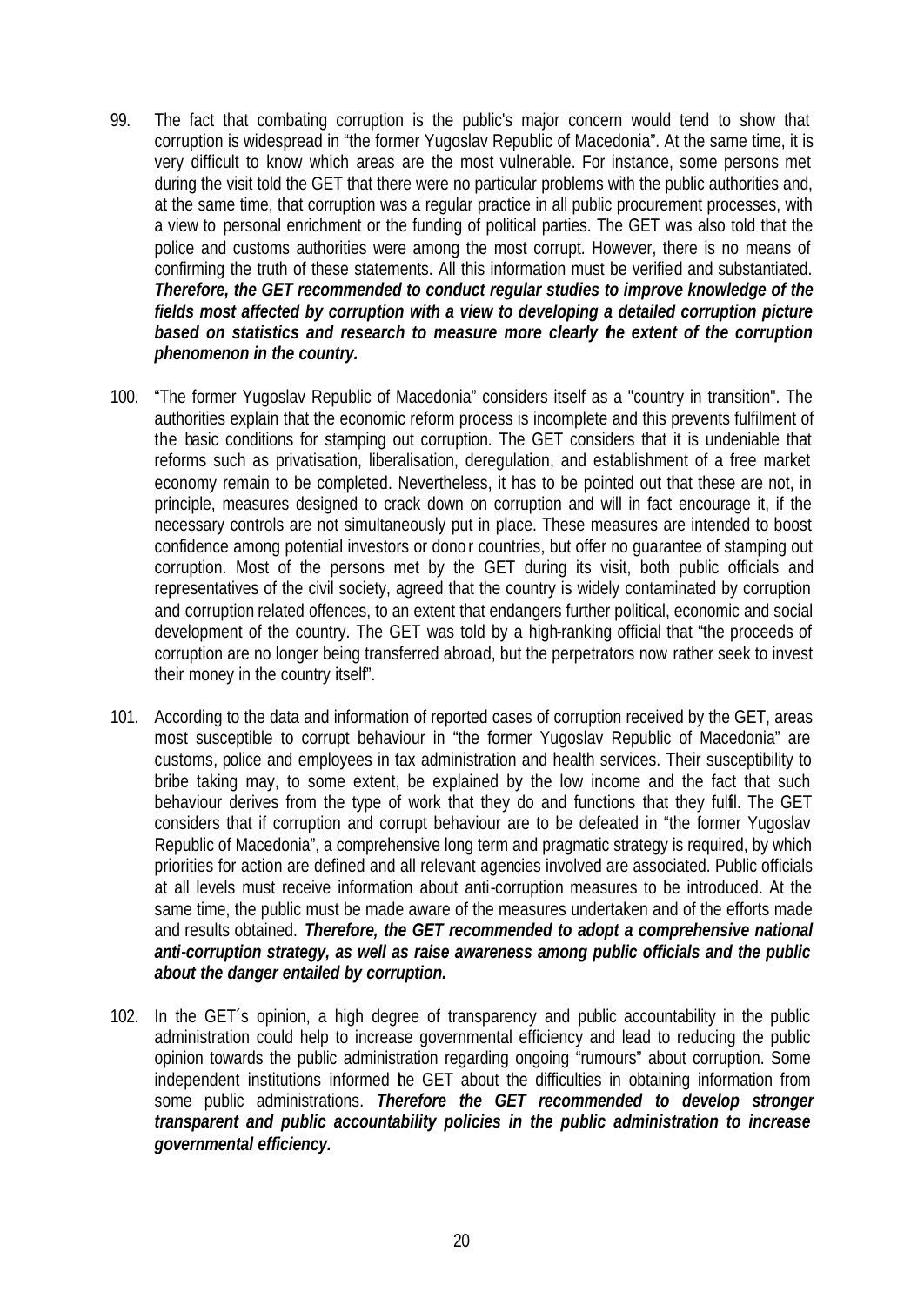- 103. In the GET's view, in order to start achieving successful concrete results in "the former Yugoslav Republic of Macedonia", it is important to involve the public in the effort to combat corruption by making it play an active role in preventing corruption and corrupt behaviour and enabling and encouraging it to report suspicious cases of corruption to the relevant law enforcement bodies. *Therefore, the GET recommended that the public should be able to identify those with whom they come in contact and to be well informed about procedures for making complaints.*
- 104. The GET underlined the fact that in preventing and combating corrupt behaviour all leaders and managers of State bodies and agencies must make clear their intention to maintain the highest level of integrity within their respective bodies and agencies. In the GET's view, it is also very important that those responsible for management and supervision ensure that a proper level of accountability at all stages of the civil servants' work be established and that ethical standards be followed. The GET recalled the importance of creating and maintaining within each of the State agency an environment where everyone feels confident in challenging inappropriate behaviour. The GET estimates that long periods of service in certain sensitive posts without effective management can breed corruption. *For that reason, the GET recommended, in addition to what is already in place, to develop and implement procedures and policies to support managers of State bodies and agencies to identify, prevent, challenge and deal with corrupt, dishonest and unethical behaviour. Such procedures should include education, training and prevention.*

# **b. Legislation and preventive measures**

- 105. Although co-ordinated criminalisation of national and international corruption (Guiding Principle 2) is not part of this evaluation, the GET nonetheless examined closely the legal framework within which the authorities of "the former Yugoslav Republic of Macedonia" realise their anti-corruption policies, insofar as this is directly linked to the scope of the standards set out in guiding principles 3, 6 and 7. As already emphasised, the GET was able to observe with satisfaction that over the last years the Parliament and the Government have adopted and brought into force quite a significant number of pieces of legislation related directly or indirectly to organized crime matters, including corruption, and that the authorities are still in the process of changing and updating the legislation in the field. "The former Yugoslav Republic of Macedonia" has subscribed to most of the existing international commitments in this field, and is incorporating these into its domestic law. The Law on Preventing Corruption has been recently adopted. Furthermore, codes of conduct exist, or are in the pipeline, for civil servants and public-sector employees, police officers, members of the judiciary and finance ministry staff. The legislation on public procurement contracts has recently been amended. In addition to that, various positive measures have been taken to prevent, detect, deter and penalise corruption:
	- The Ministry of Finance implements a large number of controls on companies and, indirectly, employees, on fund transfers between residents and non-residents, on private expenditure, etc.;
	- Civil servants are encouraged to report persons suspected of fraud (to their line management or an independent authority);
	- Internal review of staff's decisions and behaviour, and rotation of staff working in sensitive areas (customs, in particular);
	- Evaluation of potential conflicts of interest in the case of public officials, codes of ethics, etc.;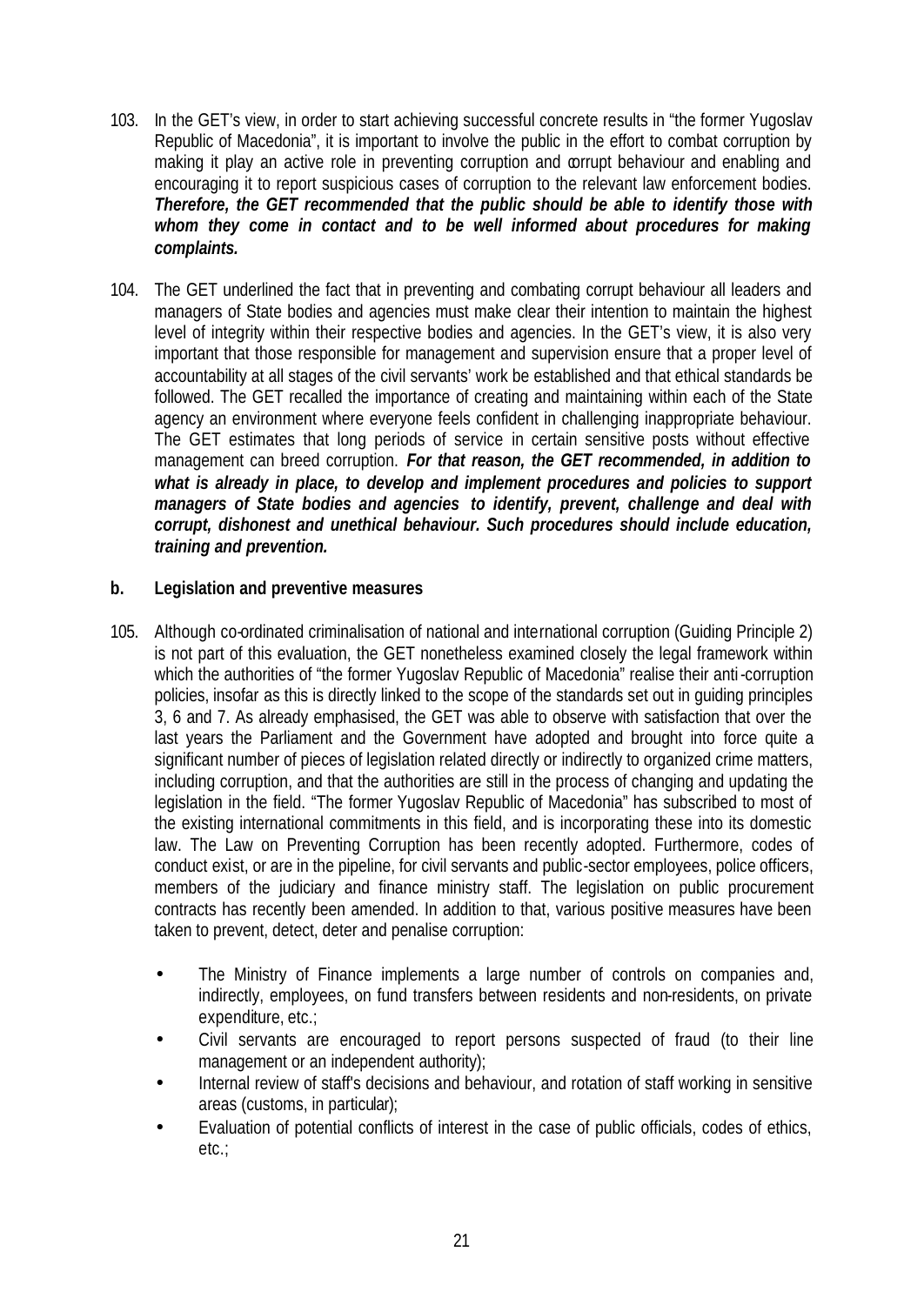- Establishment of the office of ombudsman to handle disputes between the authorities and the public.
- 106. However, the country is still at the initial stage, that of preparing legislation and regulations, and it remains to be seen what will happen when the new laws are implemented. In particular, the GET observed that in "the former Yugoslav Republic of Macedonia" there is no clear strategy for implementing new legislation and measures aimed at preventing and combating corruption. In the GET's view, determining priorities is of fundamental importance to take effective action against corruption, since the task is vast and the State's resources limited. The GET also observed a missing link and a clear lack of coordination between the different departments involved in prevention and the fight against corruption. In some sectors of the public administration there are no special departments, inspection bodies or persons responsible for the prevention and examination of internal cases of corruption. This situation in general clearly impairs the effectiveness of anti-corruption efforts. *Therefore the GET recommended to create, or to strengthen where they already exist, special departments and/or inspection bodies responsible for the prevention and examination of internal cases of corruption.*
- 107. "The former Yugoslav Republic of Macedonia" has adopted the Law On Preventing Corruption. The Law indicates that in preventive respects the biggest role will have to be played by the National Commission. The role of this commission is also significant in detecting corrupt activities. According to the aforementioned Law (see Chapter V in Appendix II), the National Commission will consist of 7 experts elected by the Parliament. Nevertheless, in the GET's view the functions and plan of action of the National Commission are not described in such a manner to make clear how it should achieve concrete results in the anti-corruption preventive activities. *The GET recommended to swiftly implement all the measures provided by the Law On Preventing Corruption and, at same time, that the National Commission establishes a comprehensive and clear plan of action. The GET also recommended that the commission's work be published in an annual report to the Parliament.*
- 108. Article 17 of the Constitution states: *"The freedom and confidentiality of correspondence and other forms of communication is guaranteed. Only a court decision may authorise non-application of the principle of inviolability of the confidentiality of correspondence, in cases where it is indispensable to a criminal investigation or required in the interests of the defence of the Republic."*. Representatives of the Public Prosecution Office, of the Ministry of Justice and judges met by the GET confirmed that during the last 40 years there has been no court decision on the non-application of the principle of inviolability of the confidentiality of correspondence and other forms of communication. On the other hand, representatives of the Parliamentary Committee on Immunities declared that this rule had been broken by courts several times in order to make investigations of the most serious crimes possible and that courts had accepted evidence gathered by the wire tapping and some other special investigative means. According to information gathered by the GET, since 1994 the Ministry of Justice urges to change this article but there is no political will to do so. The GET found that the code of criminal procedure does not regulate the use of special investigative means (wire tapping, use of undercover agent, controlled delivery, freezing of bank account etc.) Only search of residence and person, and temporary confiscation of objects are allowed and regulated (articles 198 to 207 of CCP). This means that if a court should have permitted the use of special investigative means during the investigation of a criminal case, there are no legal conditions establishing how to carry them out and who is responsible for their use. This missed opportunity to use the special investigative means is a huge obstacle in criminal investigations and prosecution of all kind of crimes in "the former Yugoslav Republic of Macedonia", including investigation on corruption offences where the use of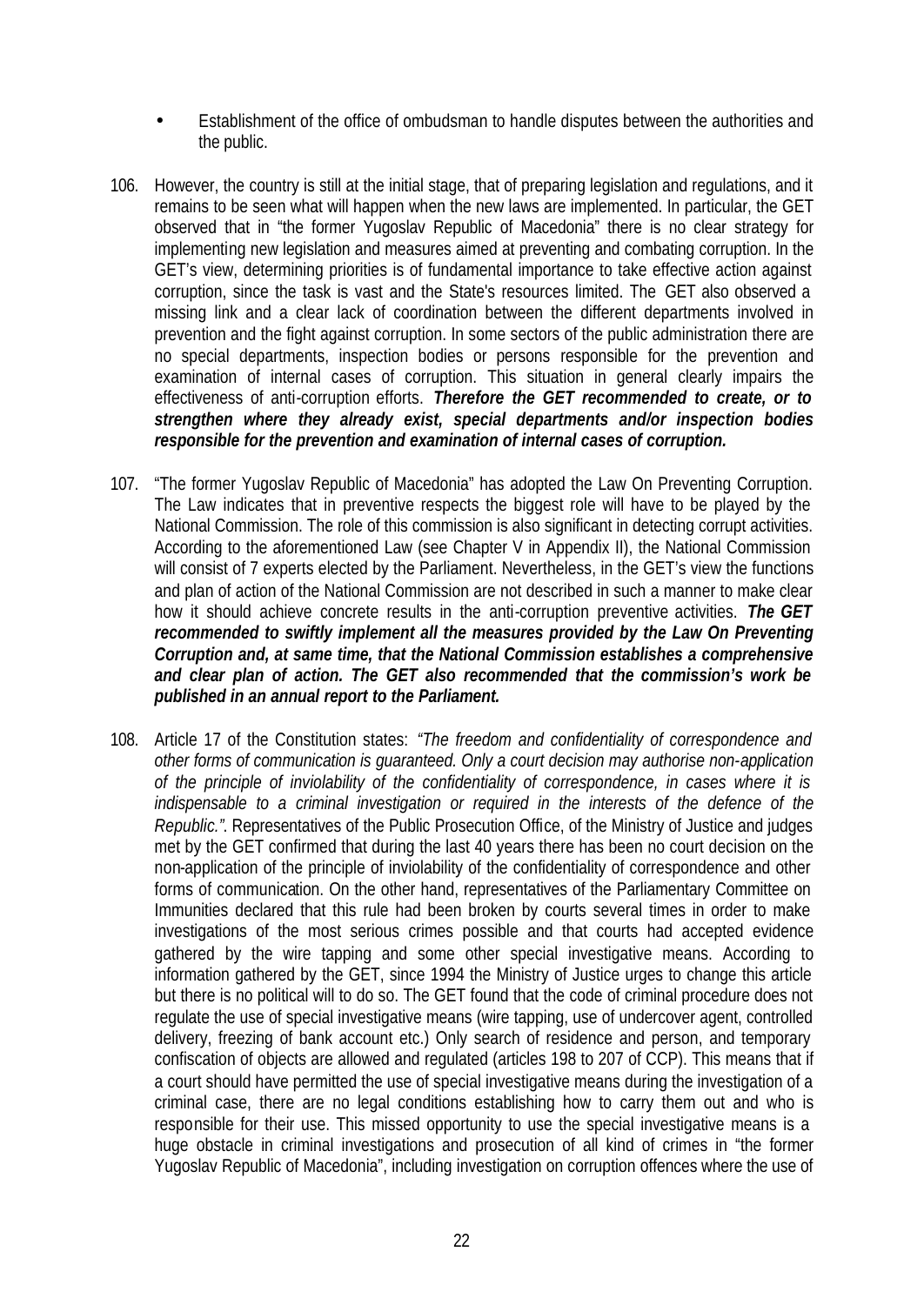those special means is particularly worthwhile. *Therefore, the GET recommended to make the necessary amendments to article 17 of the Constitution and to the code of criminal procedure, notably by introducing new clear provisions making the use of special investigative means in criminal investigations of the most serious crimes, including corruption, possible. These legal measures have to be followed by concrete actions to provide both appropriate training and proper technical equipment for police officers, prosecutors, investigating judges and judges.*

- 109. According to article 339 of the code of criminal procedure the court reaches its verdict only on the basis of the facts and evidence produced in the main hearing. Statements by anonymo us witnesses cannot be used as evidence; the existing provisions on witness protection have not been fully implemented: there are no cases of witness protection for corruption offences so far and no agencies for witness protection have been set up. In the GET's view, this leads to the fact that witnesses and damaged persons are not willing to bring their testimony to the courts and for that reason investigations of serious criminal cases including corruption are very often unsuccessful. The GET felt that measures for the better protection of identity of key witnesses are needed. *Therefore, the GET recommended to introduce and above all implement a comprehensive legal framework precisely defining measures to protect witnesses. The GET also recommended to consider the institution of a procedure for interviewing whistleblowers and other witnesses whose identity is known only to the competent judicial authority.*
- 110. The GET noted with satisfaction that a Code of Conduct referring to the Law on Internal Affairs was adopted already in 1995 and that a "Law on civil servants" was adopted in 2000. Nevertheless, in the GET´s view, it is an essential element of any effective anti-corruption strategy that each State agency and department introduces adequate ethical standards and provides initial training, which familiarises officials with Codes of Conduct and Employment Regulations. Codes of conduct, ethical rules and procedures should be made known to public officials through continuous training courses. This will enable individuals to clearly identify inappropriate or corrupt practices and to subsequently make it impossible to use uncertainty with regard to correct procedures as an excuse for acts of corruption. *Therefore, the GET recommended that all public officials receive training on codes of conduct and applicable integrity / ethical rules and regulations relating to their employment.*

# **c. Policing and prosecuting institutions**

# *i) Investigation and coordination*

111. The GET considers that the authorities of "the former Yugoslav Republic of Macedonia" should undertake quite a significant number of measures to achieve a highly effective prevention and fight against corruption. In accordance with those measures related to Guiding Principles 3, 6 and 7, which form the scope of this evaluation, the GET noted that in "the former Yugoslav Republic of Macedonia" there are no special bodies or institutions with a multidisciplinary character dealing exclusively or predominantly with the fight against corruption. After the visit, the GET was informed that a "Law on the Financial Police" had been adopted in July 2002 (more details in paragraphs 75, 76, 77 and copy of the Law in Appendix V) with a view to creating a financial police within the Ministry of Finance. Nevertheless, the GET noted that in the description of this new police's tasks there is no reference to any activity related to prevention and combating corruption. *Therefore, the GET recommended to set up a specialised anti-corruption unit, either as a special unit integrated into the new financial police or as a separate body within*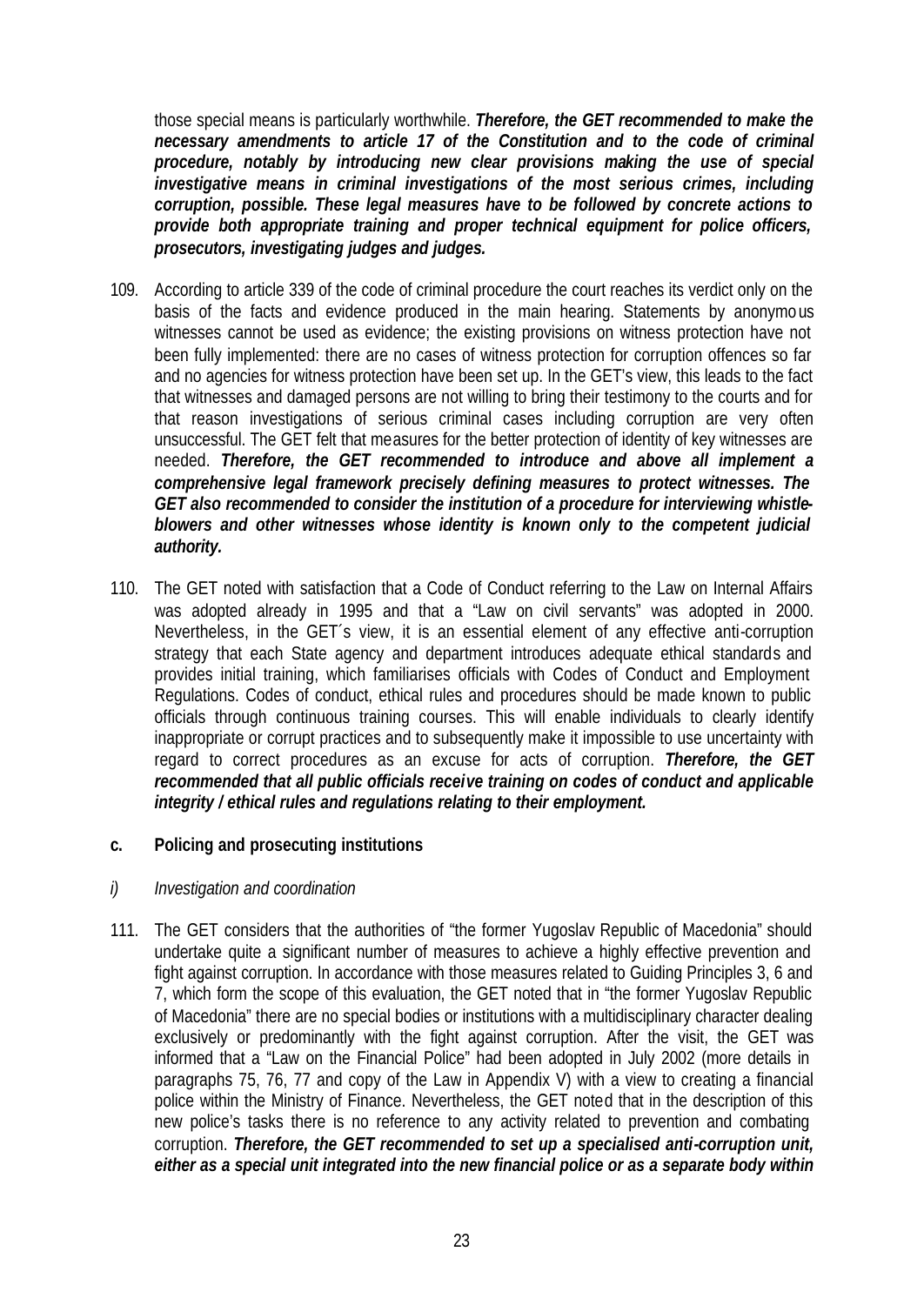# *another State agency. This unit should be responsible for dealing specifically with the prevention, detection and investigation of corruption cases. It also recommended that the unit produce an annual progress report of its activities to be made available to the public.*

112. The GET also observed that this specialised unit should include specialised police officers, experts in the legal and financial and banking fields, experts from the tax administration, etc., and that it should possibly be established as a task force which experts from other fields can join whenever necessary. All law enforcement and other authorities should be required to report to this specialised unit any suspicion of corrupt behaviour. Cases of corruption, as soon as identified during a preliminary investigation should also be transmitted to the unit, which should continue and deepen the investigation. In the GET's opinion this specialised unit should also adopt a proactive attitude and have the authority to require information and assistance from all State and Governmental departments and bodies. The Law should govern cooperation between the specialised anti-corruption unit and other law enforcement bodies, Governmental departments and State agencies. In the GET´s opinion, it would be imperative to ensure that the head and the staff of the specialised anti-corruption unit are of the highest integrity and that their appointment, activity and results are fully transparent and open to independent scrutiny.*.*

# *ii) The Public Prosecution Office*

- 113. The Public Prosecution Office has not created any specialised body dealing with corruption cases, because there are no legal conditions for such steps nor has any special policy establishing qualified training in this area been determined. The size of the country hardly justifies specialisation of prosecutors in all regional and local offices. It would seem much more effective to allocate to one unit within the Public Prosecution Office with adequate specialisation, training as well as material and human resources. A specialised unit should be set up dedicated especially to dealing with corruption and corruption-related cases that will consequently ensure a more active role of the prosecution in the anti-corruption strategy. During the visit, the GET was repeatedly told by representatives of the PPO that they believe that creating a specialised group of prosecutors dealing with corruption cases and working closely with other relevant institutions would be an essential step in the right direction towards an efficient policy to prevent and fight corruption. *The GET consequently recommended to undertake the necessary measures to create, within the Public Prosecution Office, a special section/unit responsible for dealing with corruption and corruption related offences. It also recommended selecting specialised and well-trained prosecutors to deal exclusively with these forms of crimes and provide them with appropriate education, training and technical equipment. For this reason, the GET recommended preparing internal guidelines and annual education/training for prosecutors of all levels of the Public Prosecution Office.*
- 114. In spite of the fact that both the Constitution and the Law on the Public Prosecution Office clearly state that prosecutors are independent and that neither the Government nor Parliament or individual Ministers are allowed to give instructions or to influence prosecutors on how to proceed in individual cases (see paragraph 50), during the visit the GET heard allegations that some cases of political pressures on the leadership of Prosecutor's Office had occurred: the GET was told about an unsuccessful attempt by some political groups to dismiss the Prosecutor General . The GET considers that it was not able to obtain unquestionable information regarding political influence on the PPO and its activities. However, the GET observes that it seems necessary that the authorities of "the former Yugoslav Republic of Macedonia" adopt the legislative reforms so as to reduce the Parliament's possibility of inappropriate intervention vis-à-vis prosecutors and in particular its power to appoint and dismiss the Prosecutor General and its Deputies.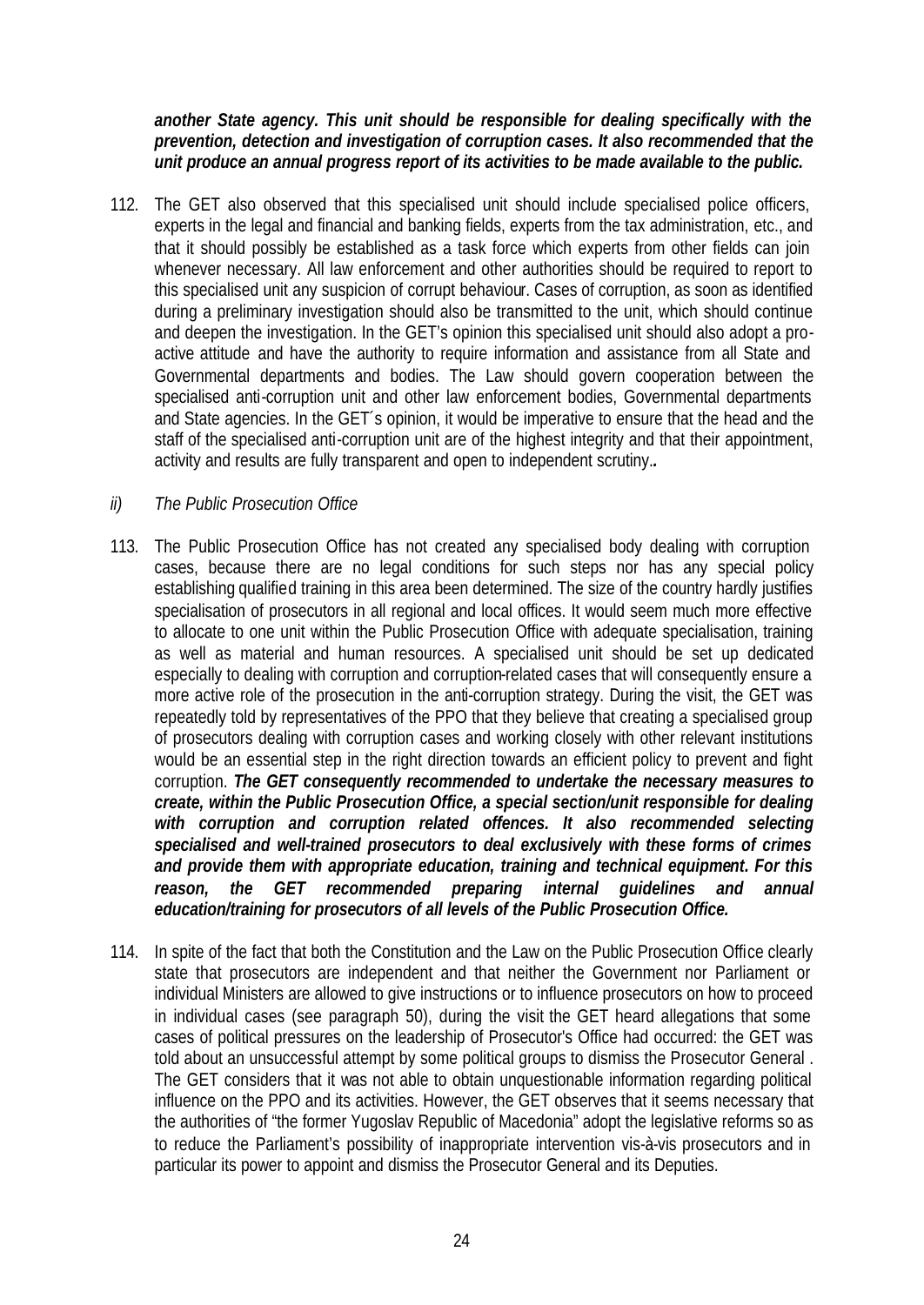115. Insofar as the appointment procedures of prosecutors and judges are concerned, the GET noted that both are appointed by the Parliament (see paragraph 59). Nevertheless, there is a major difference between the two systems: in the judges' appointment procedure, the Republican Judicial Council plays an important role by giving its advice on the nomination, whereas in the case of prosecutors it is the Government (Minister of Justice) who makes the proposal for the appointment after presentation of reference by the PG. During the visit, representatives of the PPO informed the GET that some requests had been addressed to both the Parliament and the Government in order to change the system: they would like that prosecutors be appointed directly by the Republican Judicial Council which is a non-political body, composed only of professionals (judges, prosecutors, lawyers) so that the independence of prosecutors from inappropriate political influence would be ensured. The GET was also told that according to the current system, prosecutors are very much linked and dependent on political factions and that the composition of the PPO is modified at every important change that occurs in the political system. The GET considers that no clear conditions and precise rules are established for the appointment procedures of judges and prosecutors. According to the current system, nominations of prosecutors seem to be based more on personal opinion formulated by the PG and the Minister of Justice than on independent and professional criteria. *Therefore, the GET recommended creating clearly defined conditions and examination procedures for appointment of all new candidates to the Public Prosecution Office and to the Courts valid equally to both prosecutors and judges. The GET further recommended to undertake all necessary measures to reduce the risk of any interference in the process of nomination of prosecutors and judges.*

# **d. Public procurement**

- 116. As already described in the descriptive part of the present report (see paragraph 82), "the former Yugoslav Republic of Macedonia" has updated and amended its legislation on public procurement which is nowadays fully in line with the European Union directives. In addition to that, the GET noted with satisfaction that the Ministry of Finance in the event of failure to comply with public procurement procedures might impose penalties. However, in the GET's view, the authorities' attention should be drawn to the important fact that, like the system created by the European Union, this is not a means of combating corruption. The Ministry of Finance's vigilance and checks should not therefore be reduced following the entry into force of the new legislation.
- 117. Victims may also report corruption offences to the Ministry of Finance and lodge appeals against the award of contracts with the ordinary courts. However, the GET does not consider such appeals to be sufficiently effective, since the judicial proceedings take too long: the procurement procedure will be completed before the appeal is decided in court. It is therefore necessary to provide that courts be able to suspend the procedure and to introduce an expedited procedure. *Therefore, the GET recommended that in public procurement matters, the courts should be able to pronounce interlocutory decisions that suspend the tender procedure in the event of an appeal by a bidder on grounds of unlawful exclusion from the consultation or adjudication procedure.*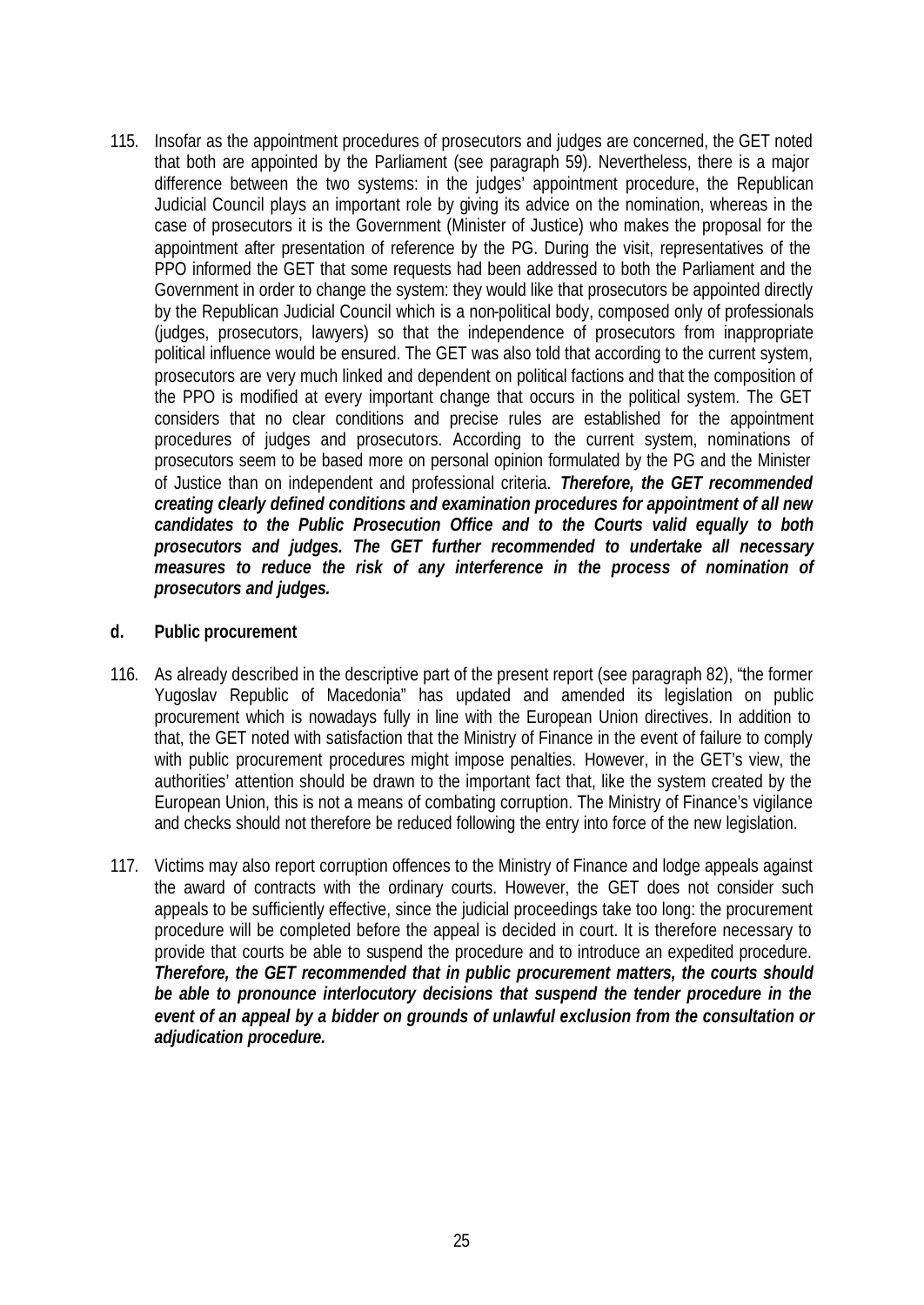# **e. Immunities**

- 118. As already described above in the descriptive part of the present report, , Members of Parliament can be arrested (and criminal investigations can be started against them) without the authorisation of the Assembly only if they are caught in *flagrante delicto* and when the offence in question is punishable by at least 5 years' imprisonment. In all other cases, it is necessary the authorisation of the Parliament to lift the immunity by a two-third majority. The GET is of the opinion that the preconditions of a penalty of more than 5 years' imprisonment together with the fact that the person enjoying immunities is to be caught in *flagrante delicto* are quite high and make in practice almost impossible to arrest him/her - or to start investigations against him/her for corruption offences without the authorisation of the Assembly. Moreover, the two-third votes required for lifting immunity is quite a high majority. Therefore, the GET observed that the authorities of "the former Yugoslav Republic of Macedonia" should consider the possibility to amend national legislation (notably articles 64 paragraph 2 of the Constitution) in order to reduce the scope of the immunities of Members of Parliament, and/or simplify the procedure for lifting their immunity.
- 119. Insofar as members of the Government are concerned, according to article 89 of the Constitution and other relevant legal provisions, the Government itself decides whether or not to lift immunities of its members. Moreover, no member of the Government can be detained without the authorisation of the Government. The GET considers that this procedure hinders the natural course of Justice insofar as investigations and prosecutions with regard to members of Government can be initiated only upon a decision of the Executive. In the GET's view, this is incompatible with the standards set out in guiding principle 6. **Accordingly, the GET recommended to amend the national legislation to ensure that the procedure for deciding on immunities of members of Government is not carried out by the Government itself.**
- 120. The GET noted that there are no clear guidelines for persons deciding on whether or not to lift the immunity, in particular members of Parliamentary Committee on Immunities. Although binding rules or criteria would not be compatible with the essence of the institution of procedural immunity, in the GET's view, such guidelines – contained, for example, in the rules of procedure – would be an useful tool to prevent it from being politically abused. Such guidelines should recall that, as a rule, immunity should be an exception and should not be maintained if there is evidence that the suspect used his official position to gain an undue advantage. *Accordingly, the GET recommended to establish guidelines for Deputies of the Assembly, and especially its Committee on Immunities, containing criteria to be applied when deciding on requests for lifting immunities.*
- 121. The GET was also concerned about the rather wide scope of immunities in "the former Republic of Macedonia". It was fully aware that the wide use of immunities in several countries in transition is considered an important tool for the protection of the independence of certain institutions. This situation prevailing in a young democracy like "the former Republic of Macedonia" could, however, lead to widespread impunity for offences committed in the exercise of public functions and have a negative impact on the fight against corruption. It is therefore necessary to strike a fair balance between the interests at stake. **Accordingly, the GET recommended to reduce the list of categories of officials covered by immunity to a minimum.**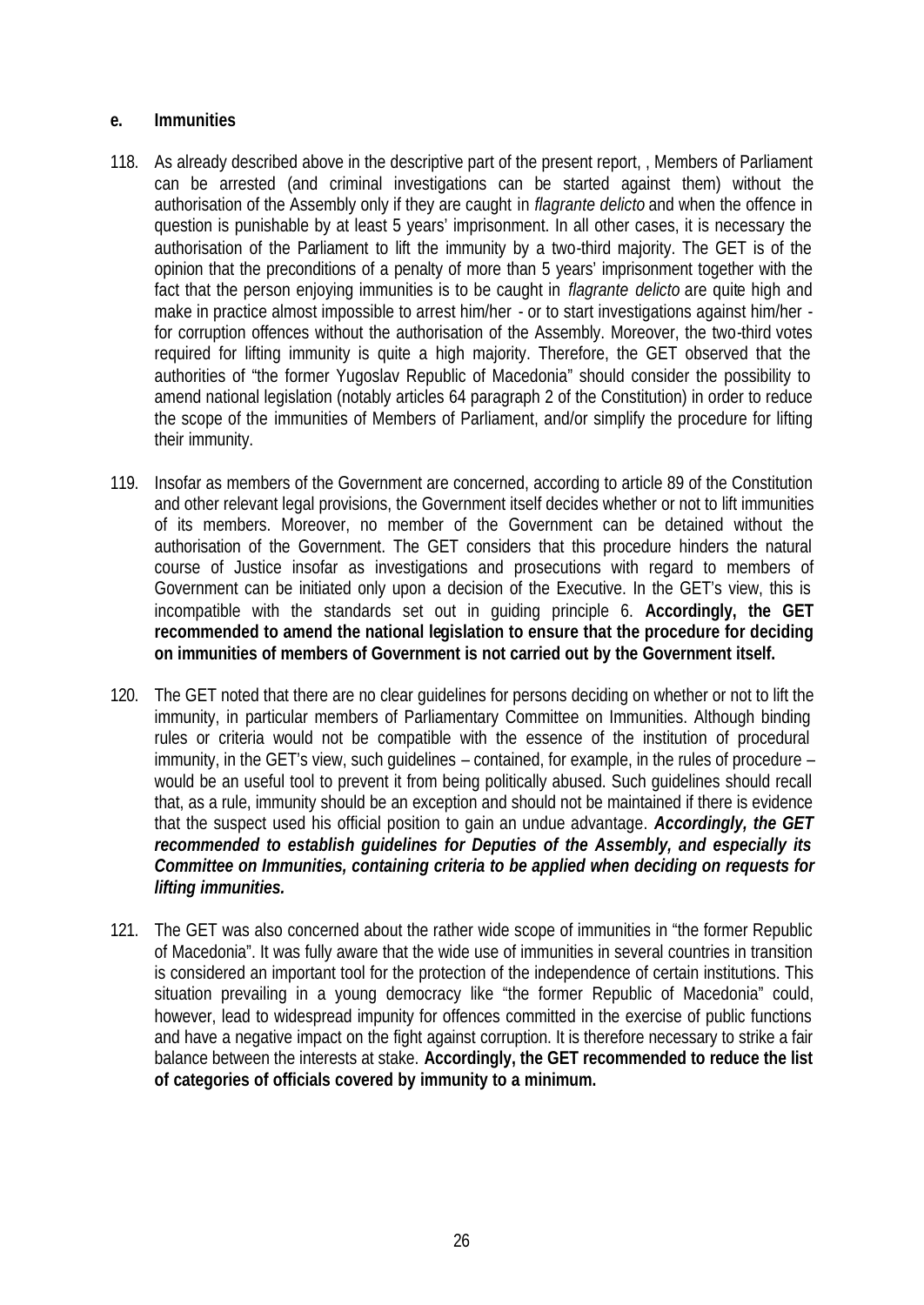# **IV. CONCLUSIONS**

- 122. While it is difficult to quantify precisely the level of corruption in "the former Yugoslav Republic of Macedonia", it can also be certified that public perception is that corruption is a worrying phenomenon that affects the activities of some important State institutions and certainly undermines the democratic and, above all, economic development of the country: the phenomenon of corruption is considered as the country's most serious problem along with unemployment. Both public officials and representatives of "the former Yugoslav Repub lic of Macedonia" society agree that the country is widely contaminated by corruption and corruptionrelated offences, to an extent that endangers further political, economic and social development of the country. "The former Yugoslav Republic of Macedonia" has adopted, or is in the progress of adopting, all the international standards in the field of combating corruption. Moreover, over the last years the Parliament and the Government have adopted and brought into force quite an important number of pieces of legislation related directly or indirectly to organized crime matters, including corruption and the authorities are still in the process of changing and updating the legislation in the field: the Law on Preventing Corruption; the codes of conduct for civil servants and public-sector employees, police officers, members of the judiciary and finance ministry staff; the legislation on public procurement contracts which has recently been amended as well as various positive measures that have been taken to pre vent, detect, deter and penalise corruption.
- 123. Nevertheless for the moment, the effects of legislation already passed or under preparation are not yet perceptible. The country is still at the initial stage and it remains to be seen what will happen when the new laws are implemented. In particular, "the former Yugoslav Republic of Macedonia" needs a clear strategy for implementing new legislation and measures aimed at preventing and combating corruption and more coordinated policies and effective objectives in the daily work of the different departments involved in prevention and the fight against corruption.
- 124. In view of the above, GRECO addressed the following recommendations to "the former Yugoslav Republic of Macedonia":
	- *i. to conduct regular studies to improve knowledge of the fields most affected by corruption with a view to developing a detailed corruption picture based on statistics and research to measure more clearly the extent of the corruption phenomenon in the country;*
	- *ii. to adopt a comprehensive national anti-corruption strategy, as well as raise awareness among public officials and the public about the danger entailed by corruption;*
	- *iii. to develop stronger transparent and public accountability policies in the public administration to increase governmental efficiency;*
	- *iv. that the public should be able to identify those with whom they come in contact and to be well informed about procedures for making complaints;*
	- *v. to develop and implement, in addition to what is already in place, procedures and policies to support managers of State bodies and agencies to identify, prevent, challenge and deal with corrupt, dishonest and unethical behaviour. Such procedures should include education, training and prevention;*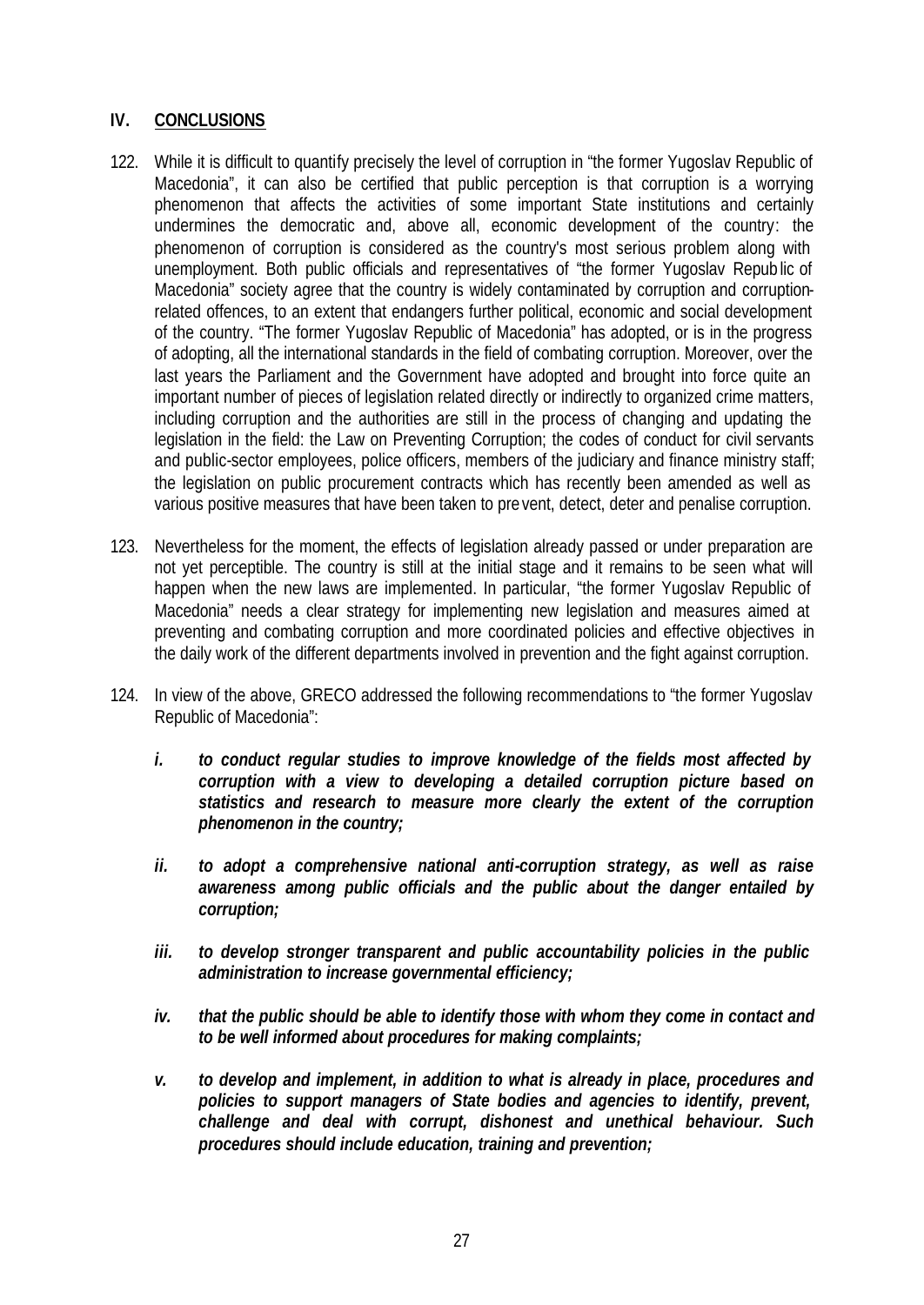- *vi. to create, or to strengthen where they already exist, special departments and/or inspection bodies responsible for the prevention and examination of internal cases of corruption;*
- *vii. to swiftly implement all the measures provided by the Law On Preventing Corruption and, at the same time, that the National Commission establishes a comprehensive and clear plan of action. It also recommended that the commission's work be published in an annual report to the Parliament;*
- *viii. to make the necessary amendments to article 17 of the Constitution and to the code of criminal procedure notably by introducing new clear provisions making the use of special investigative means in criminal investigations of the most serious crimes, including corruption, possible. These legal measures have to be followed by concrete actions to provide both appropriate training and proper technical* equipment for police officers, prosecutors, investigating judges and judges;
- *ix. to introduce and above all implement a comprehensive legal framework precisely defining measures to protect witnesses and to consider the institution of a procedure for interviewing whistle-blowers and other witnesses whose identity is known only to the competent judicial authority;*
- *x. that all public officials receive training on codes of conduct and applicable integrity / ethical rules and regulations relating to their employment;*
- *xi. to set up a specialised anti-corruption unit, either as a special unit integrated into the new financial police or as a separate body within another State agency. This unit should be responsible for dealing specifically with the prevention, detection and investigation of corruption cases. It also recommended that the unit produce an annual progress report of its activities to be made available to the public;*
- *xii. to undertake the necessary measures to create, within the Public Prosecution Office, a special section/unit responsible for dealing with corruption and corruption-related offences. It also recommended selecting specialised and well-trained prosecutors to deal exclusively with these forms of crimes and provide them with appropriate education, training and technical equipment. For this reason, It also recommended preparing internal guidelines and annual education/training for prosecutors of all levels of the Public Prosecution Office;*
- *xiii. to create clearly defined conditions and examination procedures for appointment of all new candidates to the Public Prosecution Office and to the Courts valid equally to both prosecutors and judges. It further recommended to undertake all necessary measures to reduce the risk of any interference in the process of nomination of prosecutors and judges;*
- *xiv. that in public procurement matters, the courts should be able to pronounce interlocutory decisions that suspend the tender procedure in the event of an appeal by a bidder on grounds of unlawful exclusion from the consultation or adjudication procedure;*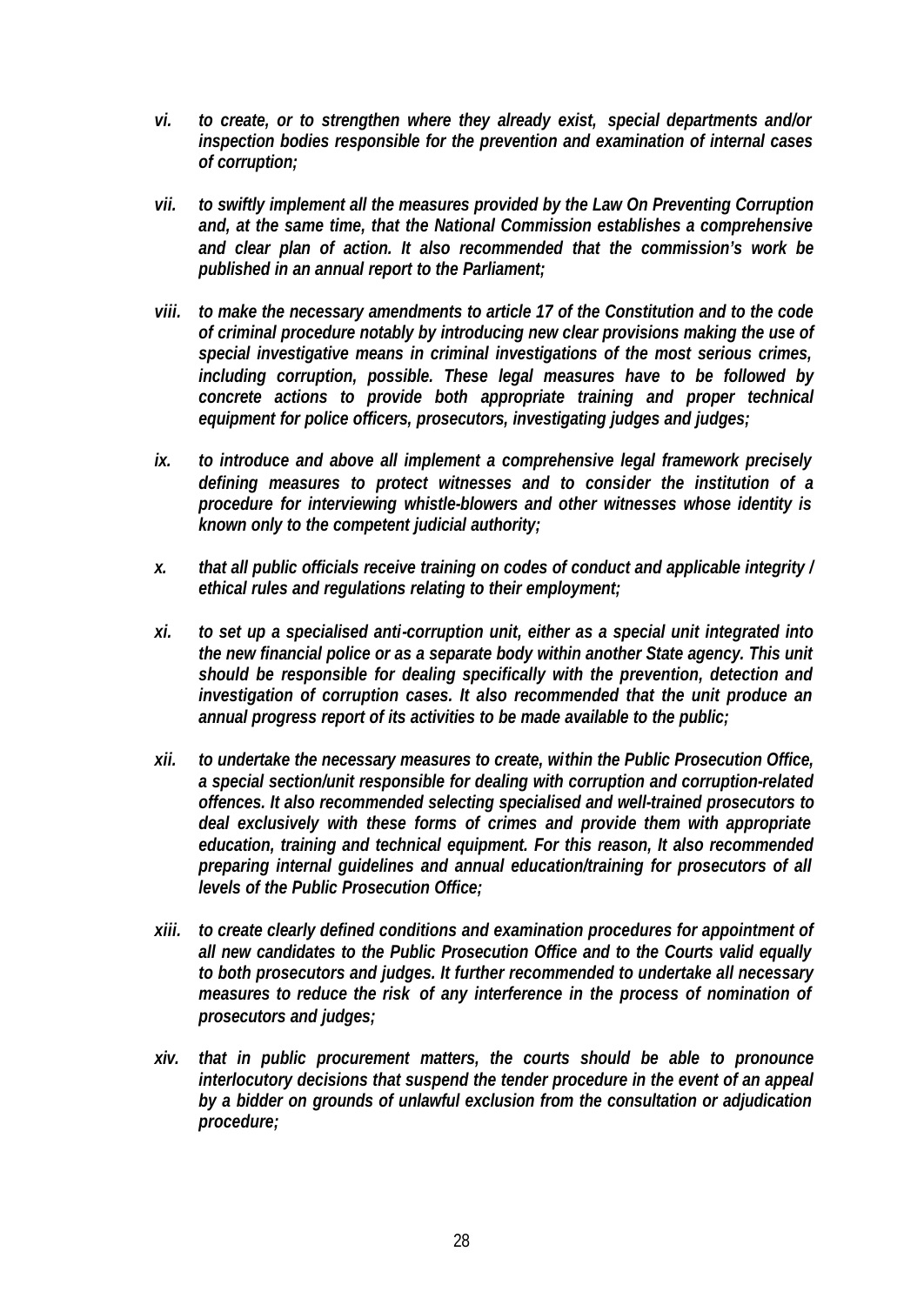- *xv. to amend the national legislation to ensure that the procedure for deciding on immunities of members of Government is not be carried out by the Government itself;*
- *xvi. to establish guidelines for Deputies of the Assembly, and especially its Committee on Immunities, containing criteria to be applied when deciding on requests for lifting immunities;*

# *xvii. to reduce the list of categories of officials covered by immunity to a minimum.*

- 125. Moreover, GRECO invites the authorities of "the former Yugoslav Republic of Macedonia" to take account of the observations made by the experts in the analytical part of this report.
- 126. Finally in conformity with article 30.2 of the Rules of Procedure, GRECO invites the authorities of "the former Yugoslav Republic of Macedonia" to present a report on the implementation of the above-mentioned recommendations before 30 June 2004.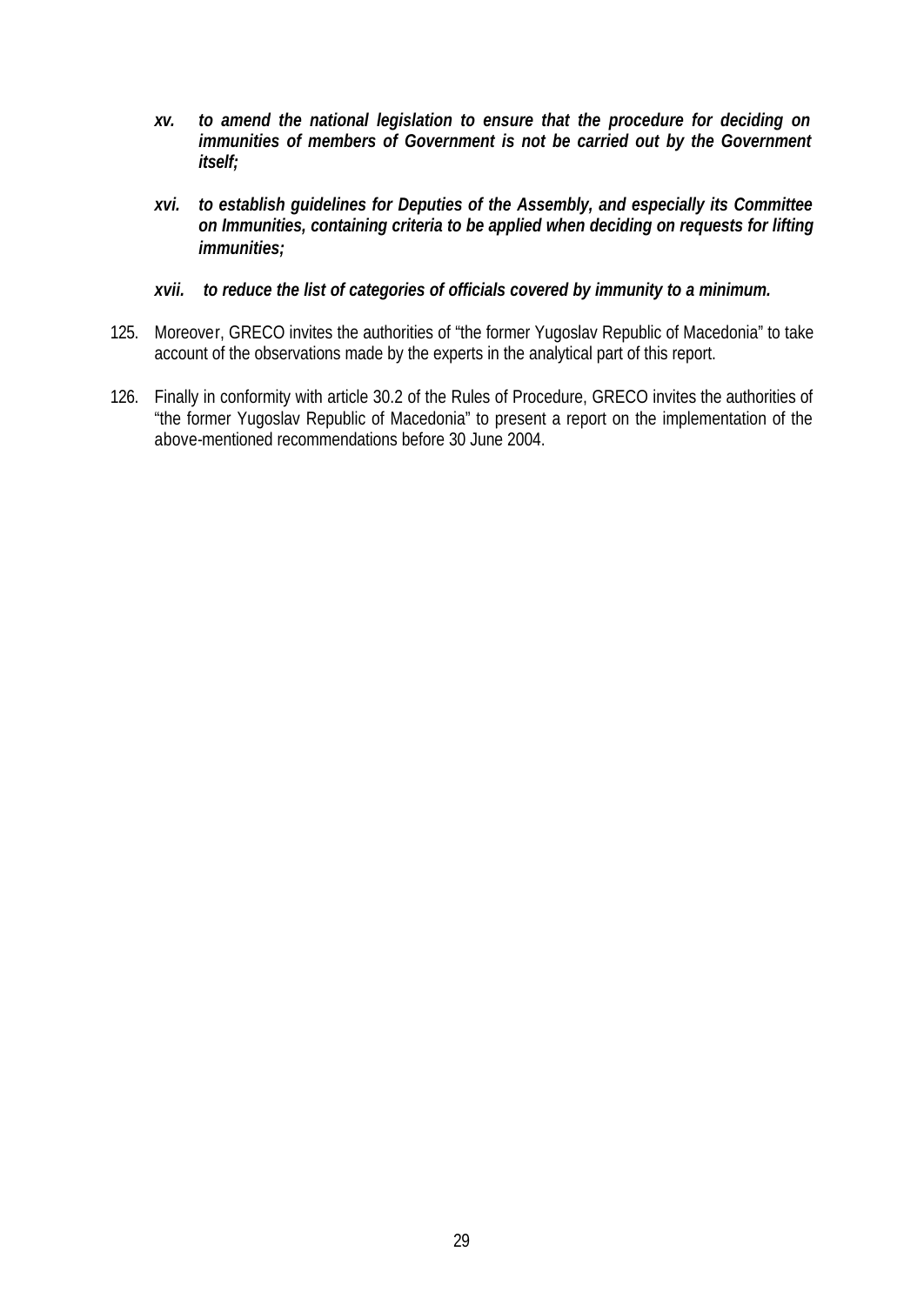# **APPENDIX I**

## **Criminal Code**

#### **Bribery at elections and voting Article 162**

- (1) A person who offers, gives or promises a present or some other personal benefit to a person with voting right, with the intention of attracting this person to perform or not to perform the voting right, or to perform it in a certain sense, shall be punished with a fine, or with imprisonment of up to three years.
- (2) The punishment from item 1 shall also apply to a person with a voting right who requests for himself a present or some other benefit, or who receives a present or some other benefit, in order to perform or not to perform the voting right, or to perform it in a certain sense.

#### **Unauthorised reception of gifts Article 253**

- (1) A person who, by representing the property interests of some legal entity, requests or receives a reward, gift or some other benefit, in order to conclude or not to conclude an agreement, or to perform or not to perform some other action to the detriment of the legal entity, thus causing a larger property loss to the legal entity, shall be punished with a fine, or with imprisonment of one to three years.
- (2) The reward or gift shall be taken away.
- (3) Prosecution is undertaken upon proposal.

### **Falsifying or destruction of business books Article 280**

- 1. A person who enters false data or does not enter some important data in a business document, book or paper, which he is obliged to maintain based on a law or some other regulation, or who with his signature or stamp verifies a business document, book or paper with false contents, or who with his signature or stamp makes it possible to prepare a document, book or paper with false contents, shall be punished with a fine, or with imprisonment of up to three years.
- 2. The punishment from item 1 shall also apply to a person who uses a false business document, book or paper as if it were real, or who destroys, covers up, damages or in some other way makes unusable a business document, book or paper.

## **Misuse of official position and authorisation Article 353**

- (1) An official person who, by using his official position or authorisation, by exceeding the limits of his official authorisation, or by not performing his official duty, acquires for himself or for another some kind of benefit, or causes damage to another, shall be punished with imprisonment of six months to three years.
- (2) If the perpetrator of the crime from item 1 acquires a larger property gain, or causes a larger property damage, or violates the rights of another more severely, he shall be punished with imprisonment of six months to five years.
- (3) If the perpetrator of the crime from item 1 acquires a significant property gain or causes a significant damage, he shall be punished with imprisonment of one to ten years.

## **Defraud in the service Article 355**

- (1) An official person who, when performing his service, with the intention to acquire an unlawful property gain for himself or for another, by submitting false invoices or in some other way, deceives the authorised person to effect an unlawful payment, shall be punished with imprisonment of six months to five years.
- (2) If with the crime from item 1 a larger property gain was acquired, the offender shall be punished with imprisonment of one to ten years.
- (3) If with the crime from item 1 a significant property gain was acquired, the offender shall be punished with imprisonment of at least three years.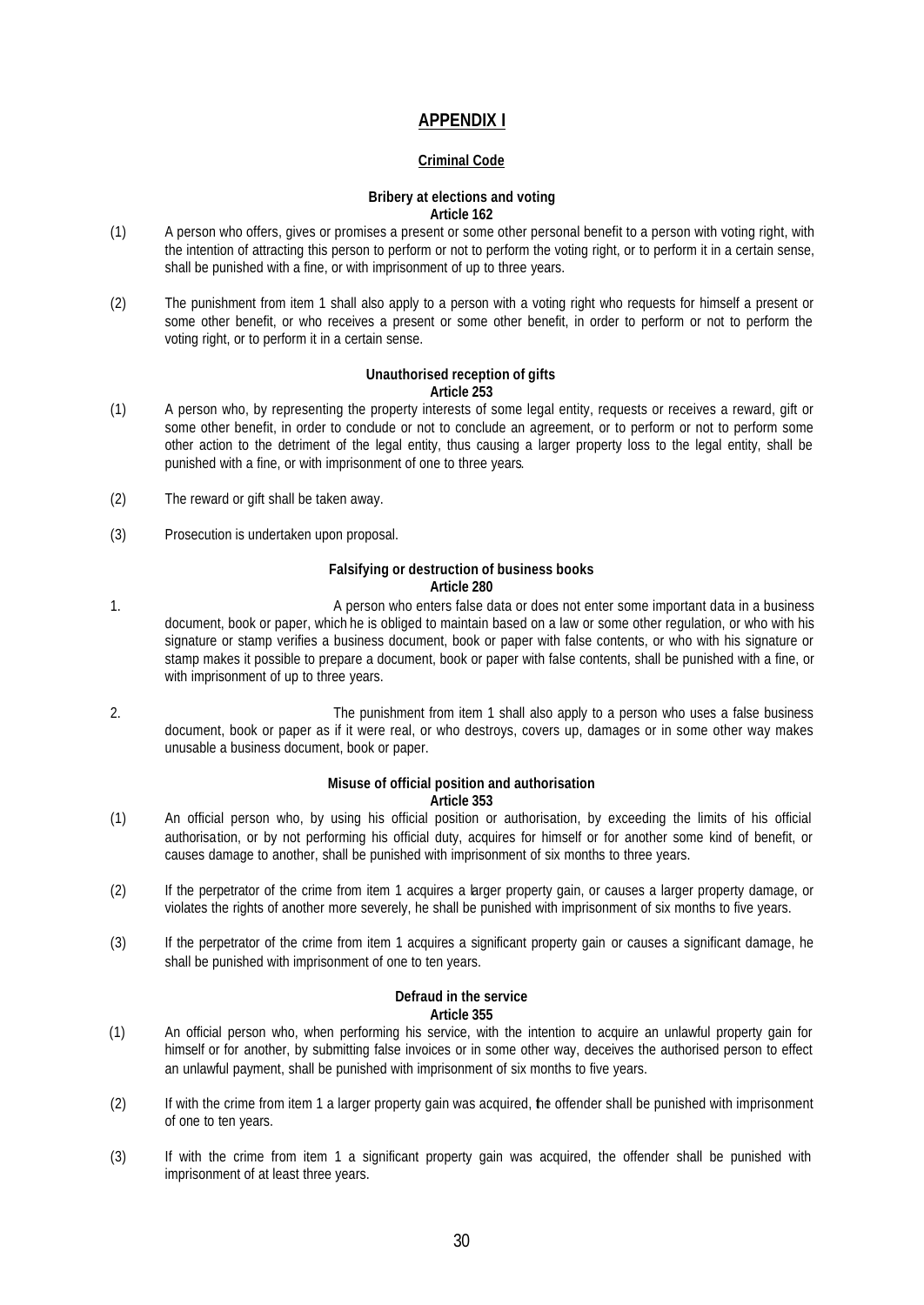## **Receiving a bribe Article 357**

- (1) An official person who requests or receives a present or some other benefit, or receives a promise for a present or some other benefit, in order to perform an official act within the framework of his own official authorisation which he should not perform, or not to perform an official act which he otherwise must do, shall be punished with imprisonment of one to ten years.
- (2) An official person who requests or receives a present or some other benefit, or receives a promise for a present or some other benefit, in order to perform an official act within the framework of his own official authorisation which he must perform, or not to perform an official act which he otherwise should not perform, shall be punished with imprisonment of six months to five years.
- (3) An official person who, after the official act listed in item 1 and 2 of this article is committed or not committed, requests or receives a present or some other benefit in connection with this, shall be punished with imprisonment of three months to three years.
- (4) A responsible person in a legal entity, which disposes over state or social property, who commits a crime from item 1, 2 and 3 as well as a responsible person in some other legal entity, who commits the same crime in relation to attaining or realising rights determined by law – for the crime from item 1, shall be punished with imprisonment of one to ten years; for the crime from item 2, shall be punished with imprisonment of six months to five years; for the crime from item 3, shall be punished with imprisonment of three months to three years.
- (5) The received present or acquired property gains shall be confiscated.

## **Giving a bribe Article 358**

- (1) A person who gives or promises an official person a present or other benefit, so that he would perform an official act within the framework of his official authorization which he should not perform, or not to perform an official act which he should perform, or a person who mediates for this, shall be punished with imprisonment of six months to five years.
- (2) A person who gives or promises an official person a present or other benefit, so that he would perform an official act within the framework of his official authorization which he must perform, or not to perform an official act which he should not perform, or a person who mediates for this, shall be punished with a fine, or with imprisonment of up to three years.
- (3) The offender from items 1 and 2, who gave bribe upon the request from the official person, and who reports this before he finds out that the crime was discovered, shall be acquitted from punishment.
- (4) The provisions from items 1, 2 and 3 shall apply also when the bribe was given or promised to a responsible person, in connection with the crime from article 357.
- (5) The given present or property gain shall be confiscated, and in the case of item 3, they shall be returned to the person who gave the bribe.

#### **Unlawful mediation Article 359**

- (1) A person who receives a reward or some other benefit by using his official or social position and influence, in order to mediate for some official act to be executed or not, shall be punished with a fine, or with imprisonment of up to three years.
- (2) A person who, by using his official or social position or influence, mediates for the performing of an official act which should not be performed, or not to perform an official act which otherwise should be performed, shall be punished with imprisonment of six months to five.
- (3) If the crime from item 2 was committed in connection with initiating or carrying on a criminal procedure (litigation) against a certain person, the offender shall be punished with imprisonment of one to five years.
- (4) If a reward or some other benefit was received for the mediation from items 2 and 3, the offender shall be punished with imprisonment of one to ten years.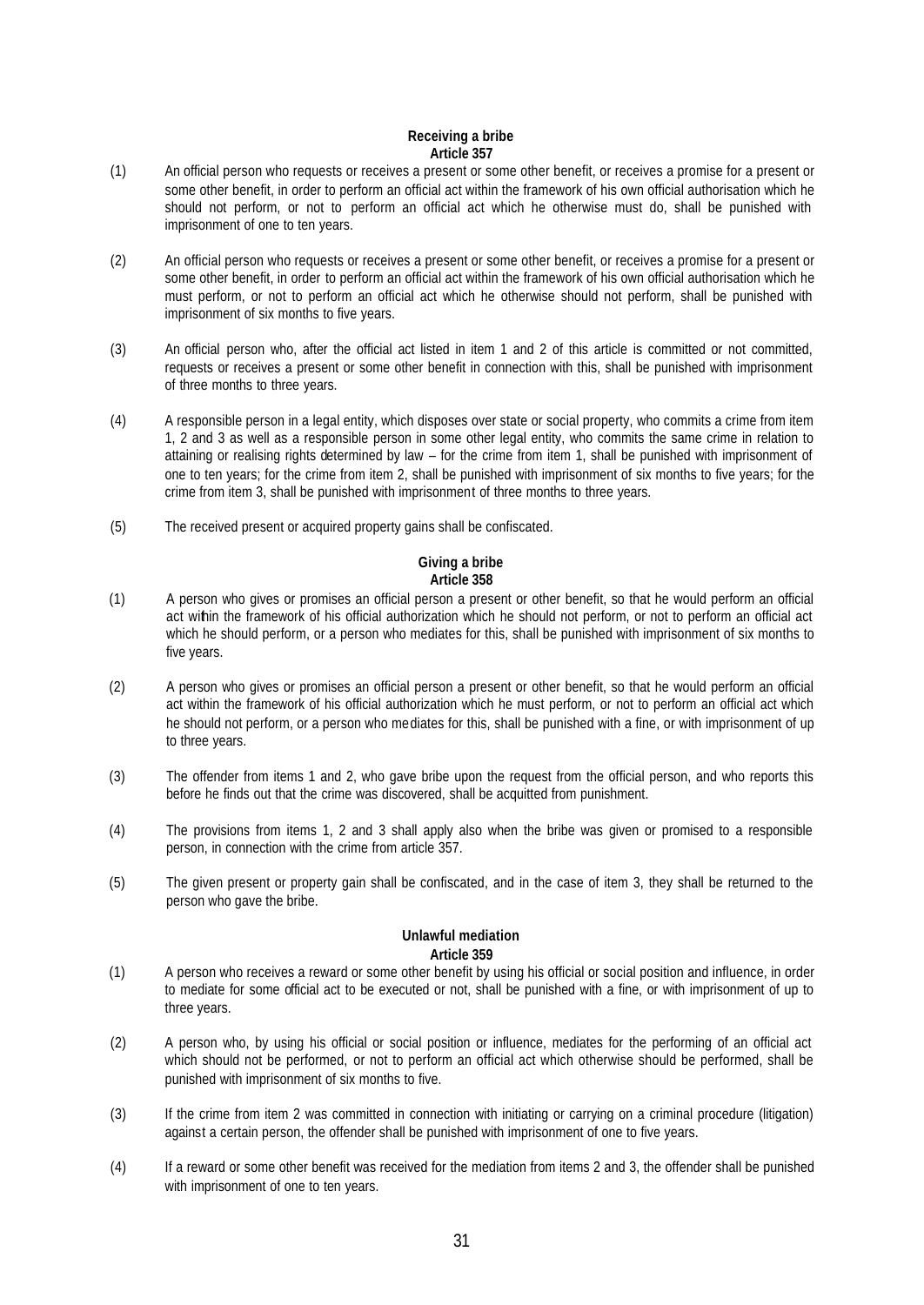## **Falsifying an official document Article 361**

- (1) An official person who in an official document, book, or paper, enters untruthful information, or does not enter some important data, or with his signature, respectively with an official stamp, verifies an official document, book or paper with untruthful contents, or with his signature, respectively an official stamp, enables the making of an official document, book or paper with untruthful contents, shall be punished with imprisonment of three months to five years.
- (2) The punishment from item 1 shall apply also to an official person who uses the documents from that item in the service as they were real, or destroys them, covers them up, or damages them to a larger extent or in some other way makes them useless.
- (3) A responsible person in a legal entity which disposes over state or social property, who commits the crimes from items 1 and 2, shall be punished with the punishment that is prescribed for those crimes.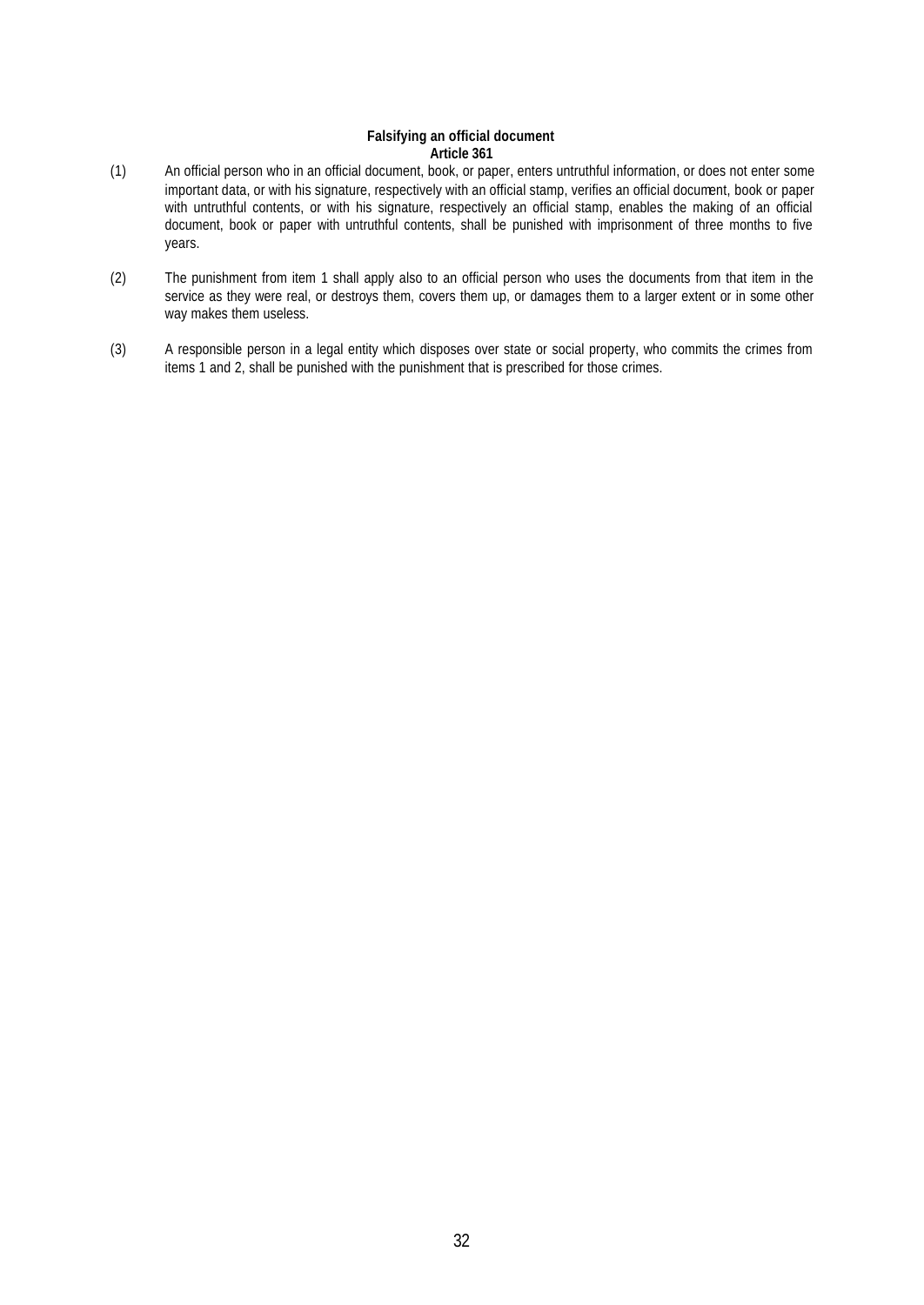## **APPENDIX II**

#### **Law on preventing Corruption**

## **Chapter I GENERAL PROVISIONS**

#### **Aim of the Law Article 1**

- (1) This Law sets down the measures for preventing corruption in the exercise of power and in the carrying out of entrusted public mandates, the measures for preventing conflict of interests, as well as the measures for preventing corruption while exercising tasks of public interest to the legal entities related to the realisation of government.
- (2) For the implementation of the measures under Paragraph 1 of this Article, a State Commission for the Prevention of Corruption shall be established (hereinafter: State Commission).

## **Principle of legality Article 2**

- (1) No one may abuse his public office or duty by performing, or failing to perform an act which under law may not, that is, must be performed, or by subordinating the carrying out of a legal action to his personal interest, or to somebody else's interest.
- (2) No one may be held accountable for corruption except in the cases and conditions defined by this Law, by the Criminal Code and another law, and in a procedure stipulated by law.

## **Principle of trust Article 3**

- (1) No one may misuse the carrying out of authority and consigned special public mandates, or matters of public interest, for accomplishing personal or utilitarian goals.
- (2) The misuse of public position, the position of a responsible person in a legal entity, or of a person carrying out matters of public interest in order to accomplish any advantage for himself or for another person is considered to be corruption and brings about penal, civil-legal, and disciplinary responsibility .

## **Principle of equality Article 4**

- (1) Every citizen has the right to an equal approach in the performance of the matters of public interest and to an equal treatment on the part of persons carrying out public functions, without being the victim of corruption.
- (2) Every citizen has the right to a free appearance on the market and to free competition, without fearing that he may be the victim of monopolistic or discriminatory behaviour, which is the result of corruption.
- (3) Every citizen is obliged to prevent or report any treatment representing misuse of the carrying out of public and other offices and duties, in order to effectuate personal advantage or cause damage to another, without suffering any detrimental consequences because of that.

## **Principle of publicity Article 5**

- (1) The exercise of the functions or duties in the government, of the special public mandates and of the matters of public interest is public and subject to public control.
- (2) No one can call upon to an application of a law or other regulation with which he will limit or exclude the public in order to cover a misuse of office or duty for the purpose of self-interest.

## **Application of the Law**

## **Article 6**

(1) When expressly stipulated, the provisions of this Law shall apply to legal persons.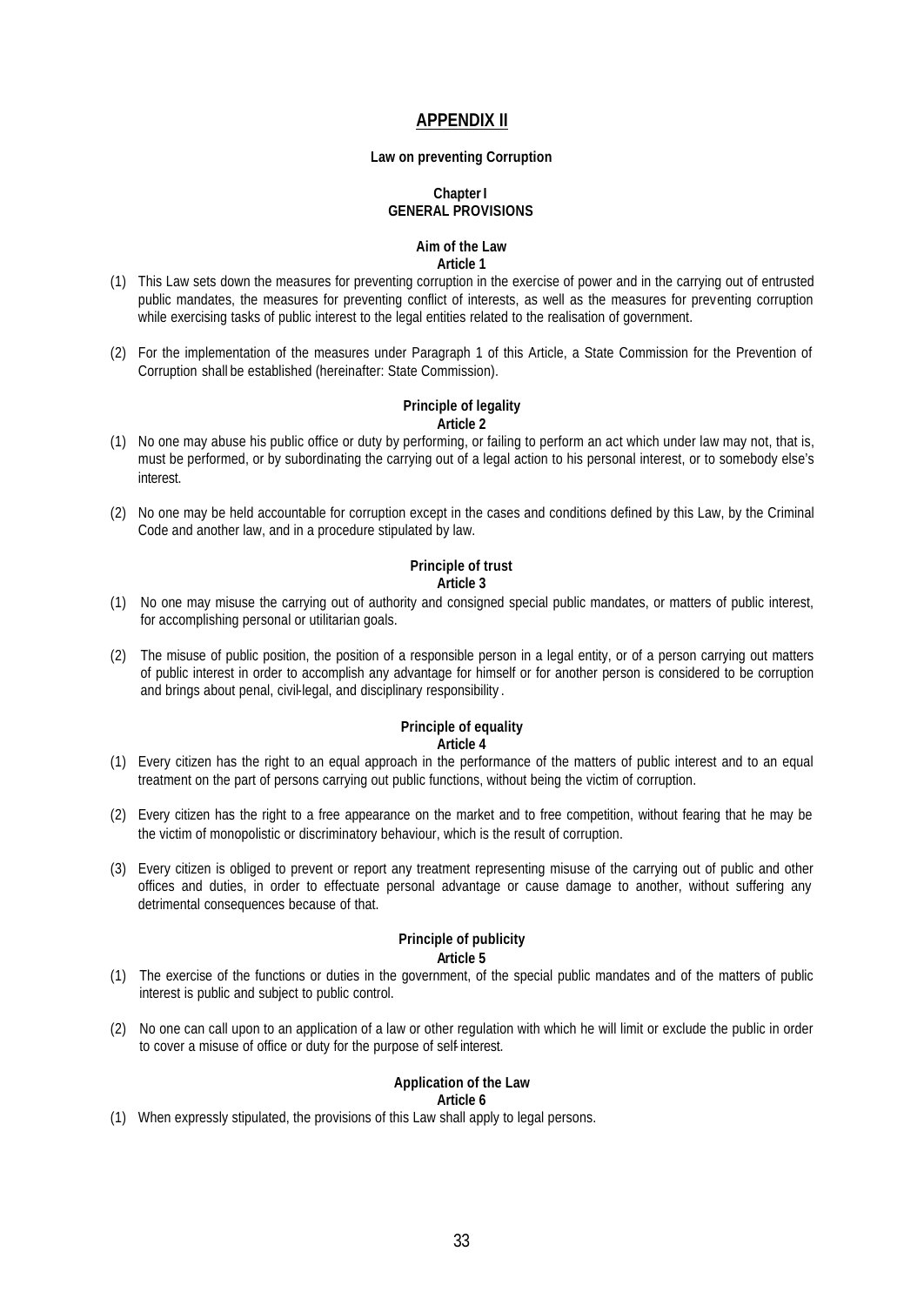(2) A legal person shall be answerable for corruption when a body of administration, a responsible person, or person representing the legal person performs an act defined as an act of misuse, bribery, or unlawful intervention under the Criminal Code, or as an offence under the law.

#### **Meaning of the terms used in this Law Article 7**

- (1) To establish the meaning of the terms: elected or appointed civil servant, official, legal person, responsible person in a legal person, and person performing tasks of public interest, the provisions under Article 122 of the Criminal Code shall apply.
- (2) A benefit, personal advantage, or self-interest means the realisation of any material or nonmaterial benefit in the form of a right or facility that does not belong to that person.
- (3) Family means the spouse, the children, the parents, brothers and sisters, the foster-parent or the foster-child with whom the person of Paragraph 1 of this Article lives in a family.

### **Chapter II PREVENTION OF POLITICAL CORRUPTION**

## **Financing political parties, trade unions and associations of citizens**

#### **Article 8**

- (1) The financing of a political party, trade union, or association of citizens is public.
- (2) A political party, trade union, or association of citizens may not collect funds in cash from unidentified sources for financing its activity.

## **Performing economic and other profitable activities**

#### **Article 9**

- (1) If a legal entity set up by a political party is allowed by law to perform economic or other profitable activities, they shall be reported to the National Commission.
- (2) All contracts and other deals that the legal person of Paragraph 1 concludes, that is, makes with a state body, body of the local self-government, public enterprise, or other legal person managing state capital shall be reported to the National Commission.

#### **Prohibition to use budgetary resources Article 10**

In order to finance the activity of a political party, trade union, or association of citizens no payments shall be made from the budget of the Republic of Macedonia, from public funds or from resources of public enterprises and other legal entities managing state capital, except when payments are made on the basis of a law.

# **Ban on new investments and extraordinary payments**

## **Article 11**

- (1) Resources from the budget of the Republic of Macedonia, public funds, and resources of public enterprises or legal persons managing state capital may not be used for election campaigns, except when it is set down by law on financing political parties.
- (2) The building of new objects in the infrastructure, such as roads, plumbing, long-distance power lines, sewerage systems, and other facilities, or facilities of social services such as schools, kindergartens and other facilities with funds from the budget or public funds, or using resources of public enterprises or other legal persons managing state capital, may not begin during the pre-election campaign for President of the Republic, delegates, mayor or members of the council of a local self-government unit, except if funds from the budget have been provided for that purpose previously, that is if it is a realisation of a programme made on the basis of a law in the current year.
- (3) No extraordinary payment of salaries, pensions, public welfare or other payments from the budget or from the public funds, nor transfer of state capital may be done during the election campaign under Paragraph 2 of this Article.

## **Determining abuse of budgetary resources and resources from public funds Article 12**

(1) When there are founded indications that budget resources or resources from public funds, or the funds of public enterprises or other legal entities managing state capital, are directly or indirectly, through investments or in some other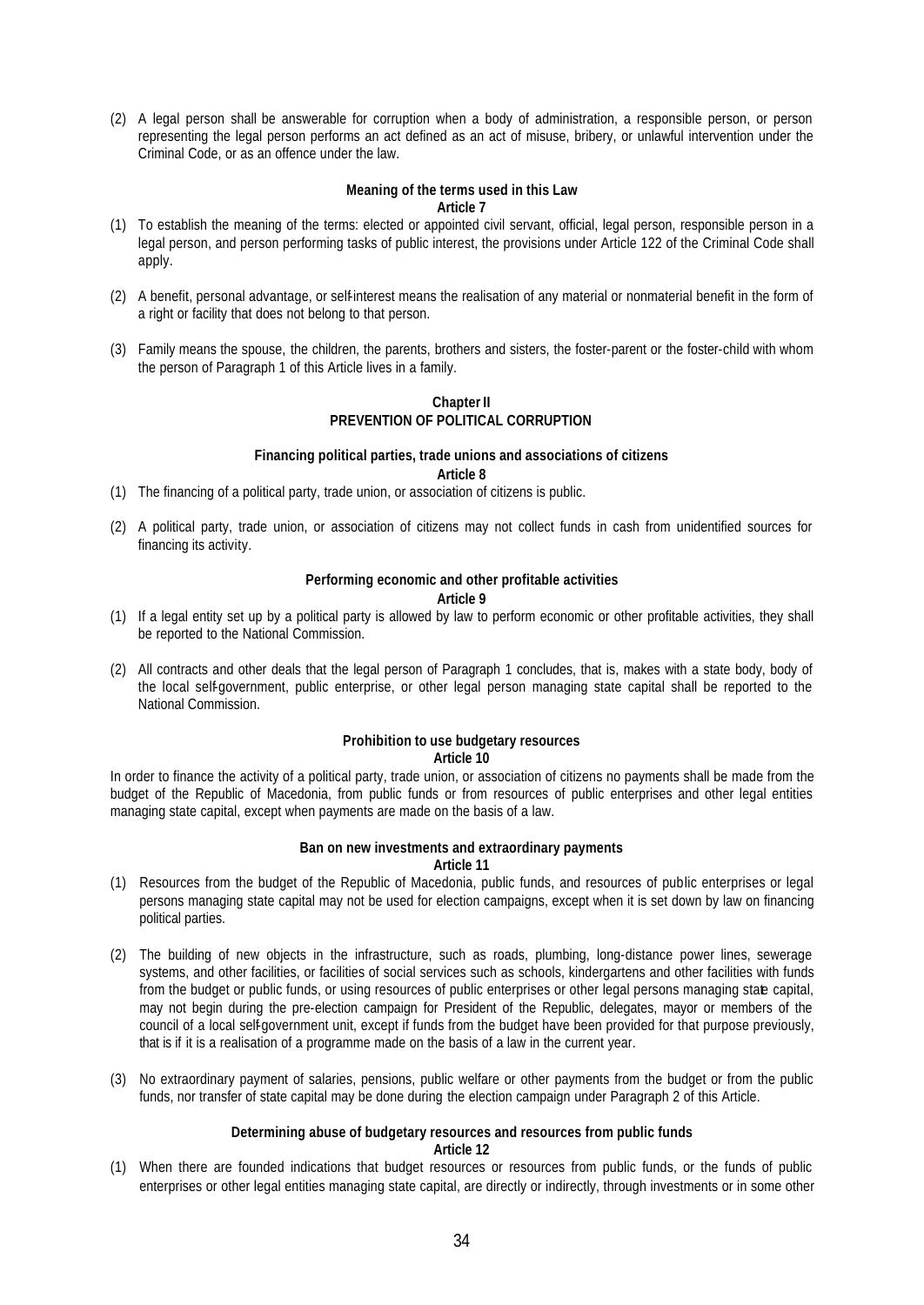way, used to finance election campaign, or to finance election or other political activity in general, the National Commission shall consider such indications and in the shortest term possible shall prepare a report and submit it to the Assembly.

- (2) A question of misuse of budgetary resources or resources from public funds, that is state capital, may also be raised by twenty delegates in the Assembly of the Republic of Macedonia. In such a case the Assembly shall form a Poll Commission which acts in a way determined in Article 17 of this Law.
- (3) A special report for the possible misuses of budgetary resources, public funds, and the funds of the public enterprises and other legal persons managing state capital, shall be submitted to the Assembly of the Republic of Macedonia by the National Commission, within one month after the conclusion of the election procedure at the latest. The report shall be announced in the media.

## **Prohibition to use resources from illegal sources**

#### **Article 13**

- (1) A political party and a candidate, in the elections, may not collect and use resources from abroad, from unidentified sources, or resources for which there is a ban on usage, stipulated by law.
- (2) If there is suspicion that a candidate at the elections used funds from illegal sources, the National Commission shall ask the competent authorities to check the influx and the usage of the funds. The check of the influx of funds from abroad, or other payments through a bank, does not constitute violation of the bank confidentiality.

## **Corruption of electors Article 14**

- (1) Giving or promising a gift, or any other personal advantage to a voter in the elections or voting at a referendum, in order to vote or not to vote, or to vote for a certain candidate or certain decision, is considered to be electoral corruption.
- (2) If the State Electoral Commission establishes the existence of grounds for suspicion of Paragraph 1 of this Article, during the elections or the voting at referendum, on the basis of indications from citizens, political parties, or candidates, and after their conclusion if there are founded indications for bribery, it is obliged to initiate a procedure before the Supreme Court of the Republic of Macedonia for invalidating the electoral result, that is, the voting.

# **Privileges or discrimination after elections**

## **Article 15**

- (1) The National Commission shall consider and have insight into all contracts, public procurements, and other profitmaking deals, made, that is, executed in the period of one year after the ending of the elections for President of the Republic, elections for delegates in the Assembly of the Republic of Macedonia, or the local elections, between state bodies, local self-government bodies, public enterprises, and other legal entities managing state capital and domestic or foreign legal persons, as well as all permits, concessions, and other decisions recognising rights or privileges to legal entities as defined by law, or taking away or limiting such rights or privileges.
- (2) The National Commission is obliged to submit a report to the Assembly of the Republic of Macedonia for the insight carried out within 60 days. The report is announced in the media.

#### **Influence over election, appointment and discharge to leading positions Article 16**

- (1) A political party or person acting on behalf of a political party may not exert pressure at election or appointment to, or discharge of a person from official, leading, or other socially important office or duty, except for the cases in which by law is determined that the President of the Republic, the Assembly and the Government of the Republic of Macedonia, or the bodies of local self-government units are competent to elect, to appoint, or to give opinion or agreement.
- (2) A person discharged against the law under the pressure of a political party, as well as a candidate for election or appointment damaged by election or appointment carried out under such pressure, may with a lawsuit before a competent court demand annulment of the election, appointment, that is, discharge act.
- (3) The lawsuit of Paragraph 2 of this Article is made within thirty days from the passing of the act for election, appointment, or discharge, that is, from the moment of finding out that it has been done under the pressure of a political party, against the law, but no later than a year from the date of passing such an act. The proceeding is urgent and is conducted under the provisions of the Law on Contentious Procedure.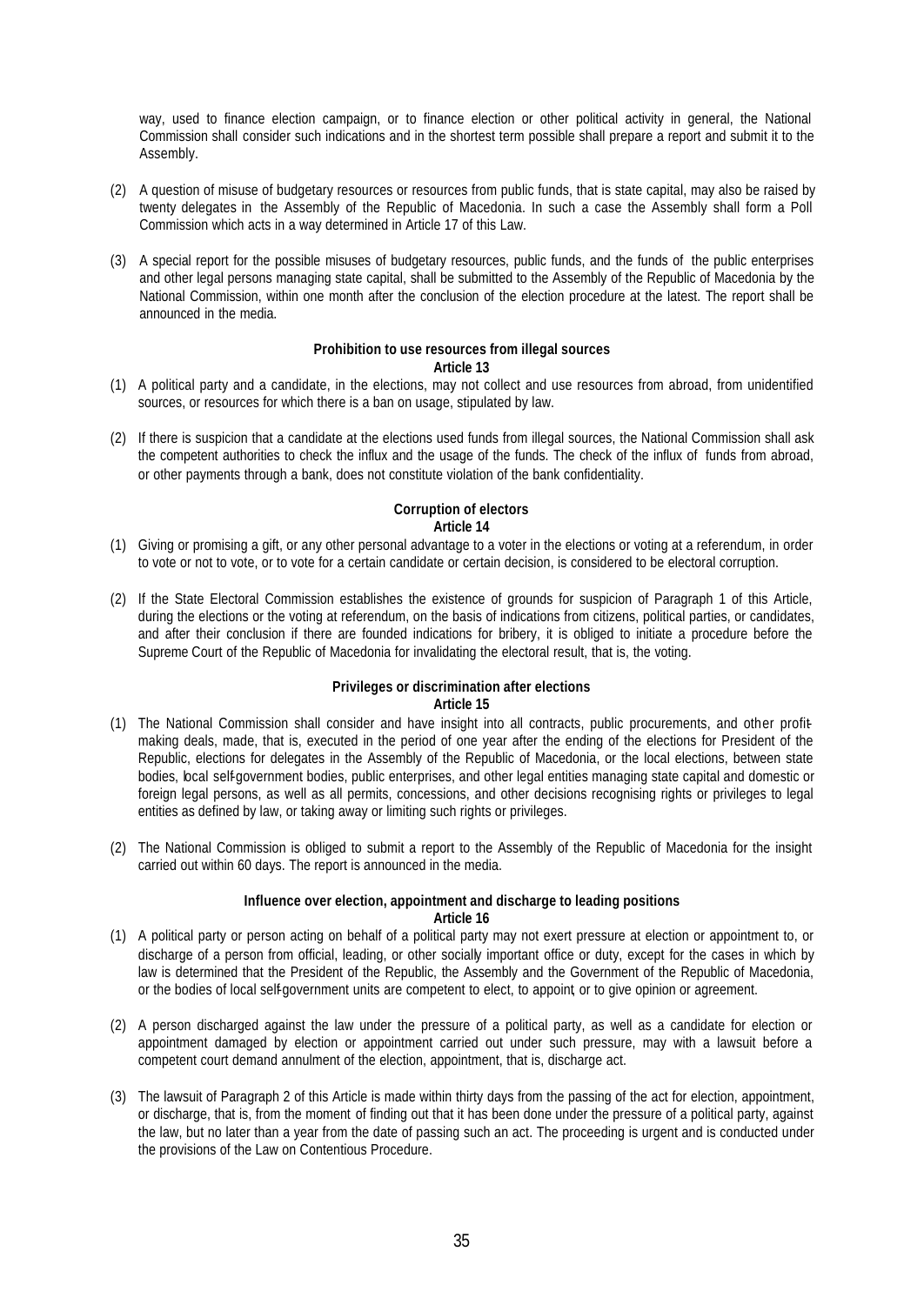## **Poll Commission Article 17**

- (1) Twenty delegates in the Assembly of the Republic of Macedonia may raise a question to establish the corruption liability in which are involved elected or appointed civil servants, officials, responsible persons in public enterprises and in other legal persons managing state capital.
- (2) The Speaker of the Assembly of the Republic of Macedonia is required to put the question on the agenda at the first next session of the Assembly of the Republic of Macedonia, at which, after a preliminary debate, the delegates who have raised the question explain the violations of this Law or of the provisions of the Criminal Code, and a Poll Commission is set up (hereinafter: Commission).
- (3) The Commission is authorised to request from any body, public enterprise, or other legal person managing state capital, or a political party having its delegate, that is, delegates in the Assembly of the Republic of Macedonia, to submit to it all the necessary documents and other materials of importance for clearing the case, and to call to a hearing any elected or appointed civil servant, official, responsible person in a public enterprise, or in other legal person, or responsible person of a political party.
- (4) The decisions relating to undertaking certain actions in the examination of the matter shall be made with the majority votes.
- (5) The meetings of the Commission are public. The Commission is required to submit a report to the Assembly of the Republic of Macedonia within sixty days from its set-up at the latest. If no agreed opinions have been reached, the report shall contain all opinions of the members of the Commission.
- (6) The President of the Assembly of the Republic of Macedonia is obliged to put the Commission's report for consideration at the first session of the Assembly of the Republic of Macedonia, from the day it was submitted. The report is considered at a public session of the Assembly.
- (7) On the agenda of the Assembly of the Republic of Macedonia may not be put again the question of responsibility for the same case of the same person, body, public enterprise or other legal person or political party, until six months have expired from the closing of the debate for the question previously raised. Delegates that have raised the question of responsibility and have not succeeded in substantiating their statements by stating true facts or sufficient reasons to believe in the existence thereof, may not raise a question of responsibility again until six months have expired from the date of the formerly raised question.

# **Limitation of state or other secret**

**Article 18**

A person who is obliged to keep a state, military or official secret may, upon the National Commission's request, be relieved from that obligation owing to the conduct of a penal or other procedure for a corruption offence.

#### **Protection of associates of justice and witnesses Article 19**

- (1) Against a person who revealed data indicating the existence of corruption, may not be initiated penal prosecution and he may not be called upon any responsibility.
- (2) A person who has given a statement or witnessed in a procedure for corruption offence shall be protected. The person has the right to a compensation of damage which he or a member of his family may suffer owing to the statement given or appearance as a witness.
- (3) The compensation of Paragraph 2 of this Article shall be paid with funds from the Budget of the Republic of Macedonia.
- (4) The Minister of Justice shall adopt an act to establish the criteria for damage compensation.

#### **Protection of persons involved in eradication of corruption Article 20**

- (1) Persons working in the bodies for detection and eradication of corruption shall be provided with full protection and independence, with a view to efficient execution of their authority and duty and no pressure whatsoever may be exerted on them in their work or in their undertaking of concrete actions.
- (2) The Government of the Republic of Macedonia, with a special programme, shall provide the personnel, educational, financial and other conditions for efficient exercise of the work on eradicating corruption.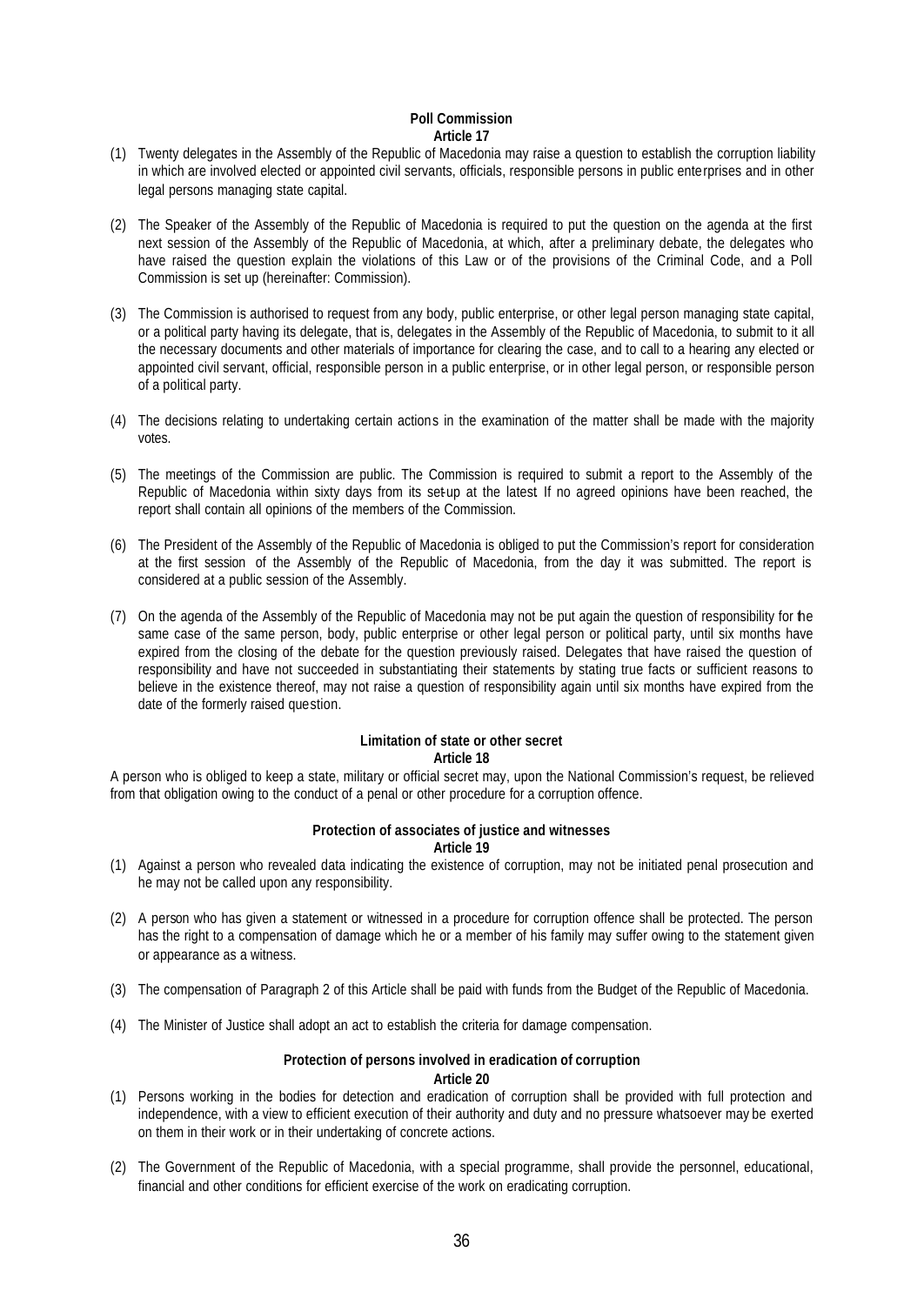#### **Chapter III PREVENTING CORRUPTION IN THE PERFORMANCE OF PUBLIC MANDATES**

#### **Ban on performing other activities Article 21**

- (1) An elected or appointed civil servant during his/her mandate may not carry out any other office, duty or activity incompatible with his/her function.
- (2) An official may not perform any other activity related to realising profit and incompatible with his official duty. The official may do other work and activities only after prior approval by his/her immediate superior.
- (3) A responsible person in a public enterprise or in other legal person managing state capital may not carry out any other activity causing damage to the state capital.
- (4) An elected or appointed civil servant or official may not at the same time perform an office of a responsible person or member of an administrative body in a public enterprise. The former office of the person ceases in case of election or appointment, or acquisition of an official capacity.
- (5) An elected or appointed civil servant, official and responsible person in a public enterprise or other legal person managing state capital may not carry out the office of a member of a Board of Directors or of other administrative body in a trade company or in other legal person dealing with a profi table activity.

#### **Restrictions in the co-operation with legal persons Article 22**

- (1) An elected or appointed civil servant, official person or responsible person in a public enterprise may not in the performance of his/her office, that is, service, establish business relations with a legal person founded by him or a member of his family, or in which the responsible person is a member of his family, and if they have been established earlier, he is obliged to exclude himself from any decision-making on them.
- (2) Concerning the business relations of the legal person of Paragraph 1 of this Article with a state body, body of a local self-government unit or public enterprise, the elected or appointed civil servant, official or responsible person in the public enterprise is obligated to inform the National Commission without delay, and within ten days at the latest after signing the contract or beginning other business cooperation.

#### **Using state loans Article 23**

If a legal person, founded by an elected or appointed person, official or responsible person in a public enterprise, or by a member of his family, or in which a member of his family is a responsible person, appears as a user of state loans, credits for which the state gives guarantee, credits from the primary emission or from other state deposits and funds, the elected or appointed official and responsible person is obliged immediately to report it to the National Commission, and within ten days at the latest after obtaining the loan, credit.

#### **Managing state property Article 24**

An elected or appointed civil servant, official or responsible person in a public enterprise and responsible person managing state capital is obligated, within thirty days from coming to office, to report to the National Commission every management with state property, over which he exercises control, with which enters a legal relation with a legal person founded by him or by a member of his family, or in which a responsible person is a member of his family.

#### **Economical use of state funds Article 25**

- (1) An elected or appointed civil servant, official and responsible person in a public enterprise and other legal person managing state capital is obliged to keep the state resources entrusted to him and to dispose with them in the most economical way and for the previously set purposes. The use of the resources for private goals or giving them to another person to use is prohibited.
- (2) The amount of expenses for representation and their users are determined by law.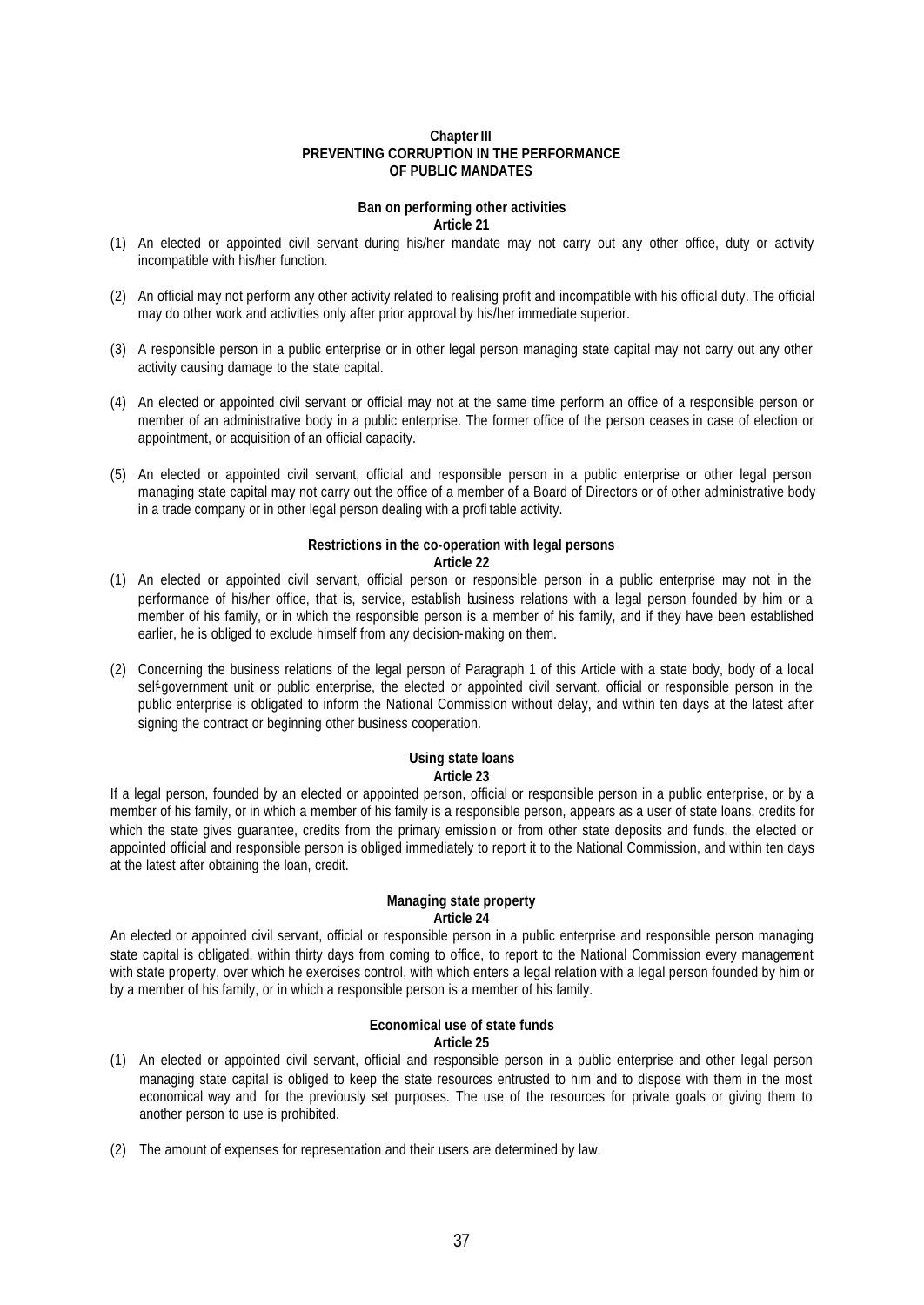## **Notification for the use of foreign aid Article 26**

- (1) When state bodies appear as the users of donations and other foreign aid they are required to inform the National Commission of the way of their use.
- (2) The National Commission submits an annual report to the Assembly of the Republic of Macedonia about the utilisation of the funds and the aid under Paragraph 1 of this Article. The report is announced in the media.

# **Carrying out activities after the cessation of office**

## **Article 27**

An elected or appointed civil servant or an official who, within three years from the date his office terminated, establishes a trade company or begins to deal with a profitable activity in the field in which he worked, is obliged to inform the National Commission thereof.

#### **Prohibition to acquire shareholding rights Article 28**

- (1) An elected or appointed civil servant, official and responsible person in a public enterprise, may not, during his term of office, that is, duty, and within five years after the cessation thereof, acquire on any ground and in any kind shareholder rights in a legal entity over which he or the body in which he works or worked exercises or exercised supervision, unless he acquires those rights by buying shares at the stock exchange or by way of inheritance.
- (2) The person of Paragraph 1 of this Article is obliged to report of the acquisition of shareholder rights during the term of office, that is, service, to the National Commission within thirty days after obtaining them.

#### **Ban on exerting influence to employ close relatives Article 29**

- (1) An elected or appointed civil servant may not exert influence to employ or promote a member of his family in the body in which he is elected or appointed, or in other state body or public enterprise which is under the supervision of the body in which the civil servant is elected or appointed.
- (2) An elected or appointed civil servant, official or responsible person in a public enterprise and other legal person managing state capital is obligated to inform the National Commission of each election, appointment or employment promotion of a member of his family in a state body, body of local self-government, public enterprise or other legal person managing state capital, within ten days of the election, appointment, promotion or employment.

## **Ban on receiving gifts Article 30**

An elected or appointed civil servant, official or responsible person in a public enterprise or other legal person managing state capital may not receive gifts or promise for a gift, except for gifts for a special occasion, such as books, souvenirs and similar objects of smaller value.

#### **Misuse of official data Article 31**

- (1) An elected or appointed civil servant, official or responsible person in a public enterprise may not use the information at his disposal in order to accomplish advantage for himself or for somebody else.
- (2) The obligation of Paragraph 1 of this Article remains valid within three years from the date of termination of the office, that is, duty, unless otherwise stipulated by law.
- (3) The person of Paragraph 1 of this Article may not keep secret data which under this or other law must be announced, or ask for access to data for which he knows is not authorised to obtain, or act unethically in terms of keeping the data that are secret.

## **Misuse of public procurements**

## **Article 32**

(1) Any influence of an elected or appointed civil servant, official or responsible person in a public enterprise or other legal person managing state capital, over the body or legal person deciding on the tenders received after a publicly announced competition, announcement or bidding for public procurements, or other public purchases and things, is forbidden.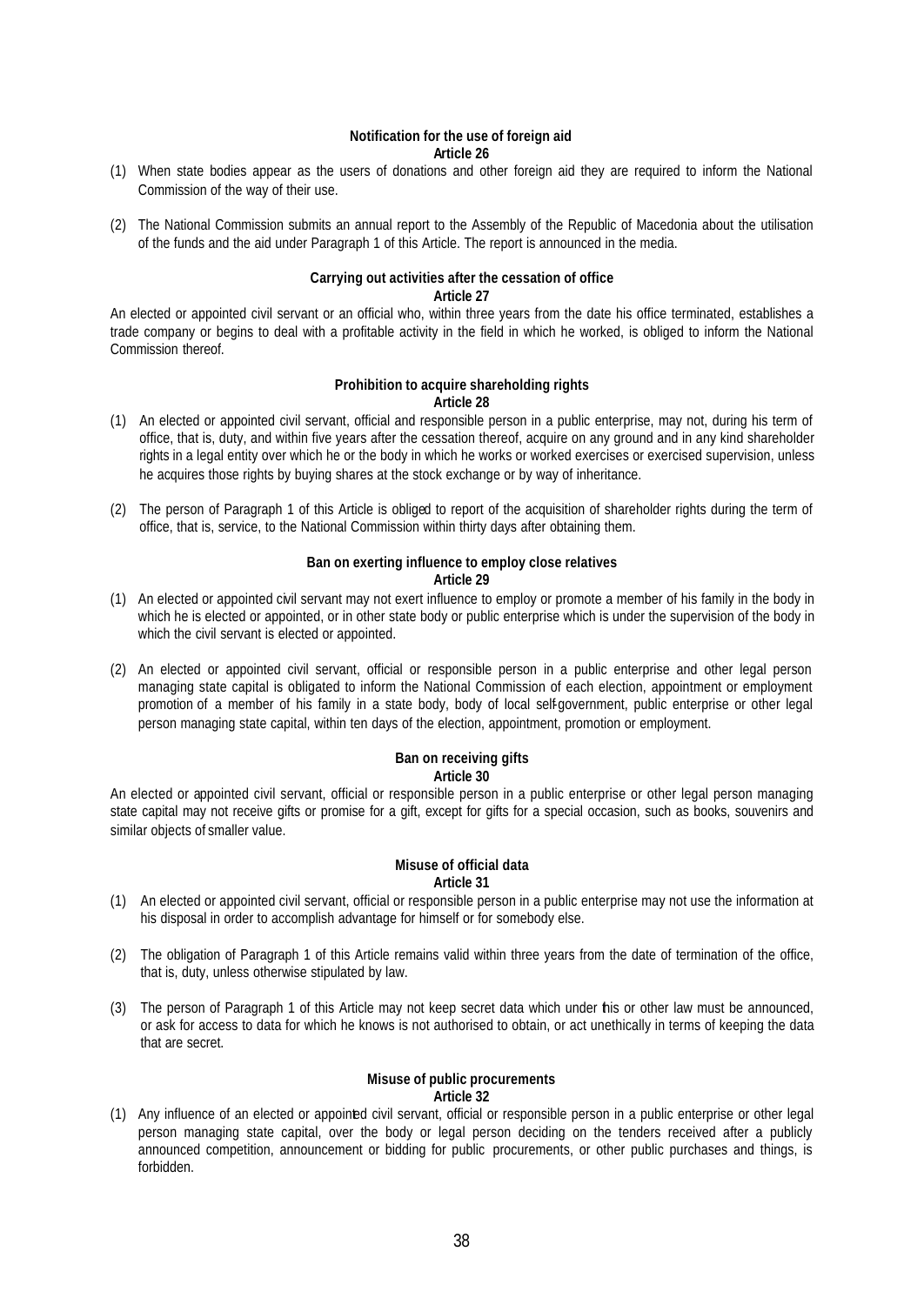- (2) If a legal person founded by an elected or appointed civil servant, or by a member of his family, or in which a responsible person is a member of his family, is among the bidders in the public announcement, announced by any body, public enterprise or other legal person managing state capital, the civil servant is obliged to inform the National Commission of its participation in the announcement within ten days.
- (3) An official or responsible person in a public enterprise or in another legal person managing state capital, is required to inform the National Commission within ten days of the participation of a legal person founded by him, or of a legal person in which a member of his family is a responsible person in a public announcement, announced in the body or legal person in which that person carries out his duty.
- (4) The provisions of Paragraphs 1 through 3 of this Article shall also apply when on the basis of a public competition, announcement or bidding it is decided on giving approvals, concessions, contingencies or permits to perform economic or other profitable activity.

#### **Obligation to report property Article 33**

- (1) An elected or appointed civil servant, official or responsible person in a public enterprise or other legal person managing state capital, upon the election, that is, beginning his duty, and within thirty days at the latest, fills in a questionnaire with detailed description of real estate, movable objects of greater value, securities and claims and debts, as well as other property that he or the members of his family possess.
- (2) Upon the election, that is, beginning with his duty, and within thirty days at the latest, the person of Paragraph 1 of this Article deposits a statement, certified by a notary, whereby he waives from the protection of a bank secret in terms of all accounts in domestic and foreign banks.
- (3) The questionnaire and statement are submitted to the National Commission and the Public Incomes Administration.
- (4) The content and the form of the questionnaire shall be defined with an act by the Government of the Republic of Macedonia.

#### **Reporting changes in the property situation Article 34**

- (1) An elected or appointed civil servant, official and responsible person in a public enterprise or other legal person managing state capital, shall be required to report of every increase in his property, that is, property of a member of his family, such as building a house or other facilities, buying real estates, securities, an automobile, or other movable objects worth more than the amount of twenty average salaries in the economy in the previous three-month period in the Republic.
- (2) A contract or other document being the ground for disposing with the property, as well as a document of the way of the payment made, shall be enclosed with the report that is submitted to the National Commission and the Public Incomes Administration.

# **Capacity of an official document**

## **Article 35**

The questionnaire, statement and report of Articles 33 and 34 of this Law are considered to be official documents and are treated as official secret, except in the cases decided otherwise by the National Commission.

#### **Proceeding to examine a property situation Article 36**

- (1) Against an elected or appointed civil servant, official or responsible person in a public enterprise or other legal person managing state capital, a proceeding may be initiated to examine the property and property situation if the person in the questionnaire of Article 33 of this Law has not given data or has given false data, or has not reported a change in the property or in the report of Article 34 has given incorrect data, or if it has been established that his property or the property of a member of his family, during his term of office, that is, carrying out his duties, has been disproportionally increased in regard to the regular incomes in the form of salaries, dividends and other incomes deriving from an activity or property.
- (2) The proceeding is initiated by the Public Incomes Administration, after previously pointing out to the person the grounds for its initiation, contained in Paragraph 1 of this Article. A request to initiate a procedure may also be made by the National Commission. The proceeding is conducted under the provisions of the Law on Administrative Proceedings.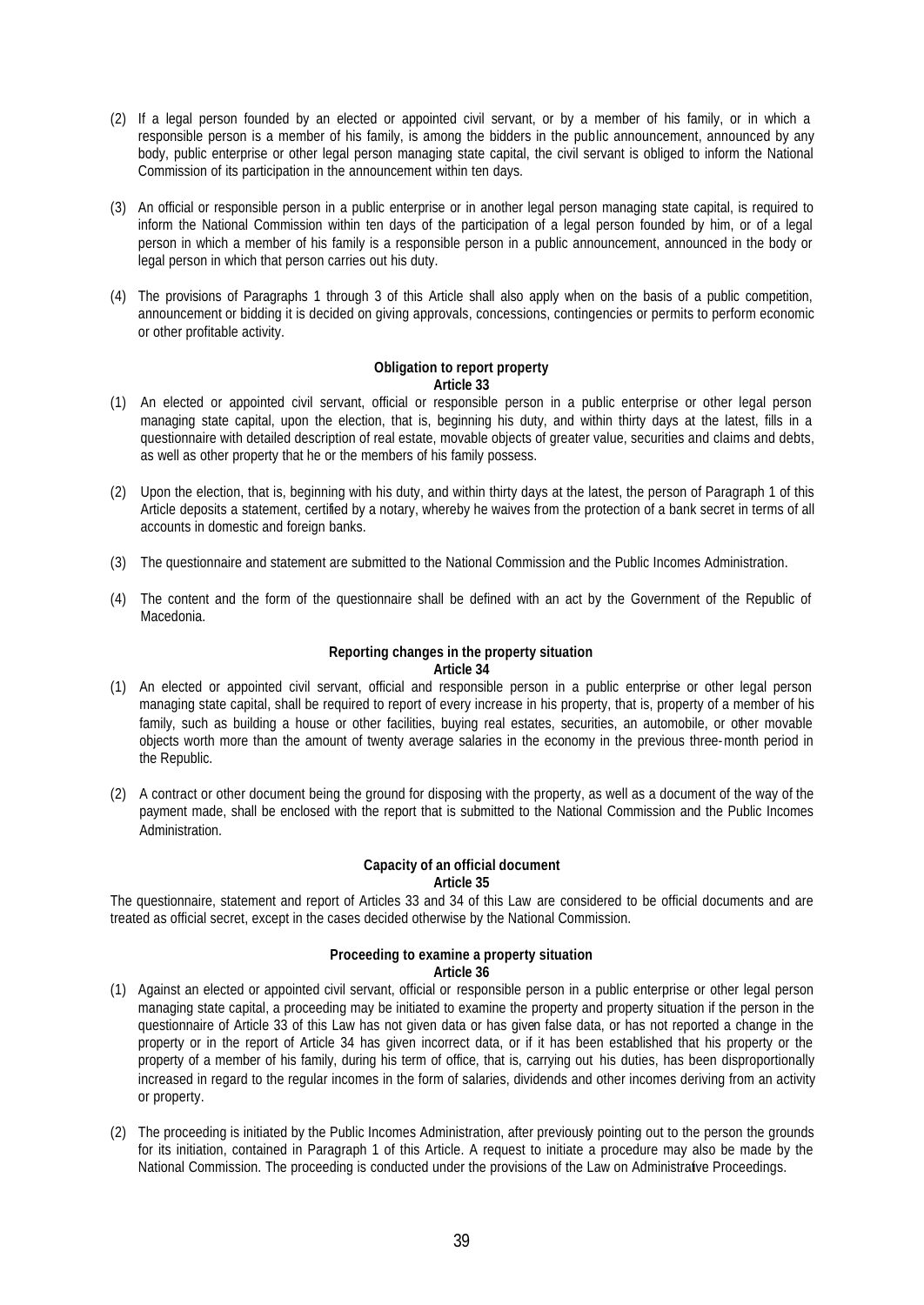- (3) Along with the initiation of the procedure, the Public Incomes Administration submits a proposal to the competent basic court for the interim measure prohibiting him to dispose with the property.
- (4) If in the proceeding it is not proved that the property has been obtained, that is, increased as a result of regular incomes, which have been reported and taxed, the Administration will make a decision to impose a tax, taking as the basis of taxation the difference between the established regular, reported and taxed incomes of the person and the members of his family and the estimated market value of the property. The basis fixed in that way is taxed at a rate defined pursuant to the Law on Personal Income Tax.
- (5) An administrative dispute with a lawsuit may be initiated before the Supreme Court of the Republic of Macedonia against the final decision for imposing a tax. The procedure before the court is urgent.
- (6) The Incomes Administration submits a proposal for execution within eight days of the day the decision, that is, the judgment became effective, to the competent basic court, which orders the execution to be enforced immediately, and three days after receiving the proposal at the latest. No complaint is allowed against the decision for execution.
- (7) The effective decision, that is, judgement is enforced on the person's entire property, and on the property of the members of his family, and if the property since the beginning of the proceeding for its check has been transferred to third persons without compensation, or with compensation not corresponding with its established market value, it is enforced on the such transferred property. As to the complaint that the persons have given compensation for the transferred property that corresponds with the market value, the court decides only on the basis of authentic documents of the ground and way of payment, within three days of submitting the complaint. There may be an appeal against the complaint within eight days of receiving the decision. The second instance court decides on the appeal within three days of receiving the same.
- (8) During the court proceeding and the execution proceeding, the chairman of the competent court is required *ex officio* to pay attention to the observance of time limits, delivery of legal acts and expeditiousness of executing the effective decision.

### **Chapter IV PREVENTING CONFLICT OF INTERESTS**

#### **Basic responsibilities in performing an office Article 37**

- (1) An elected or appointed civil servant, official and responsible person in a public enterprise and other legal person managing state capital, is obliged to subordinate his carrying out of office of duty to the principles of legality, efficiency, trust, independence, autonomy, honesty and professionalism.
- (2) Persons of Paragraph 1 of this Article are obligated in the carrying out of their office or duty to act conscientiously, expertly, without discrimination or privileges towards anyone, with full respect for human freedoms and rights and human dignity and without any personal interest.

#### **Conflict between personal and general interests Article 38**

- (1) In case of a conflict between personal and general interests, the elected or appointed civil servant, official and responsible person in a public enterprise or other legal person managing state capital is obliged to act according to the general interest.
- (2) There is a conflict between personal and general interests when by carrying out certain official or other activity the material or other interests of the person of Paragraph 1 of this Article or the interests of members of his family are being affected.

#### **Disqualification Article 39**

- (1) When an elected or appointed civil servant, official or responsible person in a public enterprise or other legal entity managing state capital finds out about circumstances indicating a conflict of interests, he is obligated to ask for disqualification.
- (2) The person of Paragraph 1 of this Article shall be excluded from performing certain activity with a decision by the body where he is elected or appointed, or by his superior and without him requesting so, or contrary to his will, if it is evident that there is a personal interest in the specific case.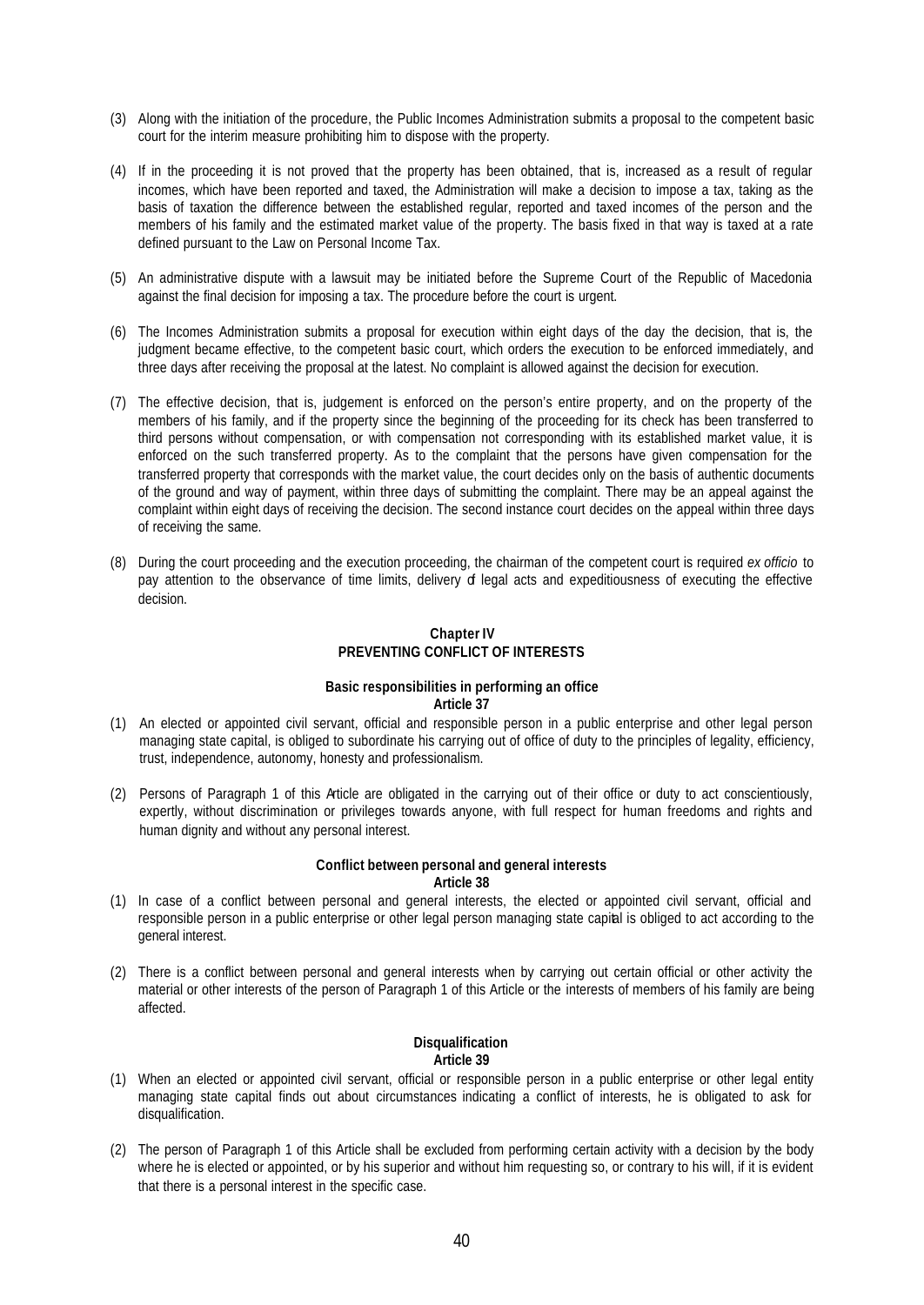(3) The concealing of the existence of a personal interest is serious violation of duty and a basis to initiate a political or disciplinary responsibility proceeding.

#### **Unlawful requests by a superior Article 40**

- (1) An official from whom his superior, or an elected or appointed civil servant, asks in the performance of his office to act illegally, dishonestly and disloyally towards a state body, or to privilege or discriminate a citizen or legal person, is obliged to inform the competent state body and the National Commission thereof.
- (2) The official is required to inform his immediate superior in writing, if the latter after the oral opposition still insists on the requests of Paragraph 1 of this Article. After the written statement the official is relieved from the obligation to perform an illegal official activity, and may not be held answerable for its non-performance.

# **Failure to report penalty liable act**

## **Article 41**

An elected or appointed civil servant, official and responsible person in a public enterprise and other legal person managing state capital is required to report every punishable act, as well as each violation of the provisions of this Law, of which he has found out while performing his duty.

#### **Ban on exercising influence on others Article 42**

- (1) An elected or appointed civil servant, official or responsible person in a public enterprise and other legal person managing state capital may not use his position to influence other person in a state body, public enterprise or other legal person, to make or not to make certain decision, to do or fail to do something, or to bear something, with a view to making profit or causing damage to somebody.
- (2) The person of Paragraph 1 of this Article may not participate as a mediator or representative in commercial or other deals between legal persons or citizens.
- (3) Every citizen is obliged to inform the National Commission of a violation of the provisions under Paragraphs 1 and 2 of this Article.

## **Carrying out discretionary powers Article 43**

- (1) In the performance of discretionary powers every elected or appointed civil servant or official is obliged to make his decisions conscientiously, taking into account all facts and circumstances in the concrete case and the principle of legality and equity.
- (2) A citizen or legal person dissatisfied by the decision made on the basis of discretionary power, and judging that it has been made due to corruption, may submit a petition with the National Commission.
- (3) The State Commission is obliged to consider the petition and to inform the citizen or legal person for its dealing with the petition within thirty days of receiving the same.

# **Bribe offer**

## **Article 44**

Should an elected or appointed civil servant, official or responsible person in a public enterprise and other legal person managing state capital be offered bribe, the person is obliged to take protection measures with a view to identifying and reporting the person who offered it to a competent body.

## **Procedure in case of accusation of corruption**

## **Article 45**

- (1) The person charged with corruption shall, without delay, inform the body in which he is elected or appointed, that, is his superior. An anonymous report shall not be considered an accusation.
- (2) The accusation of corruption is considered in a proceeding defined by law.

#### **Invalidity of legal acts and damage compensation Article 46**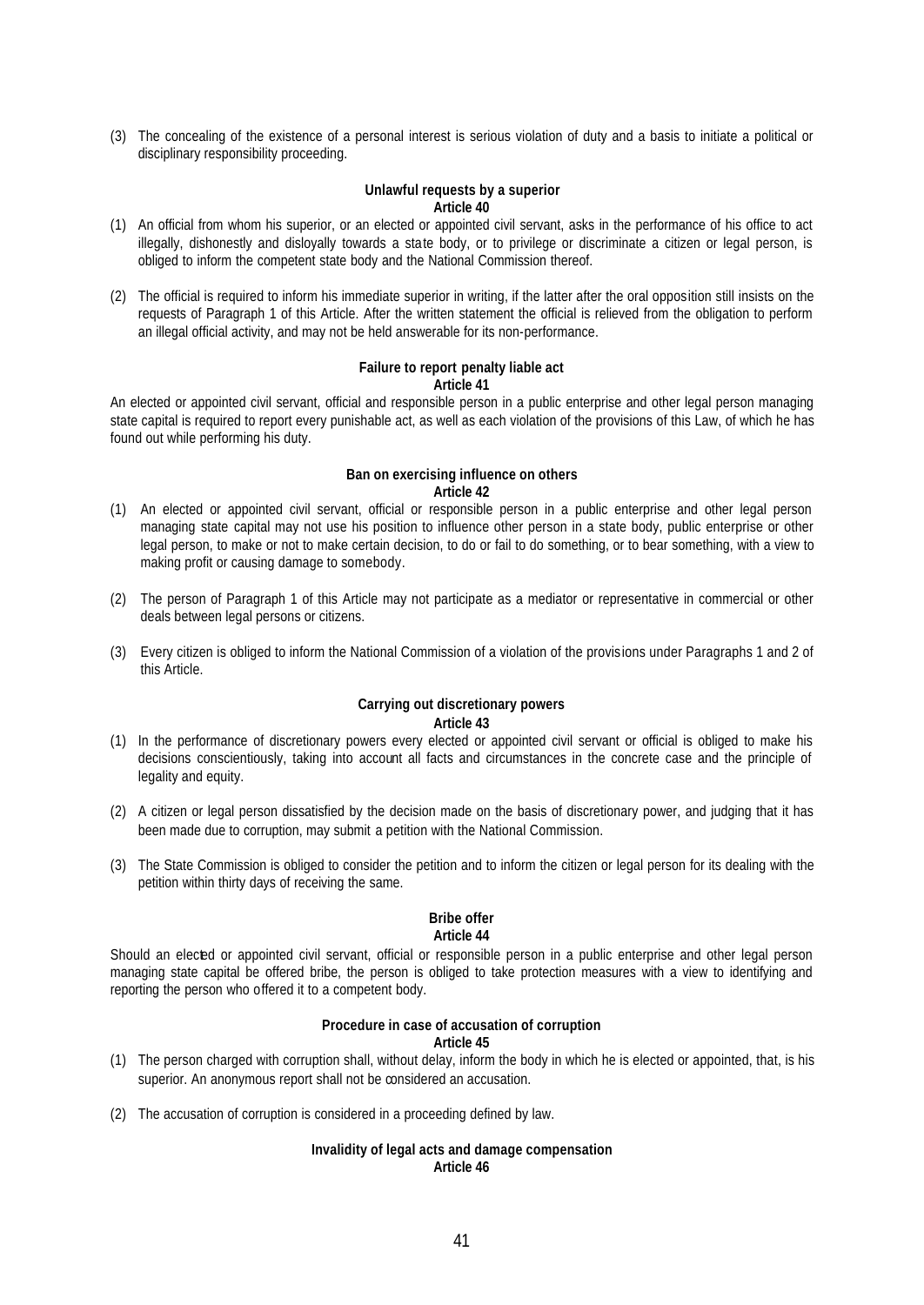- (1) Legal acts resulting from corruption are invalid. Each person having a legal interest may demand invalidation of such acts, by submitting as evidence an effective court verdict establishing that there has been corruption.
- (2) The person damaged by a corruption act may request damage compensation (actual damage and lost profit) from the offender, qualified as a corruption act by an effective court verdict, as well as from the body or public enterprise and other legal person managing state capital, in which that person carried out his office or duty at the time of committing the act, according to the principles of joint and several liability.

## **Chapter V NATIONAL COMMISSION FOR PREVENTING CORRUPTION**

#### **Position and composition Article 47**

- (1) The National Commission is an autonomous and independent in the performance of its jobs defined by this Law.
- (2) The National Commission is composed of seven members.
- (3) Administrative, expert and technical matters of the National Commission shall be carried out by the Ministry of Justice.

#### **Appointment of members of the National Commission Article 48**

- (1) The Assembly of the Republic of Macedonia shall appoint the members of the National Commission for a term of four years, without the right to reappointment.
- (2) The members of the National Commission shall be appointed from among the distinguished experts in the legal and economic field and who fit the profile for the office.
- (3) The National Commission shall elect a Chairman from among the members appointed under Paragraph 1 of this Article, for a term of one year, without the right to re-election.

# **Jurisdiction**

## **Article 49**

- (1) The National Commission shall have the following spheres of competence:
- adopts a National Programme for corruption prevention and repression;
- adopts annual programmes and plans for the realisation of the National Programme;
- gives opinion of proposed laws important for corruption prevention;
- raises an initiative before the competent bodies for the control of the financial and material work of the political parties, trade union and citizens' associations;
- brings an initiative to conduct a proceeding before the competent bodies to discharge, replace, criminally prosecute or apply other measures of responsibility to elected or appointed civil servants, officials or responsible persons in public enterprises and other legal persons managing state capital;
- considers cases of conflict of general and personal interests, determined by this Law;
- makes evidence of, and follows the property situation, changes in property situation and additional profitable and other activities of elected and appointed civil servants, officials and responsible persons in public enterprises and other legal persons managing state capital, in a manner defined by this Law;
- adopts a Book of Procedures for work:
- proposes funds in the proposal for budget estimate of the Assembly of the Republic of Macedonia necessary for its work;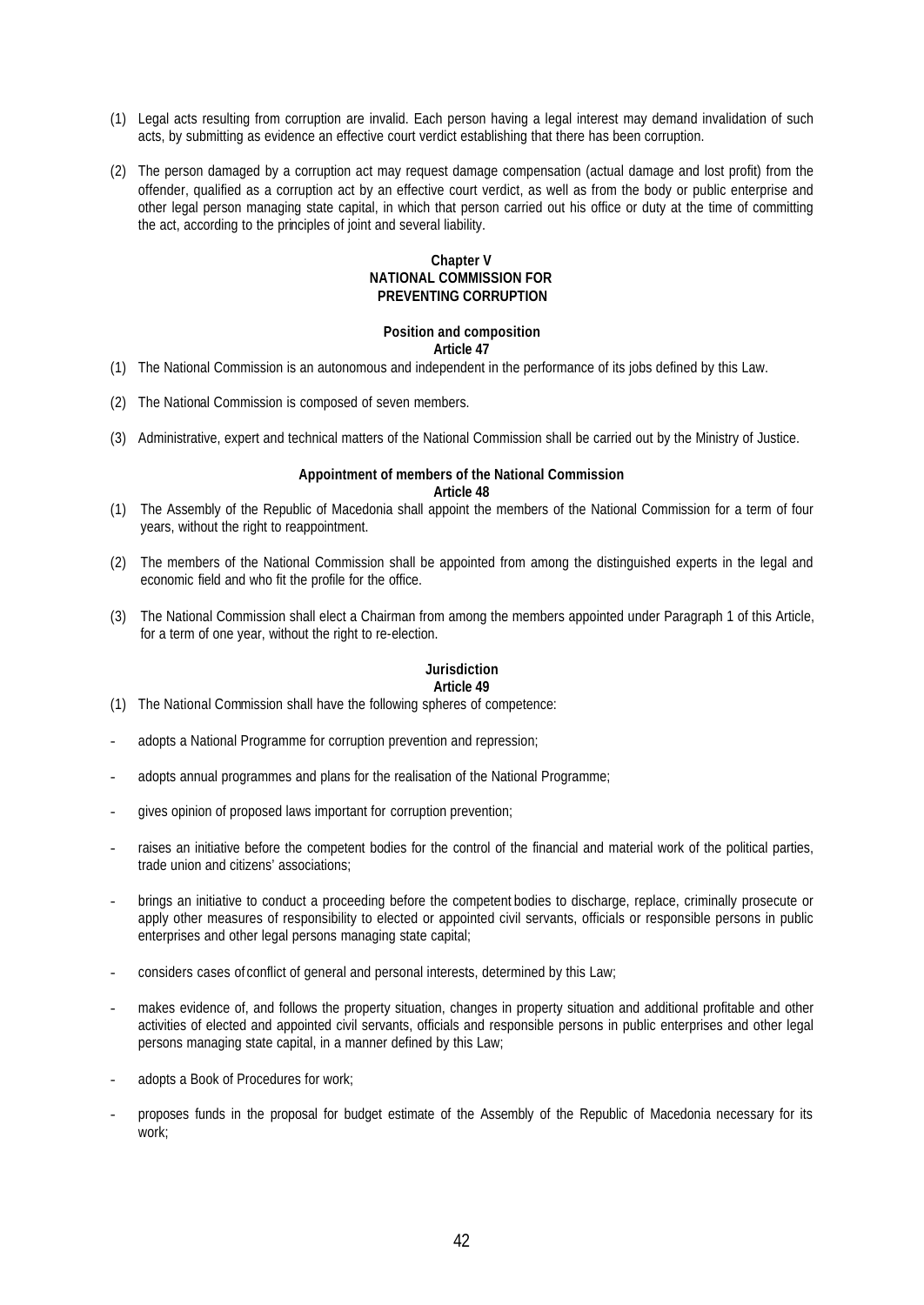- prepares annual statements for its work and the measures and activities taken and submits them to the Speaker of the Assembly, the Assembly, the Government, and the Supreme Court of the Republic of Macedonia, and announces them in the media;
- cooperates with other state bodies in the suppression of corruption;
- cooperates with corresponding national bodies of other states, and with international agencies and bodies in the field of suppression of corruption;
- undertakes activities in the area of education of the bodies competent to detect and prosecute corruption and other forms of crime; and
- performs other tasks defined by this Law.
- (2) The National Commission shall inform the public of the measures and activities taken and of their results, through regular annual reports or when it judges that it is necessary to inform the public.

## **Duties, rights and responsibilities**

#### **Article 50**

- (1) The member of the National Commission has the capacity of an appointed person.
- (2) The members of the National Commission are entitled to a monthly fee in the amount of two average monthly gross salaries determined by the Commission for Matters of Elections and Appointments of the Assembly of the Republic of Macedonia.
- (3) The members of the National Commission for their work are answerable to the Assembly of the Republic of Macedonia.

#### **Manner of work Article 51**

- (1) The National Commission performs the tasks within its sphere of competence at a session, at which more than one half of the members are present.
- (2) Decisions are made with the majority of votes of the total number of members.
- (3) The Book of Procedures governs the manner of work of the National Commission.
- (4) For more systematic consideration of certain issues, eminent experts may be invited to take part at a session of the National Commission.

#### **Summoning persons Article 52**

- (1) A person suspected of corruption may also be summoned to attend the session of the National Commission, with a view to clarifying certain issues important for the decision-making to initiate a procedure before other bodies.
- (2) If the person summoned refuses to attend the session, the National Commission shall consider the case on the basis of the other available evidence.
- (3) The preliminary procedure of Paragraph 1 of this Article is secret.

#### **Request for informing Article 53**

- (1) The National Commission may request from an elected or appointed civil servant, official or responsible person in a public enterprise or in other legal entity managing state capital data about his property situation or the property situation of members of his family, about its changes, about the activity carried out by him or by a member of his family, the income realised, or other data relevant for the application of the provisions of this Law.
- (2) If the National Commission requests the data of Paragraph 1 of this Article from a competent body or legal person, the body or legal person is obliged without delay to submit the data requested and may not call upon a state, official or other secret.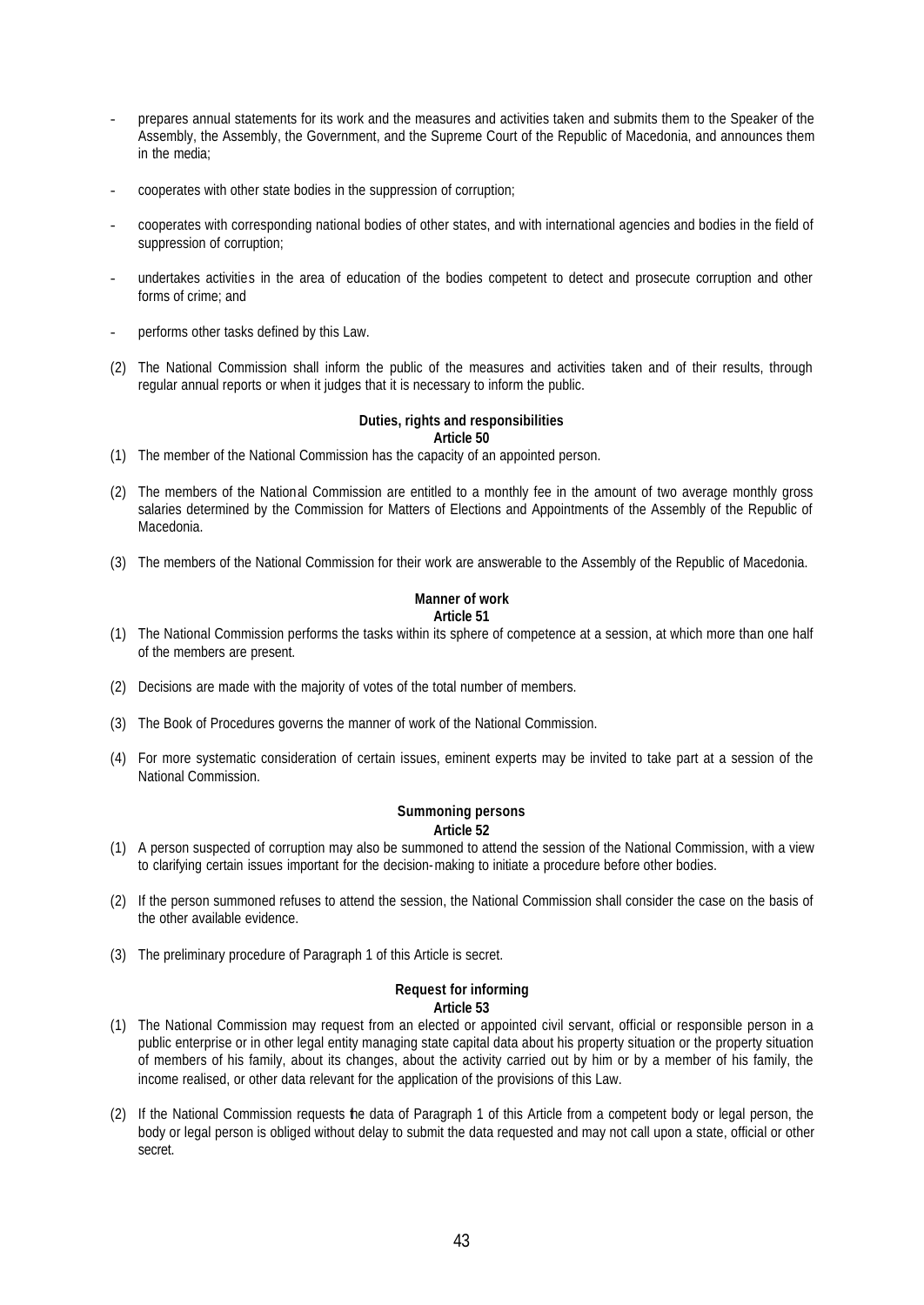## **Control over accounts of state bodies Article 54**

In the performance of the tasks of its competence, the National Commission may request to make direct inquiry into the spending of the funds of bodies and legal persons managing state capital.

## **Chapter VI PREVENTION OF CORRUPTION IN THE PERFORMANCE OF TASKS OF PUBLIC INTEREST AND OTHER ACTIVITIES OF LEGAL PERSONS**

#### **Misuse in performing tasks of public interest Article 55**

- (1) A person performing matters of public interest may not misuse his position to accomplish personal advantage.
- (2) If there is a well-founded suspicion that the property of the person of Paragraph 1 of this Article, or of a member of his family, during the performance of tasks of public interest has been disproportionally enlarged considering his regular income, or the income of his family members, the Public Incomes Administration may initiate a proceeding to investigate the property situation. The proceeding is conducted under Article 36 of this Law.
- (3) In addition to the activities which, by law, are defined to be of public interest, the activities performed within the framework of the activity of political parties, trade unions and other associations of citizens are considered to be matters of public interest.

## **Protection of the media**

#### **Article 56**

- (1) Any force, prevention or influence in another way over the media to announce or not to announce information on cases of corruption is forbidden.
- (2) The journalist has the right to an unobstructed access to all sources of information. No one may exclude the public from the hearing for corruption before a competent body or legal person, except for a preliminary procedure proclaimed as secret.
- (3) No one may ask a journalist who has announced information on a corruption act to reveal the source of information, except in a procedure before a court.

#### **Misuse of the media Article 57**

- (1) Anyone announcing information on somebody's corruption is obliged to respect the presumption of innocence and the principles of true, objective and impartial informing, as well as other principles of the code of professional ethics.
- (2) No one may use the media for false accusation of somebody of corruption.

## **Misuse in financial work Article 58**

- (1) Every person employed in a bank, savings bank, exchange office, insurance company, stock exchange or other financial institution is obliged to report a dubious transaction which is related to corruption. The report is made with the responsible person in that legal person or with bodies defined by law.
- (2) The organiser of a stock exchange is required to keep evidence and registry of all transactions at the stock exchange.

#### **Preventing corruption in trade companies Article 59**

- (1) A responsible person in a trade company or other legal person may not receive a reward, or any other benefit, or promise for that, for himself or for another person, in order to take advantage of his position to create monopolistic position on the market, discrimination of other trade companies or legal persons, disintegration of the market, or to cause damage to another natural or legal person, which is not the result of the competition in business work and business risk.
- (2) Contracts and other legal acts resulting from corruption of a responsible person, as well as the contracts that are the result of corruption, that is, of accomplishing unlawful benefit of the legal person, are invalid.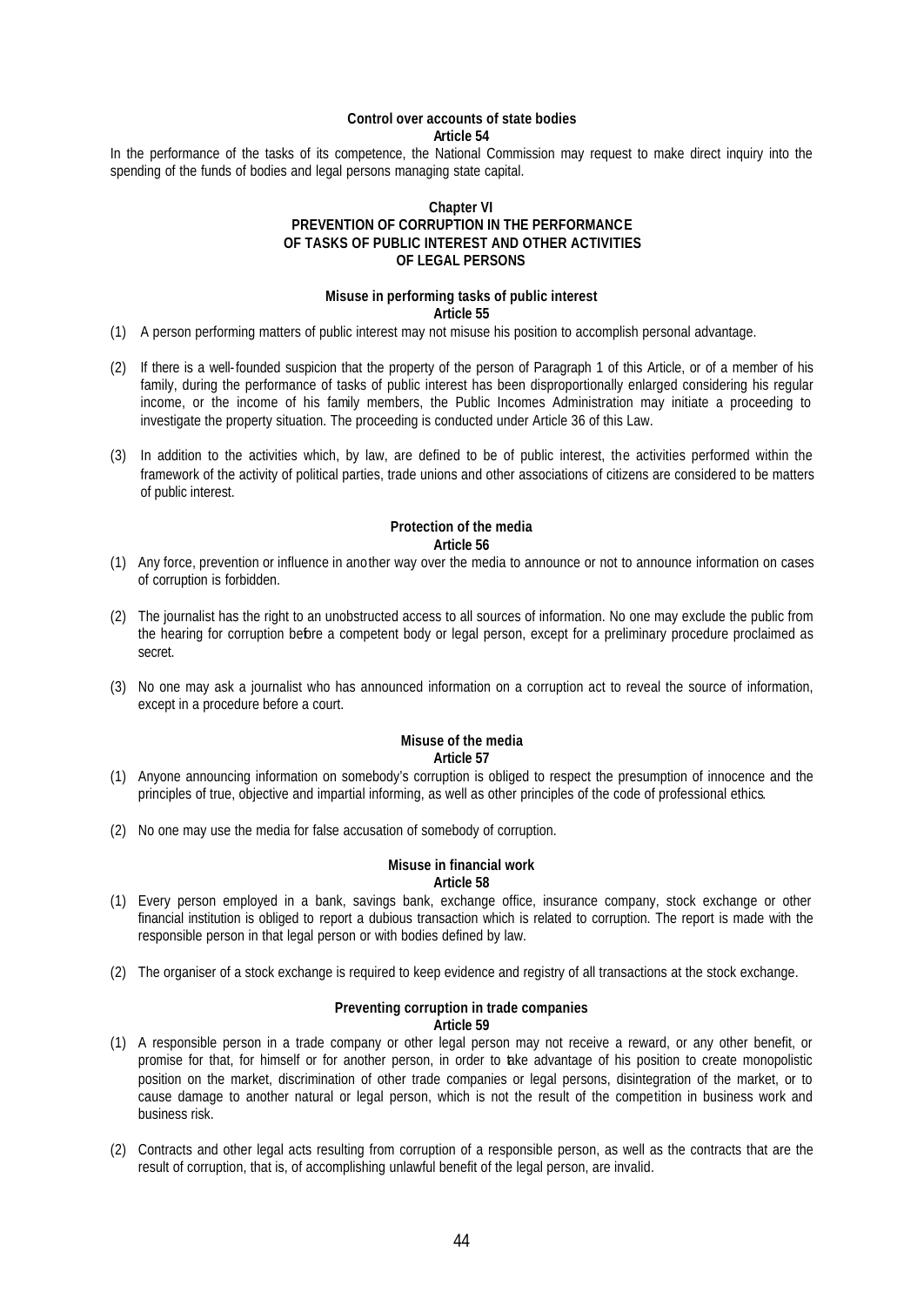- (3) The appearance of the consequence of Paragraph 1 of this Law is a basis for filing a lawsuit by the damaged party for damage compensation (actual damage and lost profit).
- (4) A responsible person in a trade company or other legal person may not have unreported accounts abroad, or make payments abroad to foreign officials or political parties.
- (5) If there is a well-founded suspicion in the truthfulness of the given final statement, submitted by the legal entity or of the other business books and financial documents, the Public Incomes Administration may initiate a proceeding to investigate the entity's property situation. The procedure is conducted under the provisions of Article 36 of this Law.

#### **Chapter VII**

#### **Penal provisions Article 60**

- (1) A responsible person in a political party, trade union or other citizens' association shall be fined from 200,000 to 300,000 denars if he collects resources in cash or from unidentified sources, if he does not keep regular financial documents, or fails to report the performance of a profitable activity, contrary to Articles 8 and 9 of this Law.
- (2) A responsible person in a political party, trade union and association of citizens shall be fined from 20,000 to 50,000 denars for the offence of Paragraph 1 of this Article.
- (3) The funds from unidentified sources shall be confiscated.

## **Article 61**

- (1) A candidate in elections who uses funds from abroad, from unidentified sources or funds for which there is a ban on use for election campaigns shall be fined for an offence with a fine from 20,000 to 50,000 denars.
- (2) Funds are confiscated.

#### **Article 62**

The person not observing the prohibitions of Articles 20, 21 and 27 of this Law shall be fined for an offence from 20,000 to 50,000 denars.

#### **Article 63**

The person not making an obligatory claim, that is, not reporting for a property, activity, employment or other data, stipulated in Articles 22, 23, 24, 26, 28, 29, 32, 33, and 34 of this Law shall be fined for an offence from 20,000 to 50,000 denars.

#### **Article 64**

A person who, contrary to Article 41, fails to report a penalty liable deed or other violation of the provisions of this Law, shall be fined for an offence from 20,000 to 50,000 denars, unless the failure to report is a criminal offence.

#### **Article 65**

The person who forces, or in any way forbids to announce or not to announce information about a case of corruption, unless the elements of a criminal offence have been fulfilled, as well as the one who obstructs the access to the sources of information, shall be fined for an offence from 20,000 to 50,000 denars.

#### **Article 66**

The person who fails to report a suspicious transaction contrary to Article 58 of this Law, shall be fined for an offence from 20,000 to 50,000 denars.

#### **Article 67**

- (1) A responsible person not reporting accounts abroad, or making payments abroad contrary to Article 59 paragraph 4 of this Law, unless the elements of a criminal offence have been fulfilled, shall be fined for an offence from 20,000 to 50,000 denars.
- (2) The legal person shall also be fined for the offence of Paragraph 1 of this Article from 200,000 to 300,000 denars.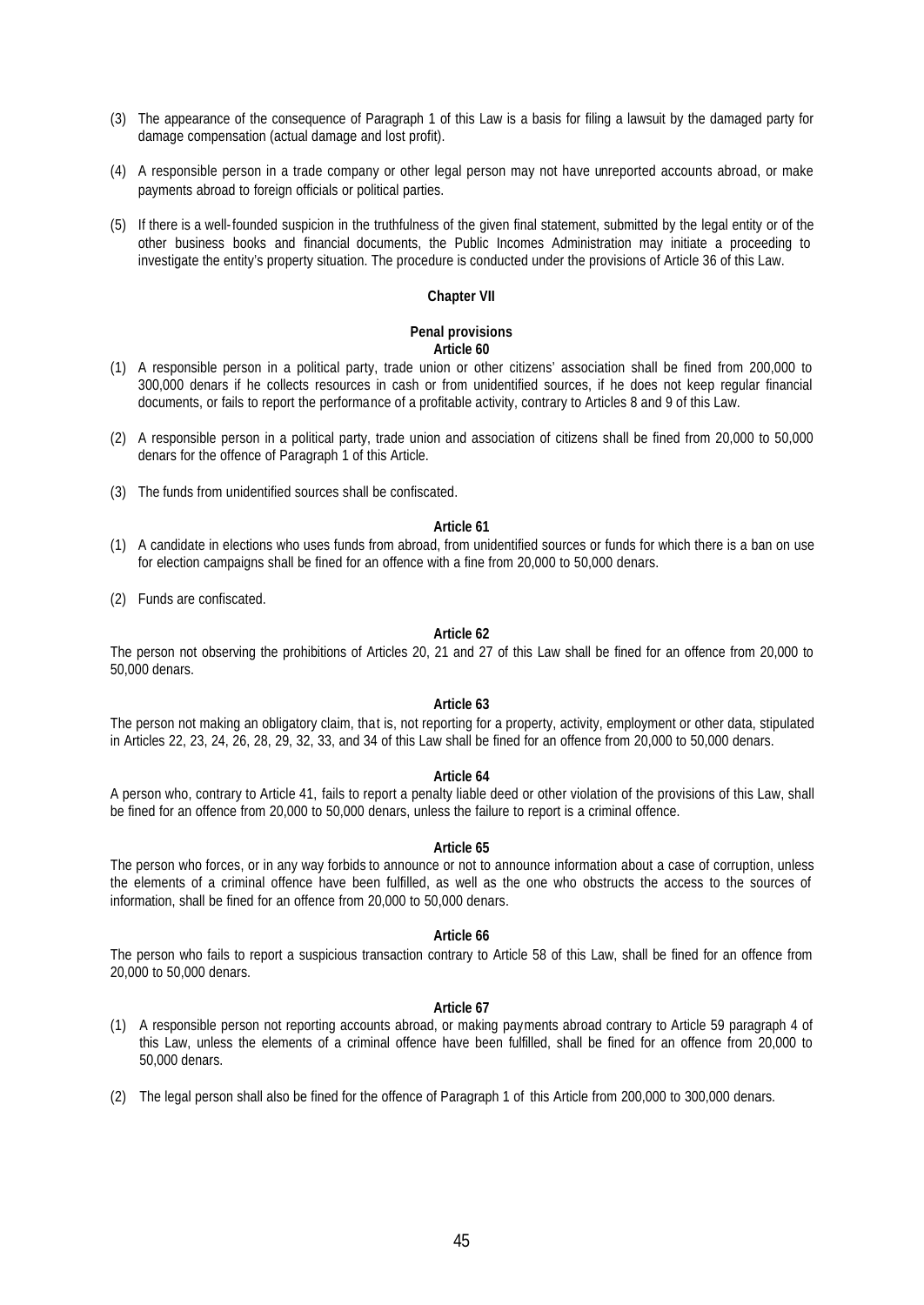## **Punishment of a legal entity Article 68**

- (1) If a responsible person commits a criminal offence under the Articles 353, 357, 358 and 359 of the Criminal Code on behalf of and for the benefit of a legal entity, or if that act has been committed by a government body, the legal entity shall be fined for an offence from 200,000 to 300,000 denars.
- (2) The property advantage shall be confiscated.

#### **Ban on performing offices and duties Article 69**

A person sentenced with an effective court judgement for corruption, may not perform offices and duties of an elected or appointed civil servant, official or responsible person in a public enterprise, for a period of five years from the day the judgement became effective.

## **Chapter VIII TRANSITIONAL AND FINAL PROVISIONS**

## **Prohibition of exercising other activities**

**Article 70**

The provisions for prohibition of performing other activities, except for the office of a delegate, in the sense of Article 21 of this Law, shall be applied after the appointment of the members to the National Commission.

#### **Appointment of members to the National Commission**

**Article 71**

The members to the National Commission shall be appointed six months at the latest after entering into force of this Law.

## **Passing of necessary acts**

**Article 72**

The Government of the Republic of Macedonia shall establish the contents and the form of the questionnaire under Article 33 Paragraph 4 of this Law within six months from the date this Law has become effective.

## **Entry into force**

## **Article 73**

This Law shall enter into force on the eighth day from the day it was published in "the Official Gazette of the Republic of Macedonia."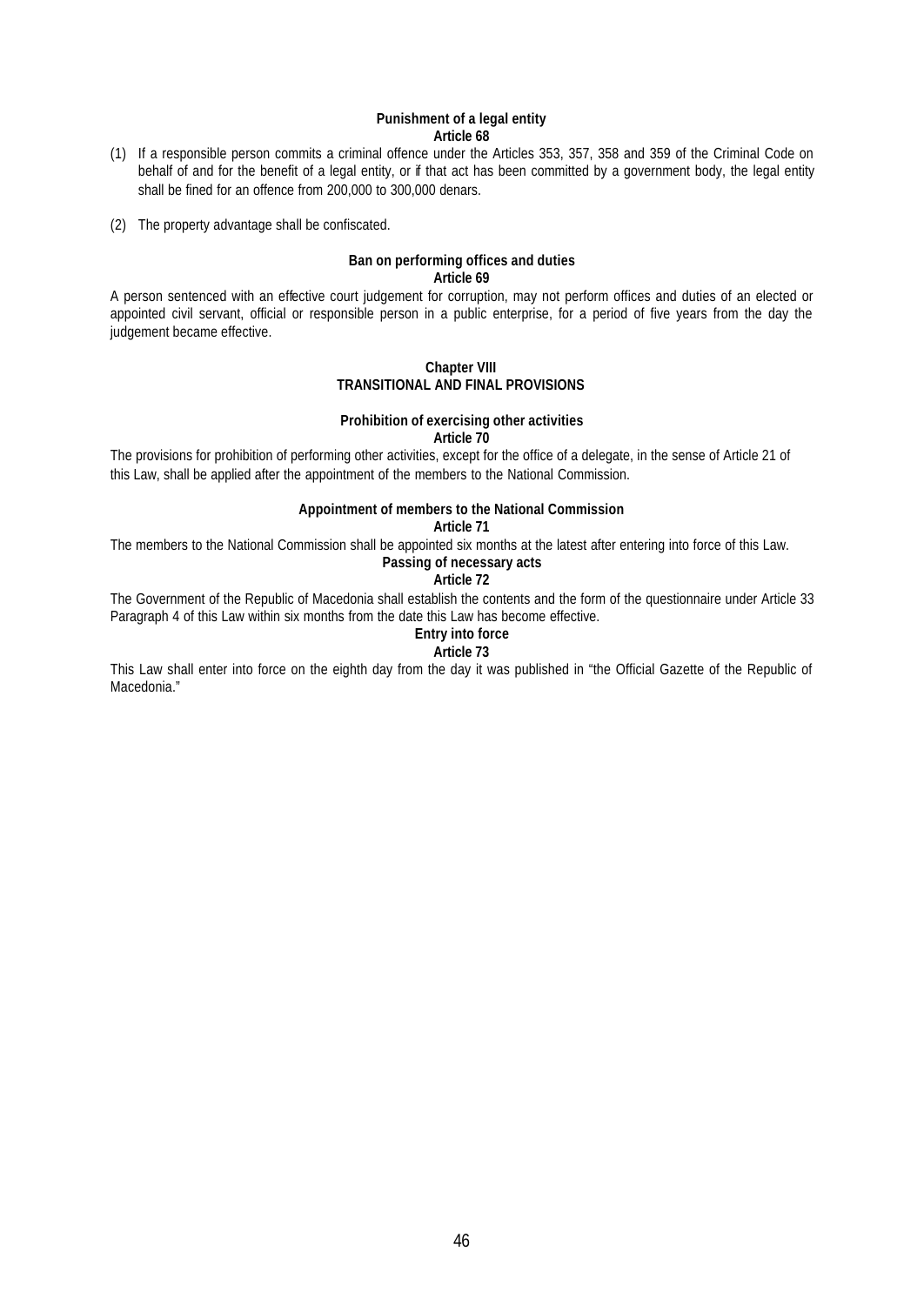# **APPENDIX III**

# **REPORTS FOR CRIMINAL OFFENCES AGAINST OFFICIAL POSITION**

# **A review of the criminal offences from 01.01.1998 to 31.12.1998**

| Criminal<br>offences and<br>Article from<br>the Criminal<br>Code | <b>Unresolved</b><br>reports from<br>previous<br>year | New | Rejected       | Submitted<br>indictment<br>proposals | Initiated<br>immediate<br>charges | <b>Requests for</b><br>conducting<br>investigation | Charges |
|------------------------------------------------------------------|-------------------------------------------------------|-----|----------------|--------------------------------------|-----------------------------------|----------------------------------------------------|---------|
| Misuse of<br>official<br>position and<br>power under<br>Art. 353 | 216                                                   | 302 | 219            | 27                                   | 3                                 | 104                                                | 82      |
| <b>Bribe taking</b><br>under Art. 357                            | 5                                                     | 20  | 15             | 1                                    |                                   | 8                                                  | 8       |
| <b>Bribe giving</b><br>under<br>Art. 358                         | $\mathbf{1}$                                          | 16  | $\overline{2}$ | $\overline{2}$                       |                                   | 7                                                  | 17      |

## **A review of the criminal offences from 01.01.1998 to 31.12.1998**

## **FIRST INSTANCE VERDICTS ON CRIMINAL OFFENCES AGAINST OFFICIAL POSITION**

|                                                                   |                         |      | <b>CONVICTING</b> |       |                    |              |                |                  |
|-------------------------------------------------------------------|-------------------------|------|-------------------|-------|--------------------|--------------|----------------|------------------|
| <b>Criminal offences</b><br>and Article from<br>the Criminal Code | Prison                  | Fine | Parole            | Total | Court<br>reprimand | Acquitting   | Rejecting      | <b>Detention</b> |
| Misuse of official<br>position and<br>power under Art.<br>353     | 18                      | 4    | 16                | 38    |                    | 18           | 5              | $\overline{2}$   |
| Bribe taking under<br>Art. 357                                    | $\overline{\mathbf{4}}$ | 4    | 4                 | 11    | 1                  | $\mathbf{3}$ | $\overline{2}$ | 3                |
| Bribe giving under<br>Art. 358                                    | $\mathbf{1}$            |      | 6                 | 7     |                    |              |                | $\overline{2}$   |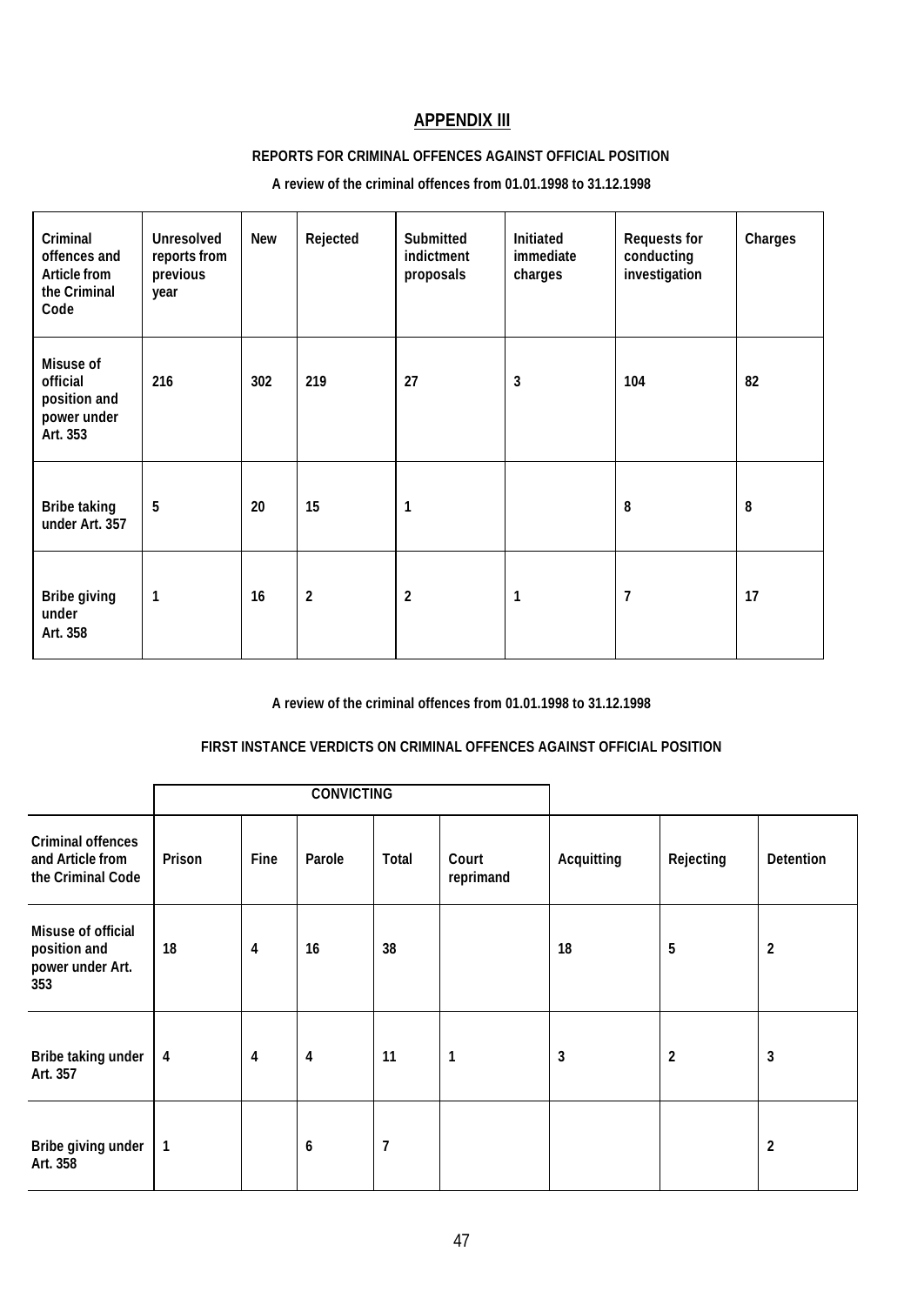# **REPORTS FOR CRIMINAL OFFENCES AGAINST OFFICIAL POSITI ON**

**A review of the criminal offences from 01.01.1999 to 31.12.1999**

| <b>Criminal offences</b><br>and Article from<br>the Criminal Code | <b>Unresolved</b><br>reports from<br>previous year | <b>New</b> | Rejected | <b>Submitted</b><br>indictment<br>proposals | Initiated<br>immediate<br>charges | <b>Requests for</b><br>conducting<br>investigation | Charges |
|-------------------------------------------------------------------|----------------------------------------------------|------------|----------|---------------------------------------------|-----------------------------------|----------------------------------------------------|---------|
| Misuse of official<br>position and<br>power under Art.<br>353     | 161                                                | 467        | 291      | 16                                          | 7                                 | 142                                                | 75      |
| Bribe taking under<br>Art. 357                                    |                                                    | 16         |          |                                             | 1                                 | 13                                                 | 13      |
| Bribe giving under<br>Art. 358                                    | 5                                                  | 71         | 6        | 5                                           | 21                                | 43                                                 | 35      |

## **A review of the criminal offences from 01.01.1999 to 31.12.1999**

## **FIRST INSTANCE VERDICTS ON CRIMINAL OFFENCES AGAINST OFFICIAL POSITION**

|                                                                         |                |                  | <b>CONVICTING</b> |                |                 |                |              |           |
|-------------------------------------------------------------------------|----------------|------------------|-------------------|----------------|-----------------|----------------|--------------|-----------|
| Criminal<br>offences and<br><b>Article from</b><br>the Criminal<br>Code | Prison         | Fine             | Parole            | Total          | Court reprimand | Acquitting     | Rejecting    | Detention |
| Misuse of<br>official<br>position and<br>power under<br>Art. 353        | 16             | 9                | 26                | 51             |                 | $\overline{4}$ | $\mathbf{3}$ | 20        |
| <b>Bribe taking</b><br>under Art. 357                                   | $\overline{3}$ |                  | 4                 | $\overline{1}$ |                 |                |              | 8         |
| <b>Bribe giving</b><br>under<br>Art. 358                                | 16             | $\boldsymbol{2}$ | 29                | 47             |                 |                |              | 45        |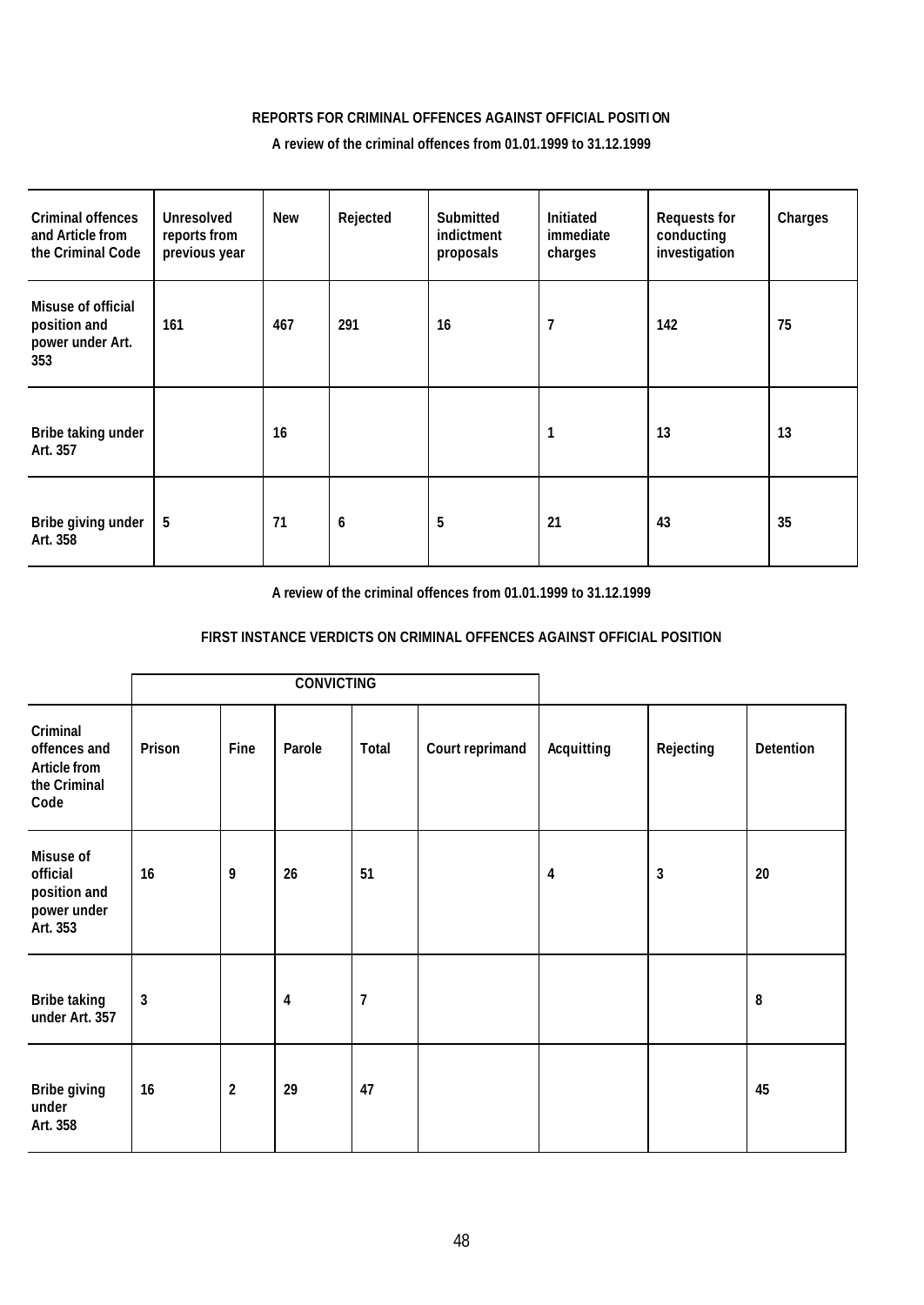## **REPORTS FOR CRIMINAL OFFENCES AGAINST OFFICIAL POSITION**

| <b>Criminal offences</b><br>and Article from the<br><b>Criminal Code</b> | <b>Unresolved</b><br>reports from<br>previous year | New | Rejected | Submitted<br>indictment<br>proposals | Initiated<br>immediate<br>charges | <b>Requests for</b><br>conducting<br>investigation | Charges after<br>completed<br>investigation |
|--------------------------------------------------------------------------|----------------------------------------------------|-----|----------|--------------------------------------|-----------------------------------|----------------------------------------------------|---------------------------------------------|
| Misuse of official<br>position and power<br>under Art. 353               | 164                                                | 443 | 256      | 18                                   | 3                                 | 87                                                 | 63                                          |
| Bribe taking under<br>Art. 357                                           | $\overline{2}$                                     | 22  | 9        |                                      |                                   | 12                                                 | 12                                          |
| Bribe giving under<br>Art. 358                                           | $\mathbf{1}$                                       | 30  | 4        | 7                                    | 6                                 | 14                                                 | 15                                          |

## **A review of the criminal offences from 01.01.2000 to 31.12.2000**

## **A review of the criminal offences from 01.01.2000 to 31.12.2000**

## **FIRST INSTANCE VERDICTS ON CRIMINAL OFFENCES AGAINST OFFICIAL POSITION**

|                                                                          |        |      | <b>CONVICTING</b> |                |                    |            |              |                          |
|--------------------------------------------------------------------------|--------|------|-------------------|----------------|--------------------|------------|--------------|--------------------------|
| <b>Criminal offences</b><br>and Article from the<br><b>Criminal Code</b> | Prison | Fine | Parole            | Total          | Court<br>reprimand | Acquitting | Rejecting    | <b>Detention</b>         |
| Misuse of official<br>position and power<br>under Art. 353               | 8      | 1    | 22                | 31             |                    | 9          | 5            | $\overline{\phantom{a}}$ |
| Bribe taking under<br>Art. 357                                           | 3      |      | 4                 | $\overline{1}$ |                    | 4          | $\mathbf{2}$ | 4                        |
| Bribe giving under<br>Art. 358                                           | 9      |      | 16                | 25             |                    |            |              | 3                        |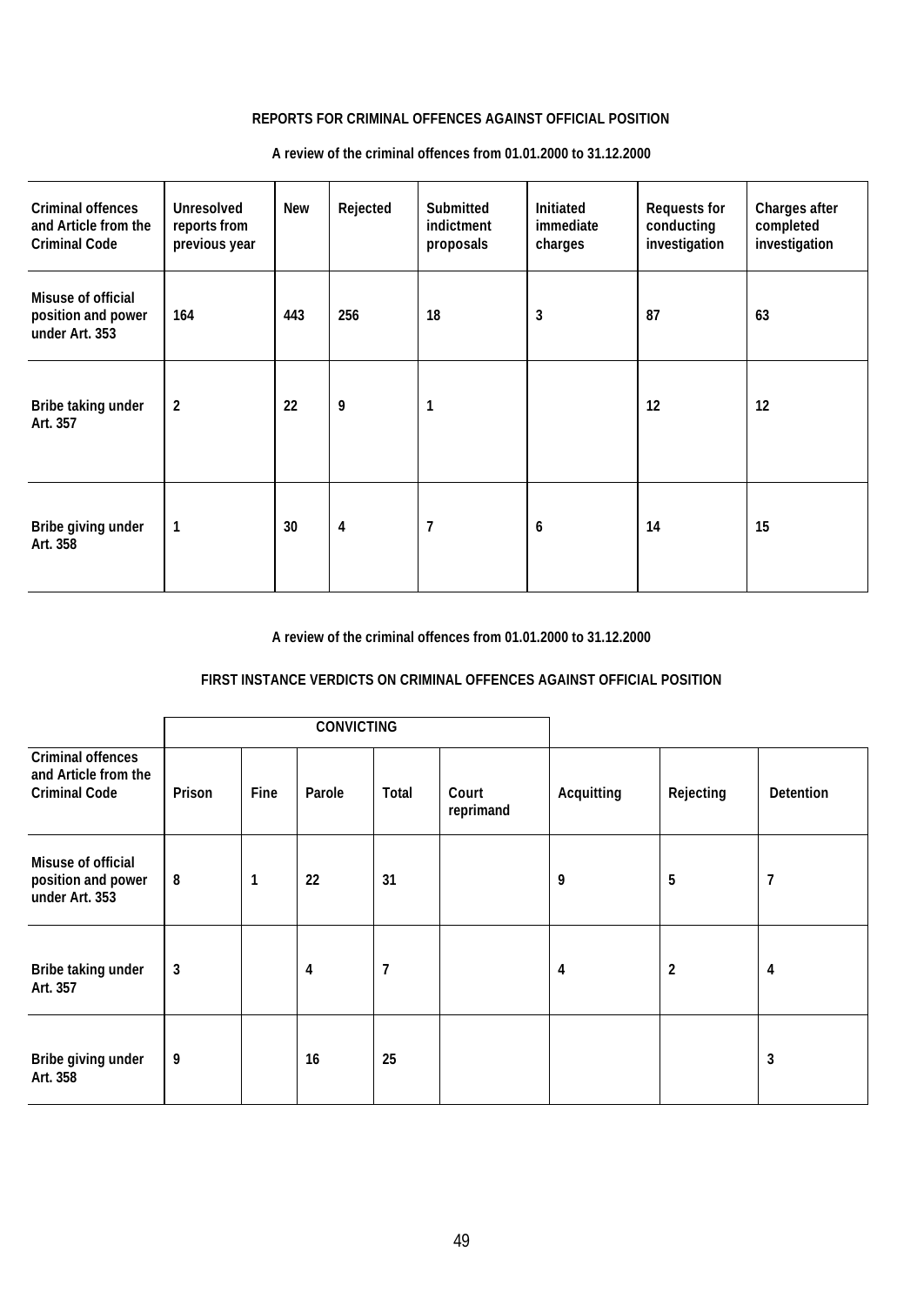# **REPORTS FOR CRIMINAL OFFENCES AGAINST OFFICIAL POSITION**

## **A review of the criminal offences from 01.01.2001 to 31.12.2001**

| Criminal<br>offences and<br>Article from<br>the Criminal<br>Code | <b>Unresolved</b><br>reports from<br>previous year | <b>New</b> | Rejected       | Submitted<br>indictment<br>proposals | Initiated<br>immediate<br>charges | <b>Requests for</b><br>conducting<br>investigation | Charges after<br>completed<br>investigation |
|------------------------------------------------------------------|----------------------------------------------------|------------|----------------|--------------------------------------|-----------------------------------|----------------------------------------------------|---------------------------------------------|
| Misuse of<br>official<br>position and<br>power under<br>Art. 353 | 239                                                | 513        | 345            | 34                                   | 5                                 | 103                                                |                                             |
| <b>Bribe taking</b><br>under Art. 357                            | $\overline{2}$                                     | 20         | $\overline{1}$ | 1                                    |                                   | 14                                                 | 81                                          |
| <b>Bribe giving</b><br>under<br>Art. 358                         |                                                    | 12         |                |                                      |                                   |                                                    | 11                                          |
|                                                                  |                                                    |            |                |                                      |                                   |                                                    | $5\phantom{.0}$                             |

## **A review of the criminal offences from 01.01.2001 to 31.12.2001 FIRST INSTANCE VERDICTS ON CRIMINAL OFFENCES AGAINST OFFICIAL POSITION**

|                                                                      |              |                | <b>CONVICTING</b> |                |                    |            |           |                  |
|----------------------------------------------------------------------|--------------|----------------|-------------------|----------------|--------------------|------------|-----------|------------------|
| Criminal<br>offences and<br>Article from the<br><b>Criminal Code</b> | Prison       | Fine           | Parole            | Total          | Court<br>reprimand | Acquitting | Rejecting | <b>Detention</b> |
| Misuse of official<br>position and<br>power under Art.<br>353        | 4            | $\overline{1}$ | 25                | 36             |                    | 12         | 11        | 11               |
| <b>Bribe taking</b><br>under Art. 357                                | $\mathbf 3$  |                | 4                 | $\overline{1}$ |                    | 4          | 1         | $\mathbf{3}$     |
| <b>Bribe giving</b><br>under<br>Art. 358                             | $\mathbf{3}$ |                | 5                 | 8              |                    | 1          |           | $\overline{2}$   |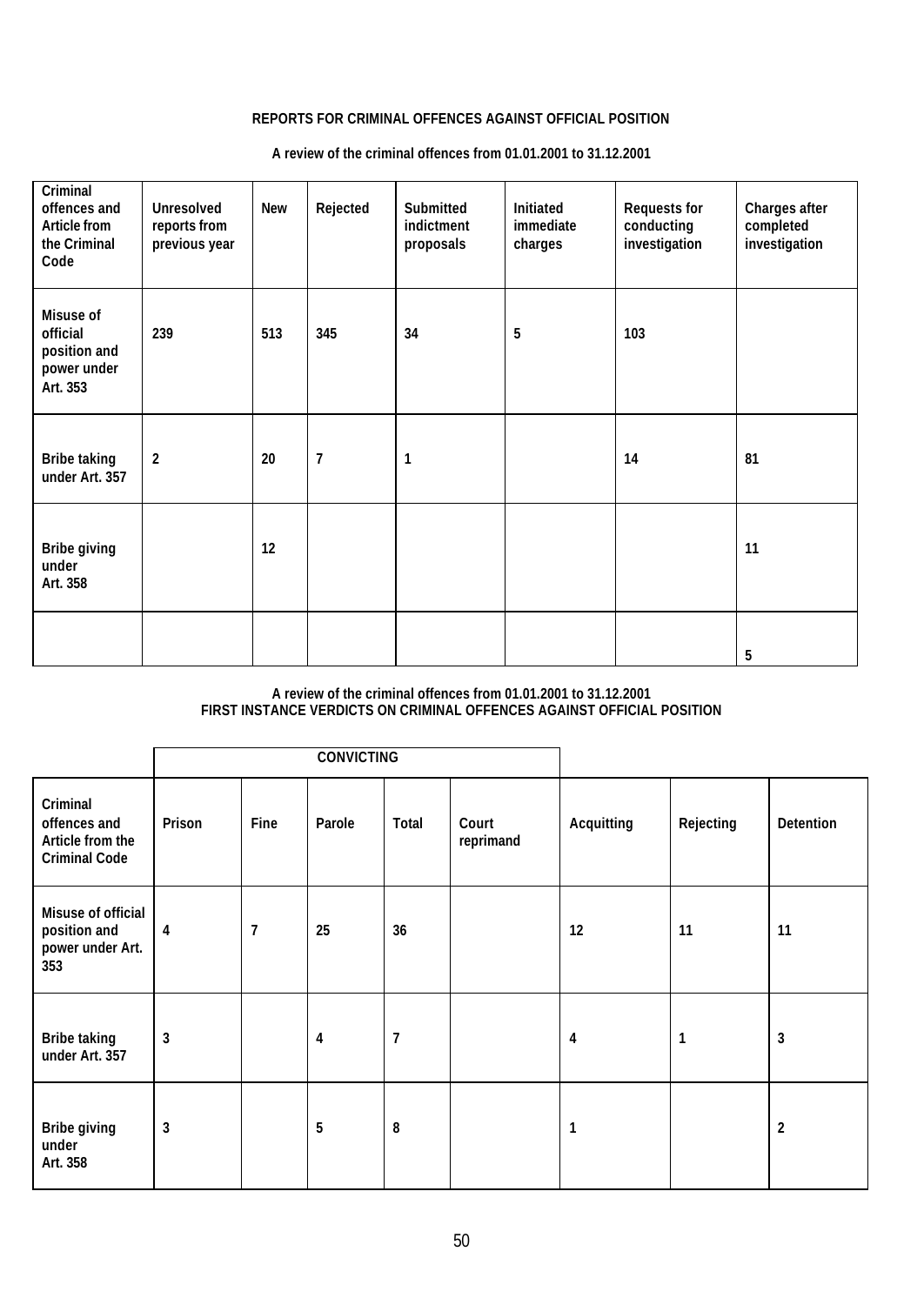# **APPENDIX IV**

## **Curriculum for 2002**

This Curriculum for 2002, **completely incorporates the topics identified and determined with the last year program, that were not realized in the course of 2001.**

All suggestions and recommendations given by the judges and sublimated in the final assessments on the programs that were realized in the past year or in the questionnaires for evaluation of the seminars organised in the framework of the education program for 2000, were also taken into consideration during the preparation of this Curriculum.

The **same methodological approach** is anticipated, according to which all topics and issues for each field of law, that are to become integral part of the curriculum should be planned yearly in advance, as well as to provide proportional and balanced coverage of various subjects and topics depending on judges' interest and field of work.

### **The Curriculum for 2002 is systematized according to two basic methodological criteria: target groups and legal areas.**

According to the first criterion, the Curriculum has been divided in the following components:

- Education of judges
- Education of law clerks
- Education of administrative personnel
- Computer courses and foreign language courses

According to the second methodological criterion, the topics for education of judges have been systematized in the following legal areas:

- Criminal Law
- Civil Law
- Administrative Law
- Commercial Law
- Professional discussions
- European/International Law
- Regional cooperation

\*\*\*

Ratification of the Ohrid Framework Agreement between the leaders of the four biggest political parties in Republic of Macedonia has imposed the necessity for implementation of actual issues related to the constitutional modifications in the Curriculum for 2002.

This year's program shall also concentrate on European/International Law topics, encompassing the most important international agreements ratified by the Republic of Macedonia, that according to the article 98 of the Constitution of the Republic of Macedonia represent a constituent part of the domestic legal system. Actually this was the main determination i.e.; the program should enable judges to gain knowledge about the main postulates and principles comprised in the most important conventions and provisions of the international law.

Creating and introducing a **special module for the European Union Law** is proposed, after the ratification of the Agreement for Association and Stabilization between the Republic of Macedonia and European Union. This module would encompass the main principles of the European Union Law, comprised in the international agreements, regulations, resolutions and directives of the European Committee, recommendations without mandatory power; the structure – EU bodies and organs; manner and mechanisms of decision-making process in the EU; the structure, role and jurisprudence of the European Court of Justice in Luxembourg. It is anticipated that the German Foundation would technically and financially support the realization of this project for International Legal Cooperation.

Furthermore, it is proposed to include another novelty in this year's program by introducing a **special part dedicated to the regional cooperation** – meetings on expert level and education seminars having participants from the South-East European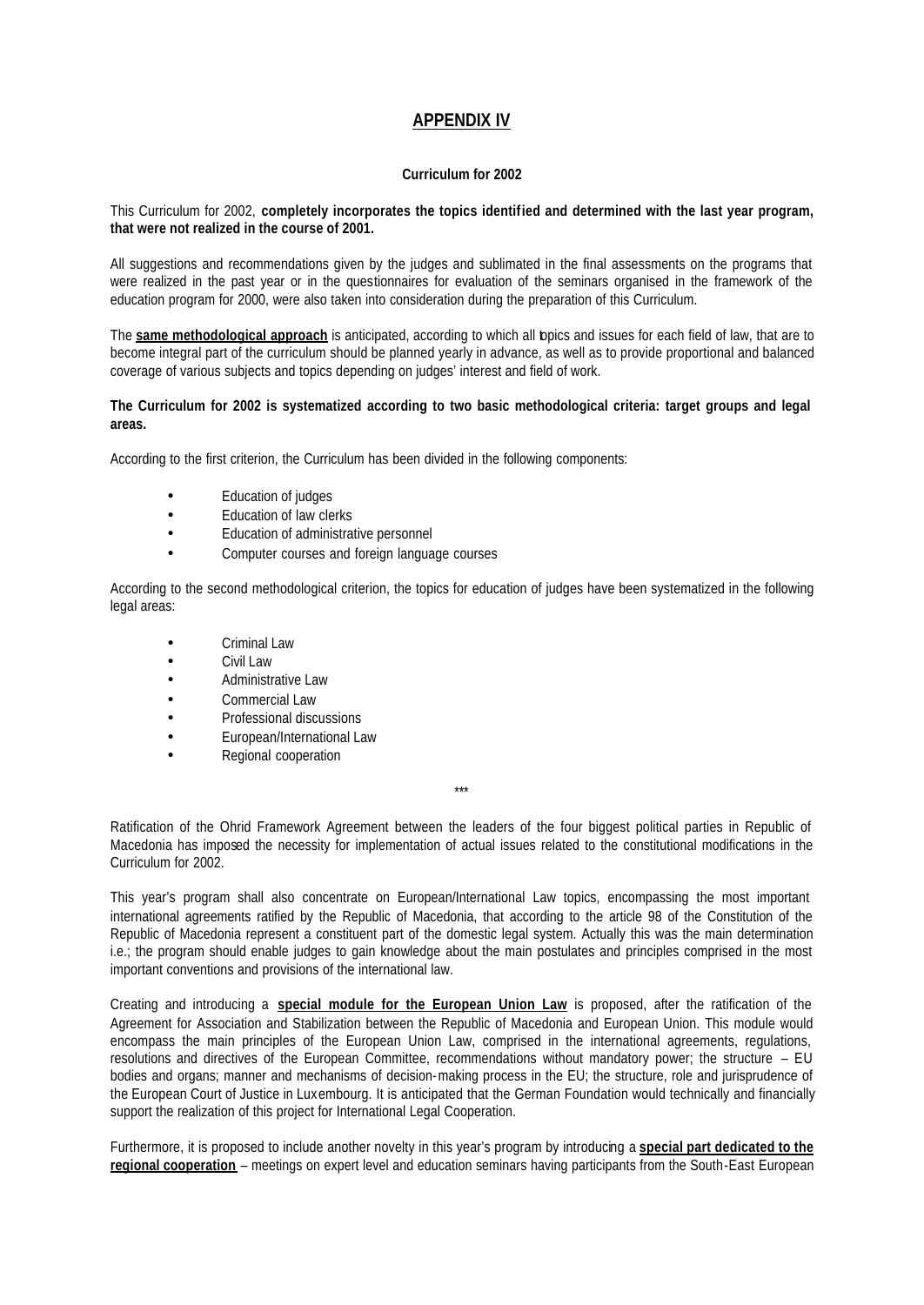countries, but this segment shall depend in great extent on the disposable resources and CCE's capacities, as well as on the funds provided from various international associations and organizations.

Taking into consideration the aforementioned, the following methodological systematisation of the Curriculum for 2002 is proposed:

## I. **EDUCATION OF JUDGES**

## **PENAL CODE**

## **Investigation**

• The role, rights and obligations of an investigative judge in the investigation; his relations with the Body for Internal Affairs and Public Prosecutor's Office;

(*left over from the education program for 2000 and 2001)*

- Expert testimony and technical possibilities in an investigation, with a special emphasis on the medical expert testimonies.
	- (*left over from the education program for 1999, 2000 and 2001)*
- **Prosecution** (*according to the suggestions made by the judges)*

## **Criminal law**

- Amendments and addenda to the Law on Criminal Procedure *(according to the suggestions made by the judges)*
- Types of decisions and preparation of decisions in a criminal procedure before and after the main hearing; (*left over from the education program for 1999, 2000 and 2001)*
- Limitations in reviewing first instance decisions (*in compliance with the judges' suggestions)*
- Submission; provision of evidence procedure; regular and extraordinary legal remedies with emphasis on mistakes and advantages in the criminal procedure so as to be eliminated from the behaviour of the judges; (*according to the suggestions made by the judges)*
- Legal grounds for pronouncing detention and its duration (*left over from the education program for 1999, 2000 and 2001)*
- New types of criminal acts and foreign court practice for new acts specified in the new Criminal Code of the Republic of Macedonia
	- (*according to the suggestions made by the judges)*
- Anti-corruption
- Organized and trans-national crime, such as computer crime, money laundering, terrorism and people trafficking
- International war crimes tribunal for former Yugoslavia Hague tribunal

## **Misdemeanours**

• Misdemeanour procedure (*left over from the education program for 1999, 2000 and 2001)*

## **Enforcement of criminal sanctions**

• Implementation of the Law on Enforcement of Sanctions (*left over from the education program from 1999 and 2000)*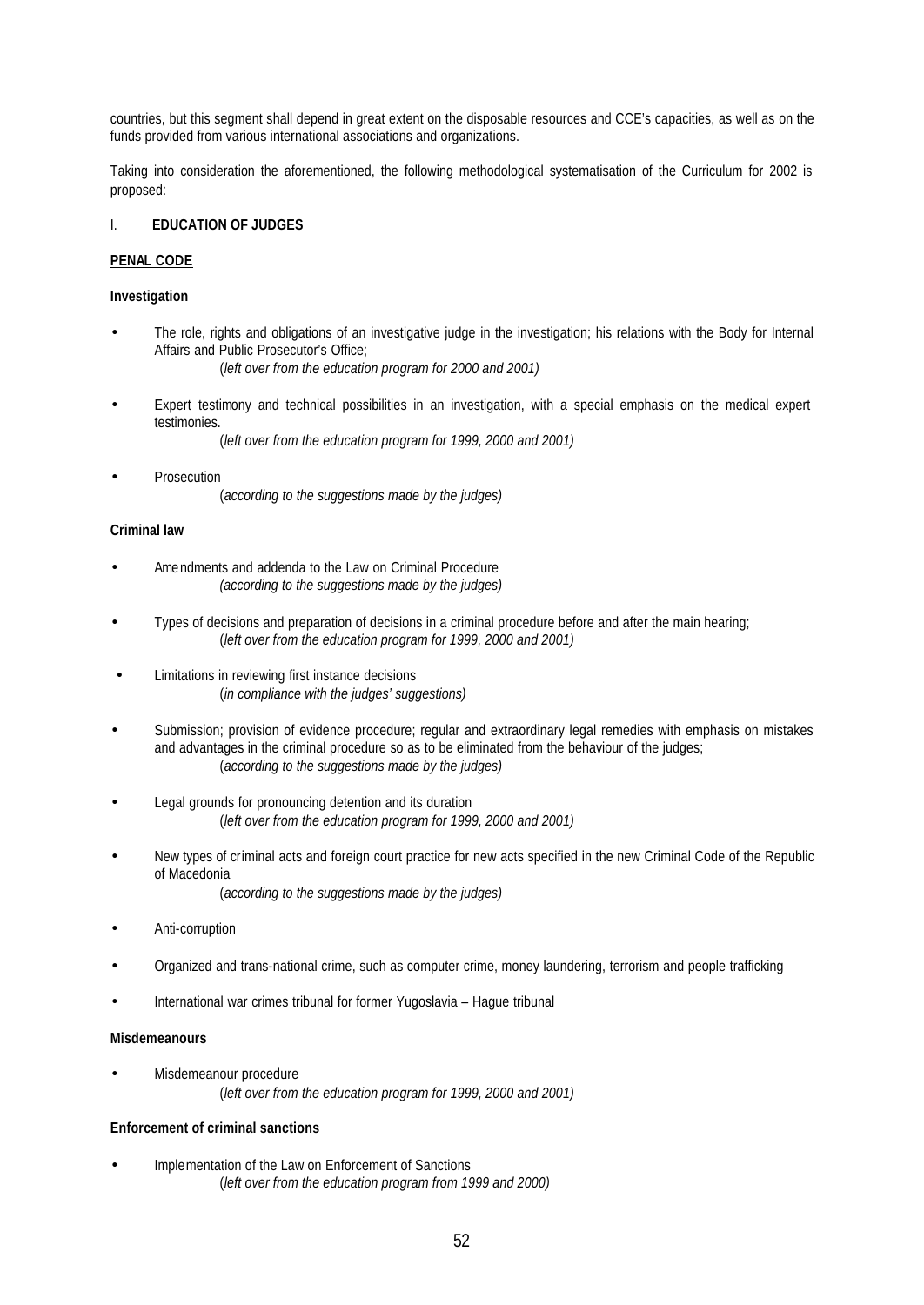• Types of measures and their enforcement in the juvenile procedure with emphasis on the juvenile imprisonment (including representatives from the prosecution bodies, centres for social work, educational, correctional and penitentiary institutions)

## **CIVIL LAW**

- Law on Contractual mortgages (*according to the judges' suggestions as a new law)*
- Law on Denationalization *(left over from the education program from 1999, 2000 and 2001)*
- Draft Law on Ownership and other Property Rights *(according to the judges' suggestions as a new law)*
- Law on Obligation in the Republic of Macedonia *(left over from the education program from 2000 and 2001 and according to the judges' suggestions)*
- Law on Civil servants, with a special emphasis on the disciplinary accountability of civil servants *(following judges' suggestions)*
- Labour disputes with a special emphasis on salaries, salary allowances, annual leave; consequences from failure to pay in payroll taxes, referral criteria for temporary compulsory leave, failure to observe rights arising from employment; compensation of all types of damages, following the annulment of the decision to terminate employment, traumas suffered, in the event of injury or death of a person carrying out business duties, damage inflicted by the security forces in their actions against the terrorists, reduction of the compensation for damage as a result of the engagement of the worker to prevent and reduce damage etc. *(according to judges' suggestions)*
- Collective agreements and judicial practice in relation to their application; parallel with the law and regulations (*judges' suggestions)*
- Elaboration of litigation procedure, with a special emphasis on the initial hearing in line with the LAP; content and declaration of judgment; costs of procedure and court taxes; complaints and other submissions made by the citizens of RM living abroad etc;

(*taken over from the Program for education for 2001, 2000 following the suggestions made by the judges)*

- The Law on executive procedure and especially sale on movables or real estate and sale of items seized in criminal proceedings, mortgages, exemption from execution, execution of judgements of injury compensation resulting from illegal termination of employment including other grounds relating to employment. (*taken from the Program for education for 2001 and according to judges' suggestions)*
- Current issues and dilemma emerging from the implementation of the Law on Citizens' Associations and Foundations

## **ADMINISTRATIVE LAW**

- Administrative-accountancy disputes relations between courts and tax inspectors; (*workshop that should be organized in cooperation with the Public Revenue Office or with the Association of Tax Inspectors, taken from the Program for education for 2001 and according to judges' suggestions)*
- Facts finding in administrative disputes; *(taken from the Program for education for 2001)*
- Implications of the VAT-system. *(taken from the Program for education for 2001)*

## **COMMERCIAL LAW**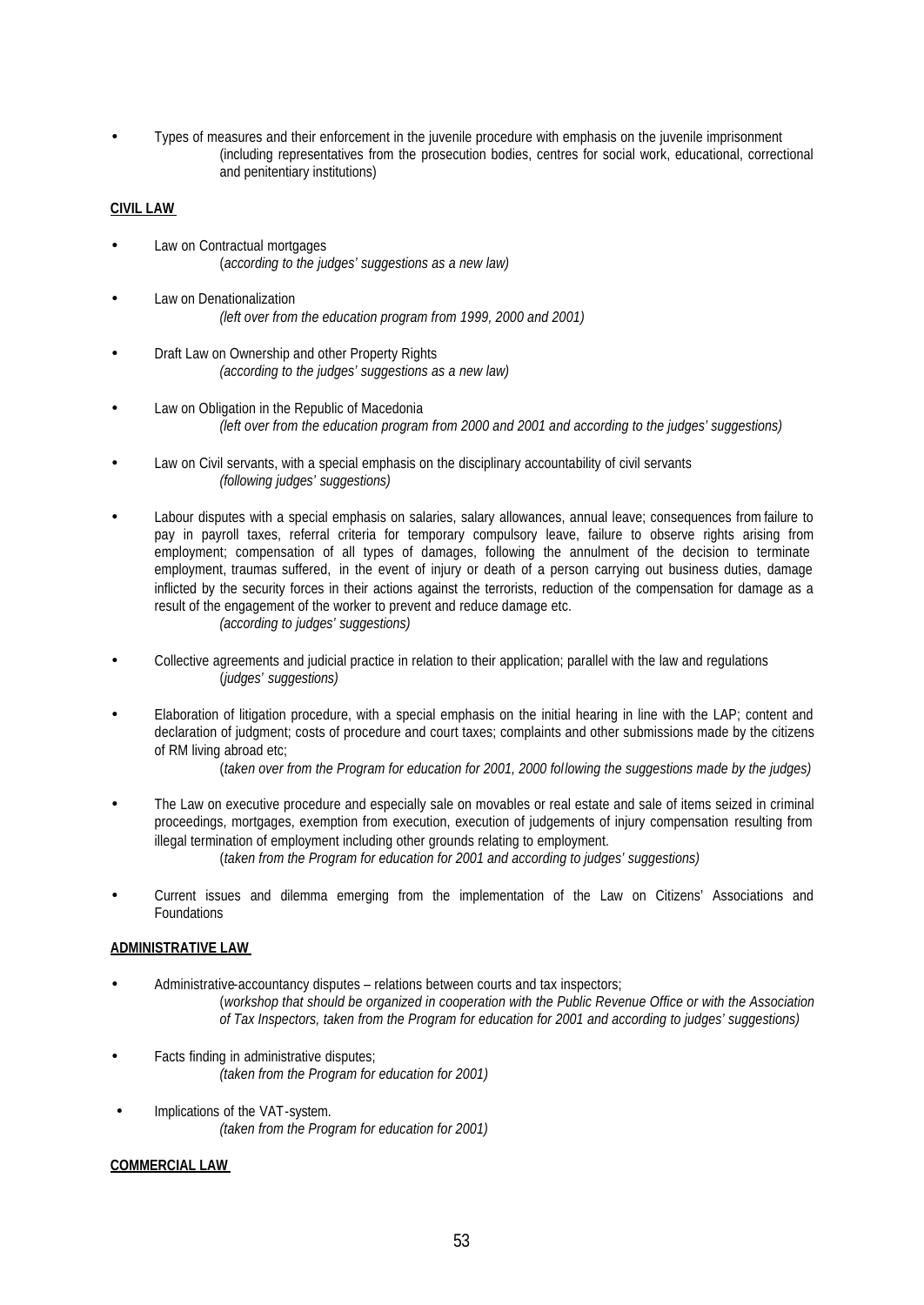- Current and disputable issues related to the entrance into the Trade Registry *(according to the judges' suggestions)*
- Status changes of stock companies, respecting decisions of the bodies of the joint stock companies on complaints made by stock holders, increase of fixed asset of trade companies by right, distribution of dividends, modus operandi of computer registrar
	- (*according to the judges' suggestions)*
- Shares, rights related to shares and other securities, practical application of the Law on securities, labour disputes concerning shares, sale, beneficial issuance and acquisition from employees of state agencies, realization of claims on shares as securities, brokerage, practice of the central depository of shares. *(according to the judges' suggestions)*
- The position and the role of the Agency for privatisation in transformation of companies; privatisation *(according to judges' suggestions)*
- **Banking** *(according to judges' suggestions)*
- Anti trust association *(according to judges' suggestions)*
- Bankruptcy, bankruptcy claims, employment termination in bankruptcy procedure *(according to judges' suggestions)*

## **Special judges' proposals and suggestions**

- Judicial management.
- Holding meetings of representatives of the three instances of all appeal areas in order to harmonize the judicial practice.
- Analysis of new proposals for amendments and addenda of laws relevant to the judicial system of the Republic of Macedonia.

## **EUROPEAN / INTERNATIONAL LAW**

- Further elaboration of separate Artides of the European convention on Human Rights and its protocols as well as jurisprudence of the court in Strasbourg. (*in co-operation with the Council of Europe)*
- Module for the European Union Law / structure, EU institutions; decision-making process and mechanisms *(in the framework of the European Union CARDS program)*
- Realization of the new training program via Internet "Towards a Model for a European judge"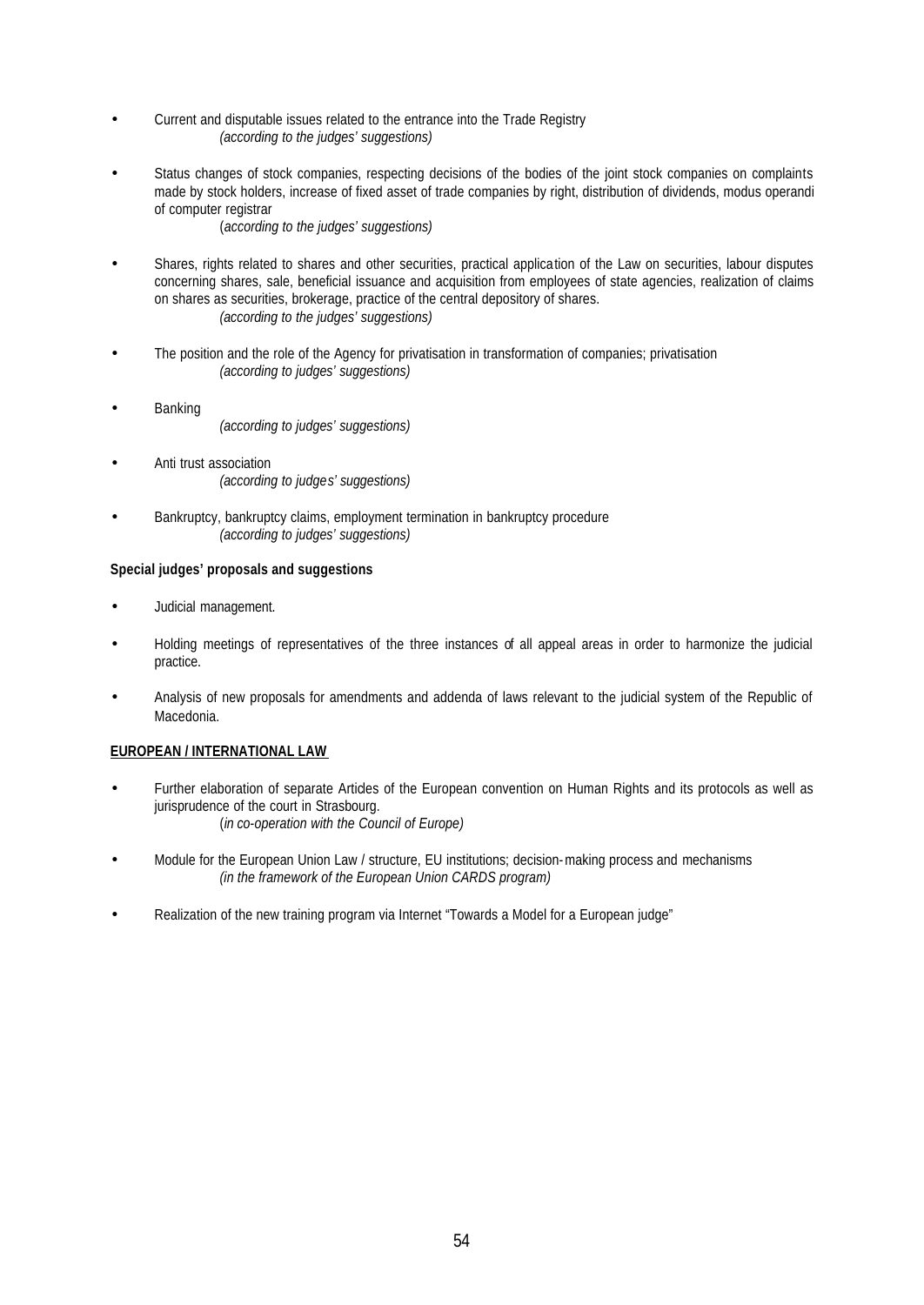## **REGIONAL COOPERATION**

(*the topics shall be defined additionally, and the realization shall depend on the disposable resources and CCE's capacities, as well as on the funds provided from various international associations and organizations)*

## II. **EDUCATION OF LAW CLERKS**

- Civil and criminal law *(it is intended to continue the practice established so far, i.e. to involve law clerks as participants at the seminars that cover various topics of substantive and procedural law)*
- Searching and using the legal database on the Internet

## III. **EXPERT TREATIES**

- Realization of the recommendations from the conference "Judiciary-Media" (*taken from the Program for education for 2001 and 2000 and upon judges' suggestions)*
- Judicial ethics and morality *(taken from the Program for education for 1999, 2000 and 2001 and upon judges' suggestions)*
- The position of the judiciary in the system of division of power (constitutional position and practice) *(taken from the Program for education for 1999, 2000 and 2001 and upon judges' suggestions)*
- The principal of impartial judiciary and adjudicating in practice *(taken from the Program for education for 1999, 2000 and 2001 and upon judges' suggestions)*
- CCE's system of education *(taken from the Program for education for 1999, 2000 and 2001 and upon judges' suggestions)*
- Professional ethics and comportment of lawyers, attorneys and prosecutors *(in cooperation with ABA/CEELI)*

## IV. **EDUCATION OF ADMINISTRATIVE PERSONNEL**

Appointment of a manager for this part of the Curriculum for 2002 is proposed, maybe a trial court judge, who will design and determine through direct and immediate communication with the administrative personnel, all possible issues and topics for organizing educational seminars, exclusively profiled in compliance with the necessities of the personnel, and especially for the chief's of court departments, bailiffs, delivery persons and the like.

## V. **COMPUTER COURSES AND FOREIGN LANGUAGE COURSES**

## **Computer courses**

Computer courses shall continue, and shall be carried out in three levels as follows;

- Courses for beginners (basic knowledge computer work)
- Courses designed for those who have a certain level of knowledge for computer work (textprocessing program MS WORD and tables-processing program MS EXCEL); and
- Courses for use of Internet.

Due to the limited available resources and capacities of the CCE, the courses shall continue to be carried out in several sessions, including groups of 5 people each, on the region of Skopje, and their duration shall be determined according to the level of the training.

## **English language courses**

Strong efforts have been made to organise the English language courses with financial support of the Ministry of Justice of the Republic of Macedonia.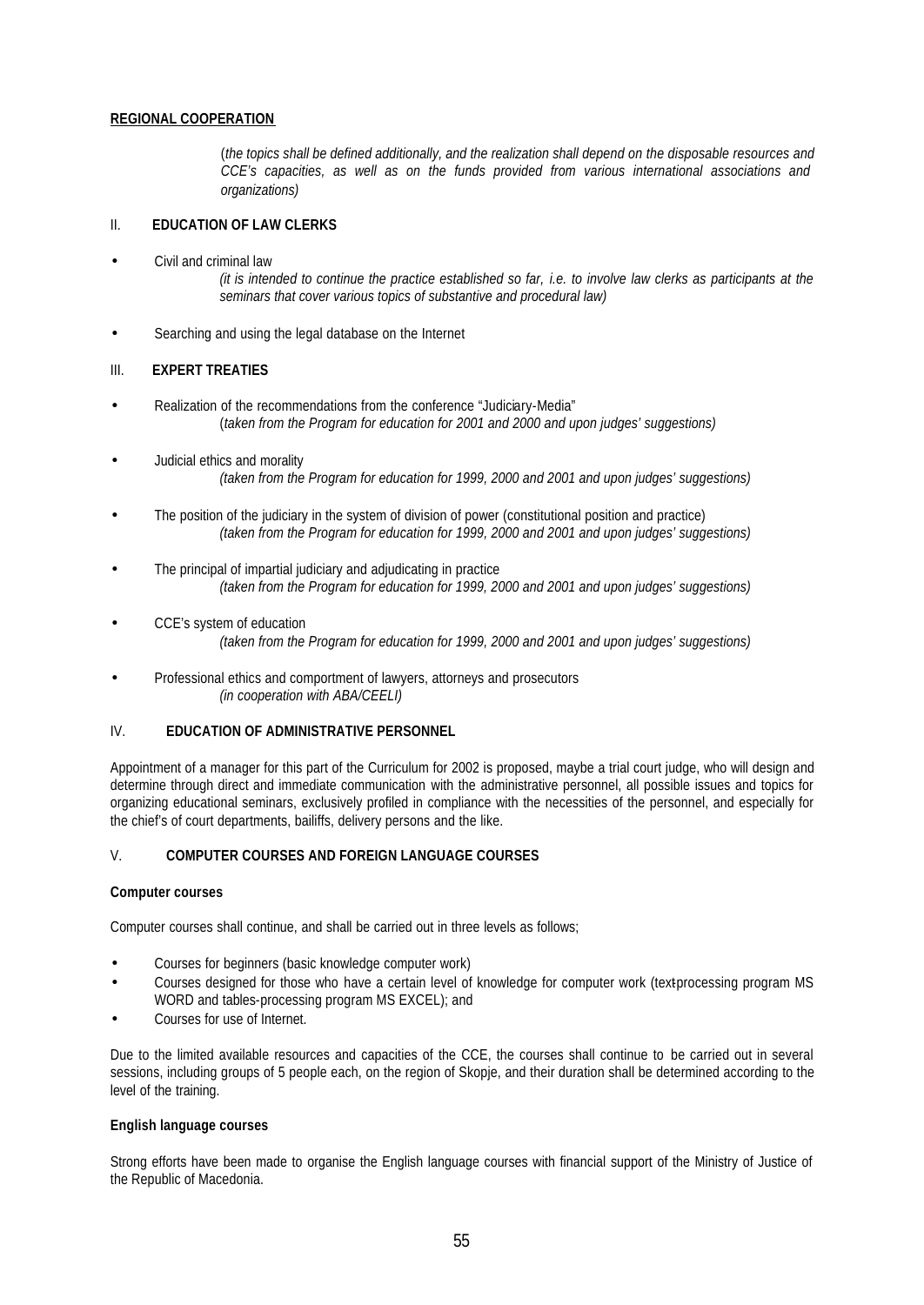## **French languages courses**

French language courses are being carried out, with a possibility to be continued in 2002 as well as to be expanded in several other cities throughout Macedonia, provided that the cooperation with the French Embassy continues.

Skopje, December 12th, 2001

**Curriculum for 2002 was prepared by** The Executive Director of the Centre for Continuing Education of MJA *Tatijana Temelkoska-Milenlkovic*

**The Program was approved by the CCE Board** at the Board meeting held on December 14, 2001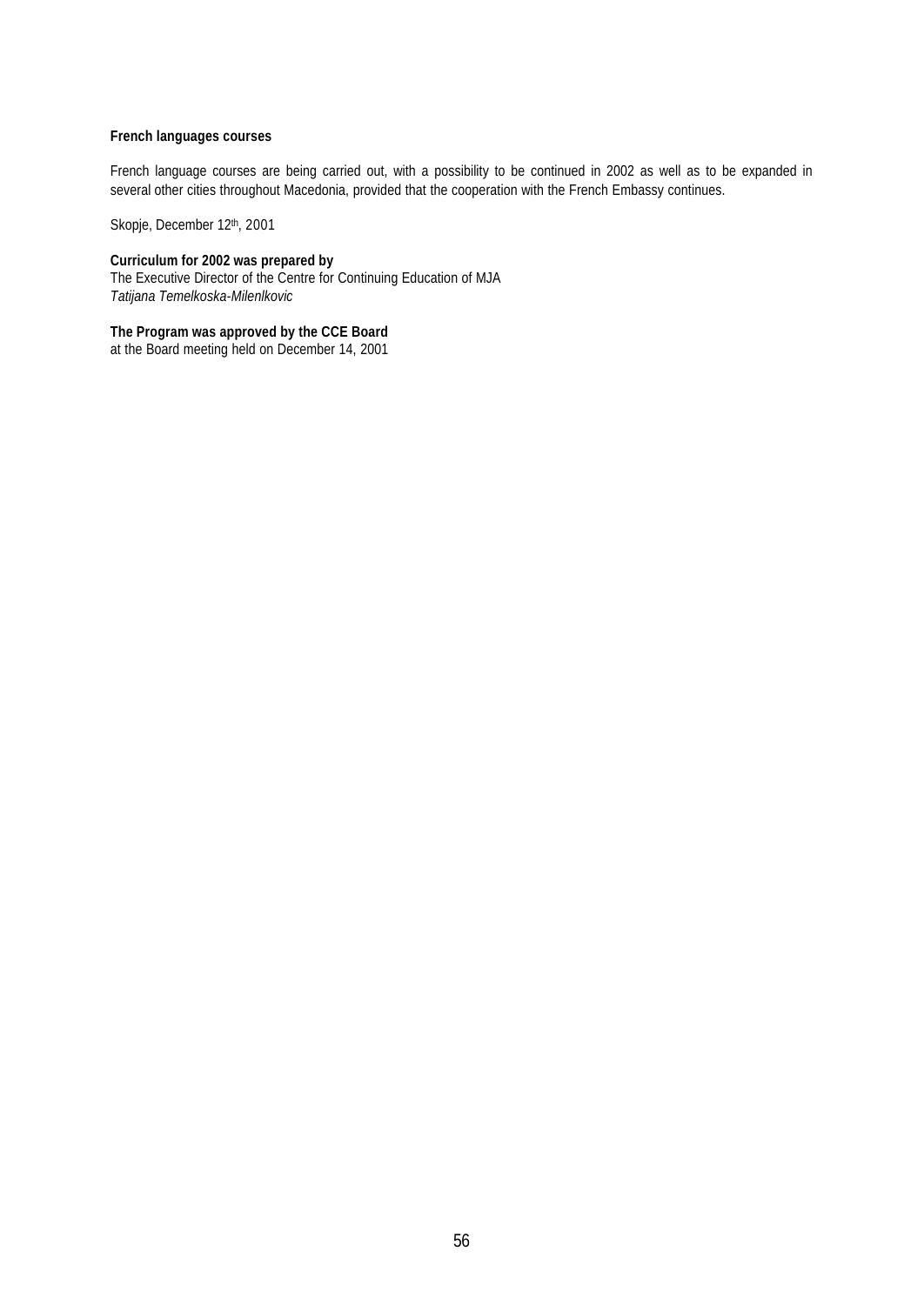# **APPENDIX V**

## **LAW ON FINANCIAL POLICE**

## **I. GENERAL PROVISIONS**

## **Article 1**

This Law shall establish the financial police and regulate its structure, competencies and the manner of operations.

## **Article 2**

- (1) The financial police shall be an agency of the state administration within the Ministry of Finance.
- (2) The head office of the financial police shall be in Skopje.
- (3) The financial police shall operate under the name Ministry of Finance Financial police

## **STRUCTURE OF THE FINANCIAL POLICE**

## **Article 3**

- (1) The financial police shall operate only on the territory of the Republic of Macedonia.
- (2) The financial police shall execute its operations exclusively through the Main Office.

## **Article 4**

- (1) Director shall manage the operations of the financial police.
- (2) The Director may have a Deputy.

(3) The Director and his/her Deputy shall be appointed and discharged by the Government of the Republic of Macedonia upon proposal the Minister of Finance.

## **SCOPE OF OPERATIONS**

## **Article 5**

- (1) The financial police shall execute the following operations:
- 1) Control over the correct appliance of tax and customs regulations;

2) Collecting information and data, in cooperation and coordination with other departments of the Ministry of Finance, the Ministry of Interior, the Public Prosecution and other state agencies and other legal entities for the purpose of discovering the perpetrators engaged in certain activities connected with tax evasion, money laundering, smuggling, illegal trade in goods and products and other type of criminal acts that include larger and significant amounts of tax, customs or other revenues;

3) Investigations against one or several persons for which there is reasonable doubt that they are involved in illegal financial activities which are against the economic interests of the country in general or of specific sectors of the economy, which are organized in the country or are of international character and are under the competence of the Ministry of Finance;

4) Investigations that include natural persons or companies engaged in activities contrary to the existing regulations on money laundering, taxes and other types of financial crime.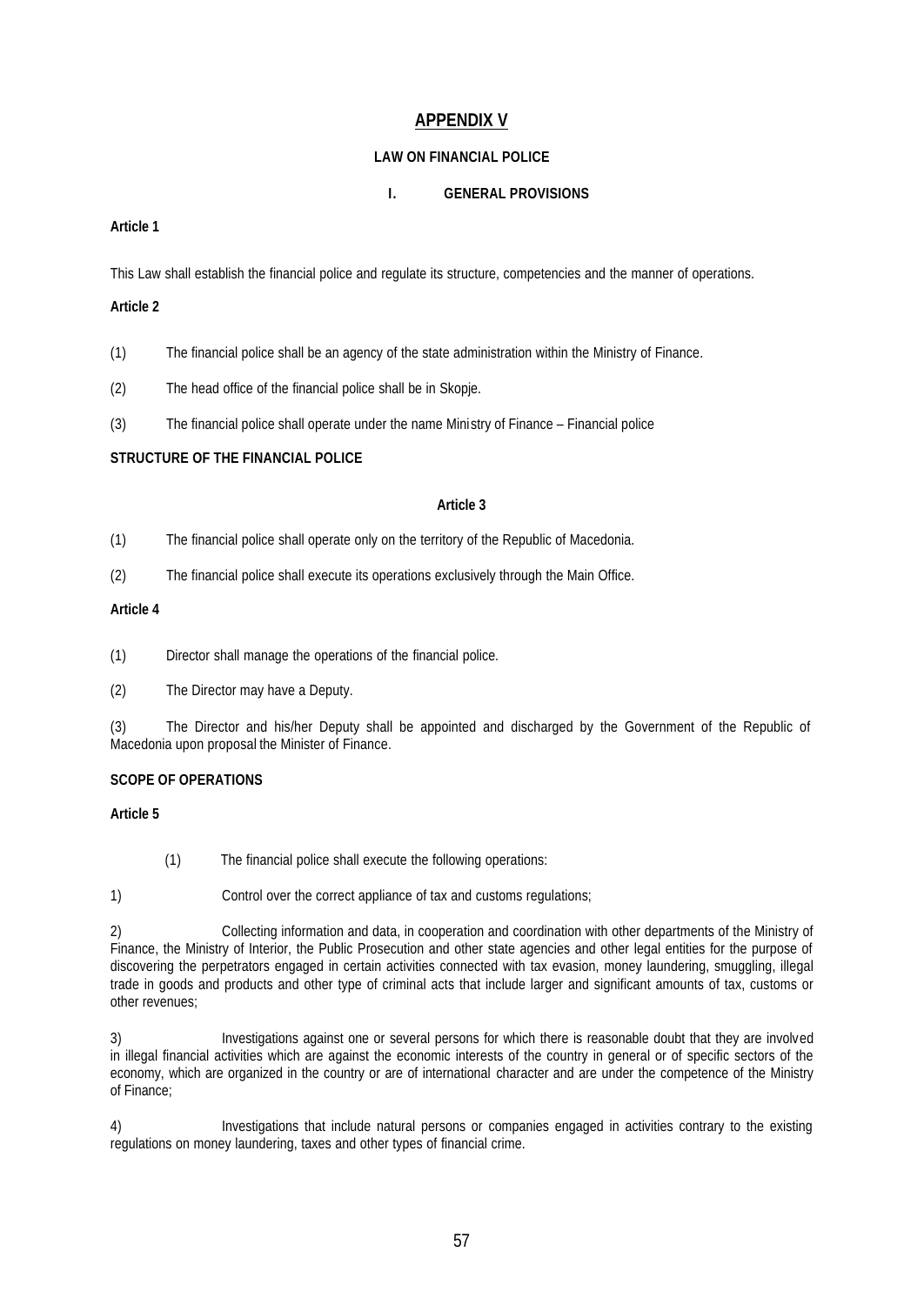5) Investigations of financial crime that can not be proved directly with the existing evidence and include methods of indirect proving like in: expenditures, value estimates or the existence of bank account and similar, used in cases when part of or the whole financial documentation of the tax payer does not exist, has been destroyed or due to any other reason is not available.

6) Investigations in cases where there is doubt that concluded agreements with suspicious character exist;

7) Establishment of data base on potentially risky taxpayers, i.e. persons that have been convicted for felonies or for some other reason are considered to be risky, for the purpose of protecting the employees in the Service from physical assault, i.e. from grievous bodily harm;

8) Expert computer analysis on confiscated evidence in a form of computer data, evidence from cell phones or other electronic devices and media containing information of interest for suppressing the financial crime.

(2) The Minister of Finance shall prescribe more detailed regulations by which he shall determine the criteria referred to in paragraph (1) Item 2) of this Article, and on the criteria for the indirect methods of providing evidence on revenues referred to in Paragraph (1) Item 5) of this Article.

## **FINANCIAL POLICE COMPETENCES**

## **Article 6**

(1) When performing the operations of its competence, the financial police shall have the jurisdiction to:

1) Control and investigate business books and other evidence, documents, records, memorandums and computer data and data received from other electronic media regarding data and elements of tax returns of persons under investigation;

Take statement from suspects and witnesses regarding the business books, records and other documents in order to obtain the necessary information and evidence;

3) Secure handwriting samples for comparation and proving the authenticity and the document origin;

4) Execute search of the suspect's business premises and other premises, by its own estimate or upon request by the Public Prosecution;

5) Execute search of the person's dwelling (flat, house, summer house and similar) upon search warrant;

6) Take in custody persons under investigation or persons hindering or obstructing the investigation or the proceedings;

7) Temporarily stop and search means of transport for which there is reasonable doubt that they are used for transportation of goods and people, as well as inspect warehouses and other storage facilities, regardless who the owner of these facilities is;

8) Confiscate goods put in circulation or transported, when there is no evidence for paid taxes and origin documentation thereof;

9) Temporary seize a vehicle and other means of transport in which the goods are transported, if the value of the goods is higher than one third from the value of the vehicle it is transported with.

10) Temporary seize money, securities, objects and other documents from the beginning of the investigation till the end of the proceedings;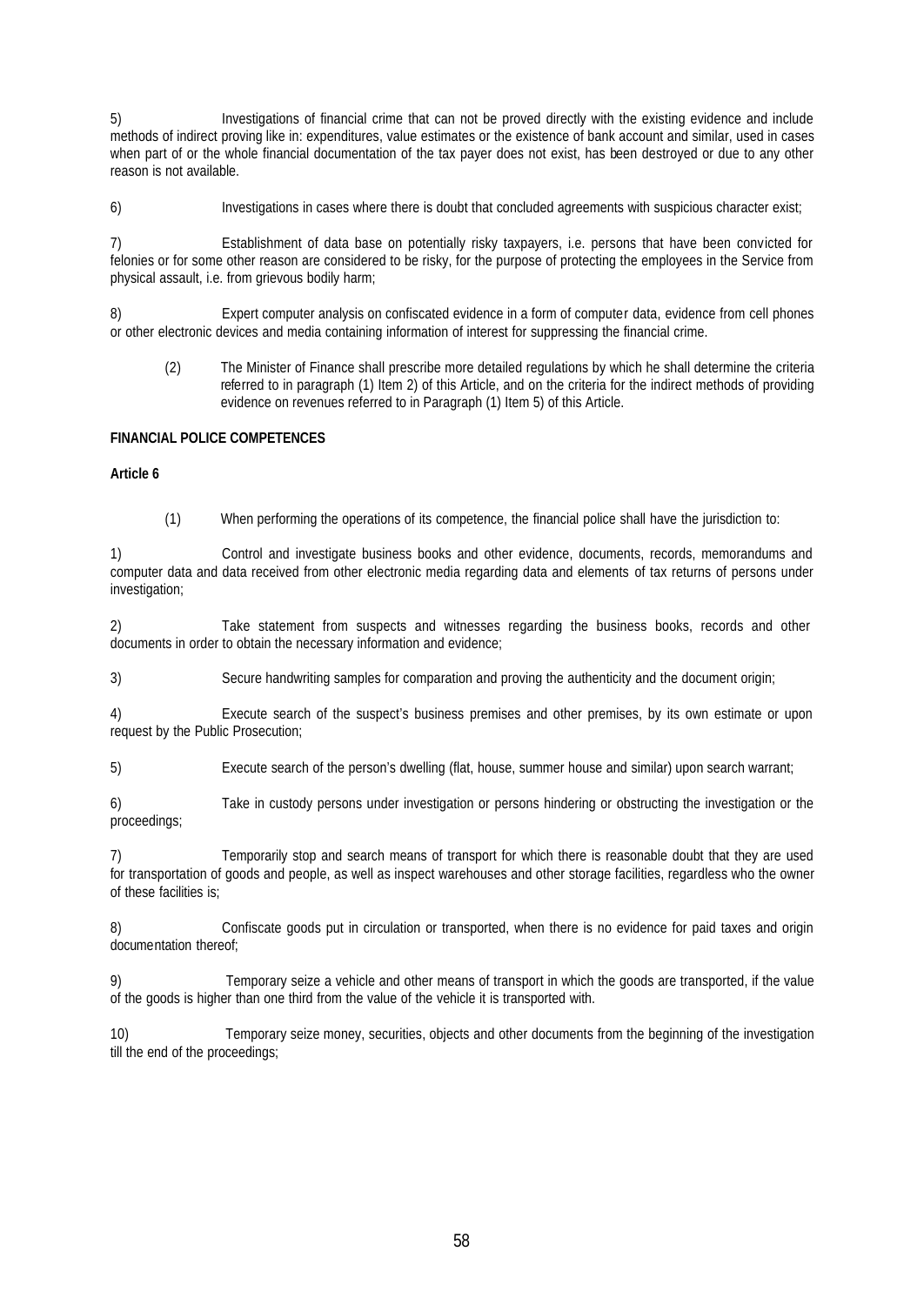## **11) To seize electronic, mechanical and other kinds of apparatus, which may contain data, records, other documents or other kinds of information considered to be potential evidence;**

12) To file a request to the court for imposing a temporary measure - prohibition on the disposal of property, equipment and funds on account from the beginning of the investigation till the end of the proceedings;

#### **(2) The Minister of finance shall proscribe closer regulation for the manner and the procedure for applying the provisions form paragraph 1 of this Article.**

### **Article 7**

The financial police shall perform investigations on the basis of ex-officio, upon request by the Public Prosecutor, the Ministry of Finance, the Ministry of Interior, Public Revenue Office, Customs Administration, Money Laundering Prevention Directorate, and if it deems necessary, to take actions upon reports and information by other agencies or persons, in cases when there is a reasonable doubt that a felony has been committed.

## **II. FINANCIAL POLICE EMPLOYEES**

## **Article 8**

(1) The operations of the financial police shall be preformed by financial police officers.

(2) Financial police officers shall be appointed and dismissed by the Minister of finance upon proposal by the Financial Police Director.

#### **Article 9**

(1) The financial police shall have uniform, badge and identification card.

(2) The Minister of finance shall proscribe the design of the uniform, as well as the form and contents of the official identification card and the form of the badge.

## **Article 10**

The financial police officers shall also possess firearms, which they can carry and use while performing official duties in order to:

1. To repel a direct attack endangering their life;

2. To prevent escape of means of transport.

Prior to the use of firearms, the financial police officers are obliged to warn the person against which they intend to use the weapon.

## **Article 11**

1) In addition to the general conditions for employment in the agencies of the state administration, special conditions must be met by the financial police officers.

(2) Financial police officer can be a person who:

- 2) is a citizen of the Republic of Macedonia;<br>3) has not been convicted or has not receive
- has not been convicted or has not received amnesty for any felony;
- 4) is not older than 35
- 5) is physically and mentally healthy and is capable of performing the operations of the financial police.
- 6) Also fulfils the remaining conditions proscribed with the organizing act on structural organization.

(2) The minister of finance shall proscribe detailed regulations according to which tests of capability and evaluations of the personal features of the persons for performing the operations of the financial police shall be conducted.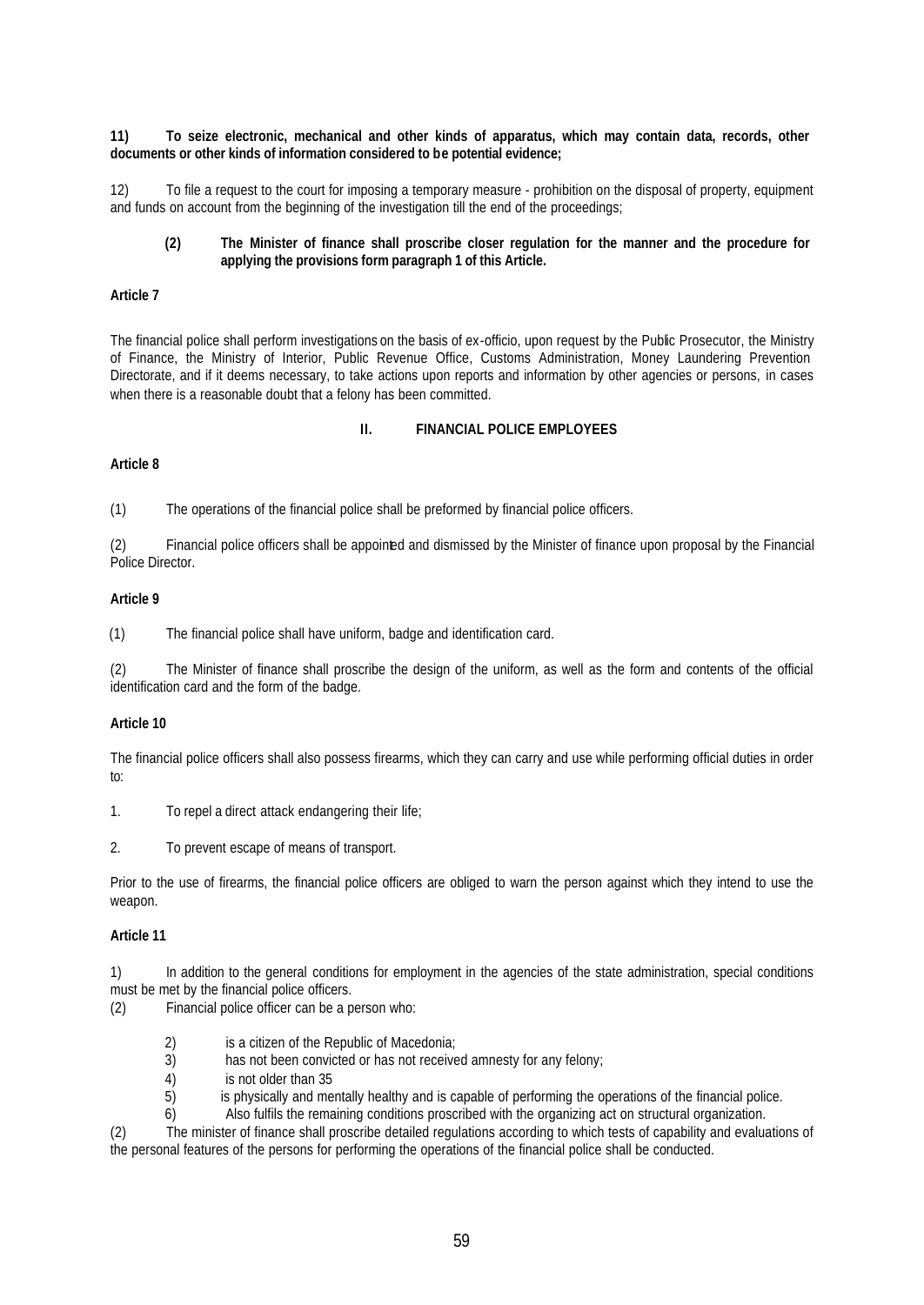## **Article 12**

 Because of the specifics of the operations they perform, the financial police officers are entitled to receive salary increased by 30% of the salary base determined by the act on payment of salaries, as well as to an reduced years of service according to the regulation on pension and disability insurance.

#### **Article 13**

The financial police officers shall perform the operations they are authorized for every day without the limitation of working hours, where by these employees shall be provided with daily and weekly rest and annual vacation according to the Employment Relations Law.

#### **Article 14**

(1) The financial police officer is obliged to protect state, official and business secrets, which he/she has found out while performing operations of his/hers competence.

(2) Official secret, for the purpose of this Law, shall be:

- 7) Measures, actions, reports, documents, data and sources of data from within the scope of operations of the financial police designated as official secrets with an certain degree of confidentiality.
- 8) Measures, actions, reports, documents, data and sources of data referring to legal entities, state administration agencies as well as other state agencies, which, according to Law or other regulations, are designated as official secret.

## **OBLIGATONS OF LEGAL ENTETIES AND NATURAL PERSONS**

#### **Article 15**

Legal entities and natural persons are obliged to provide data to the financial police and to submit for insight the necessary financial documents, business books and other documents necessary to establish the actual and legal condition and to provide the necessary conditions for performing of control.

## **OBLIGATIONS OF STATE AGENCIES AND OTHER AGENCIES**

## **Article 16**

State administration agencies, local self government bodies and other state agencies and organizations are obliged to provide data to the financial police and to submit documents and business books and other documents in connection with the subject to control as well as to enable insight into the data necessary for the control.

## **CO-OPERATION WITH OTHER AGENCIES**

#### **Article 17**

(1) When performing its duties, the financial police shall cooperate with the Public Prosecution, the Ministry of Interior, Public Revenue Office, Customs Administration, the Money Laundering Prevention Directorate and other state agencies and other legal entities in charge of detection and prevention of punitive acts.

(2) The Ministry of Finance, the Ministry of Interior, the Public Prosecution, the Public Revenue Office, the Customs Administration, the Money Laundering Prevention Directorate and other state institutions and services are obliged, within their jurisdiction, to provide without delay assistance to the financial police in.

## **OFFICIAL NOTE AND REPORT**

#### **Article 18**

(1) Report shall be compiled the undertaken actions in the proceedings carried out by the financial police. Official note shall be compiled for specific parts of the proceedings.

(2) Should the financial police establish presence of actions having features of felony it shall file criminal charges to the competent Public Prosecutor.

(3) Should the financial police establish presence of actions having features of a misdemeanour, it shall file a request for initiating of offence proceedings.